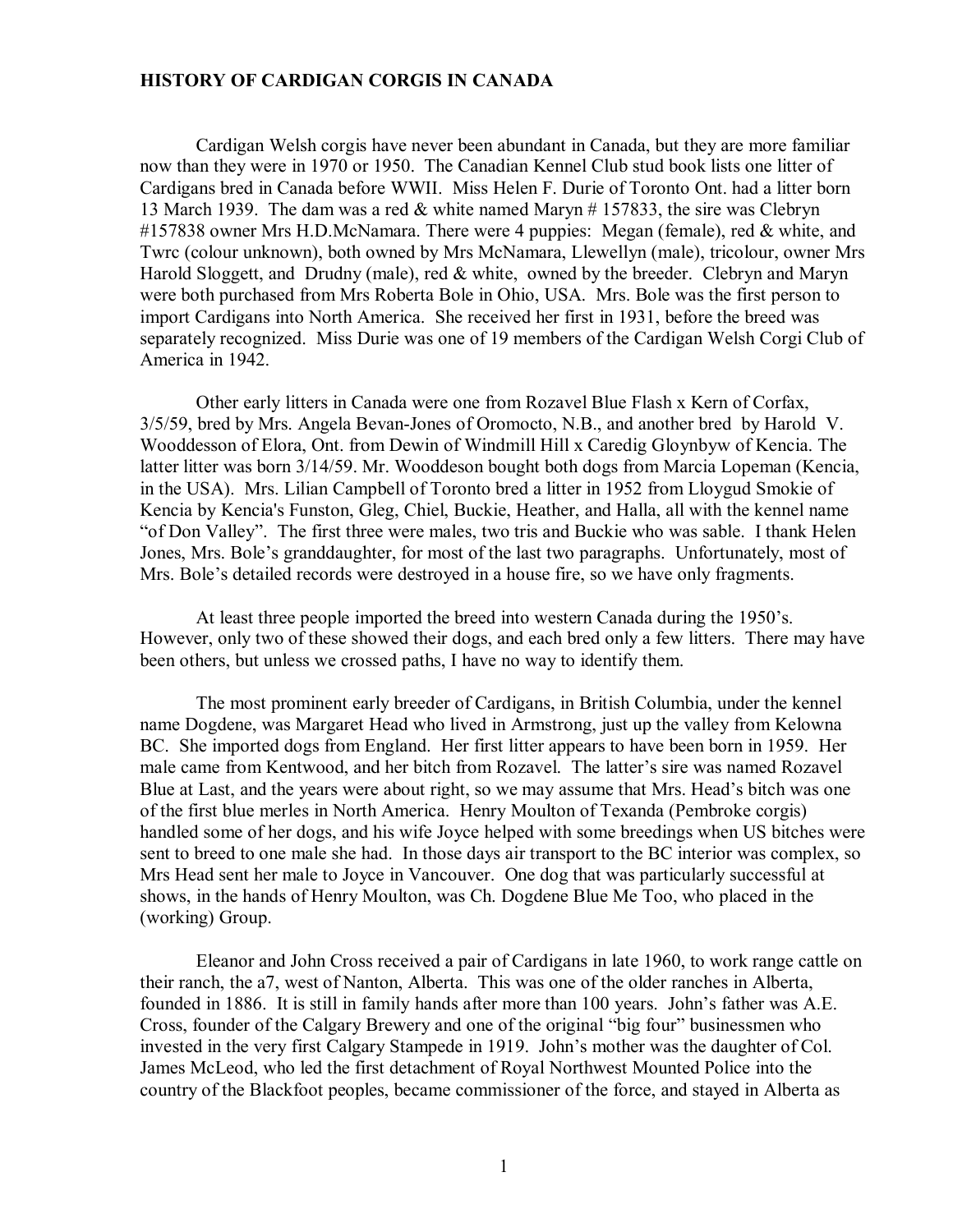justice of the peace after he resigned from the police. Helen McLeod was also the first white baby born south of Fort Edmonton in what is now Alberta. So a true pioneer family in the west were pioneers in Cardigan corgis too!

The first two a7 Cardigans were Dilwel Dilwyn (Dilwel Monksford Dewi x Dilwel Gladys) and Gwencie Winkie (Teilo Bryn x Deildre Vixen); they came from Mr Elwyn Jones of Haye-on-Wye in Wales. Mr. Jones was a well-known breeder of Hereford cattle. On a cattle buying trip in Canada he stayed at the a7, and the discussion one evening swung to stock dogs. Mr. Jones thought that Cardigans would do well on the a7, so the next time he came to Canada, he brought Eleanor two puppies. A year or so later she brought in another male, whose call name was Taffy.

The a7 Cardigans were never shown, but many puppies were given to rancher friends. When Lore Bruder gave demonstrations of Cardigans herding in the 1990s, at the Pincher Creek Rodeo Center, during the informal Saturday morning rodeos, she was twice approached by grayhaired cow men who said they had had a Cardigan 30 years before, a gift from a friend. "Best damn dog I ever had"! These dogs were almost certainly from the a7.

Other Cardigan owners did breed to Dilwel Dilwyn, so you will encounter his name in pedigrees of the Dogdene and My Little Cardigan corgis. Winkie was small by today's standards, probably less than 25 pounds, and Wyn was not much over 30. Wyn was a very dark sable, while Winkie was a gold colour reminiscent of darker yellow Labradors. Eleanor kept a blue merle dog named Marble who was probably a stud fee from Dilwel Dilwyn when he was bred to one of Mrs. Head's blue bitches. (Eleanor's memory of minor events 40 years ago is not definitive!) He had a typical sable head, but on his back from withers to tail he was blue merle, as if draped with a blue horse blanket.

Charlie MacInnes' first Cardigan, born in 1963, was a gift from his aunt, Eleanor Cross. Dai Morgan is proudly in the pedigrees of many old line Finnshavn Cardigans.

Agnes Hammond, who lived on the Ghost River Ranch, a quarter section near Cochrane, Alberta, had Cardigans and Pembrokes, as well as dachshunds. Her kennel name was "My Little". Mrs Hammond attended the first western Canada booster for Cardigans, held at the Alberta Kennel Club shows in Calgary, in August 1985. She was over 80 then, and in poor health. A dog of her breeding was reserve winners dog at the booster.

Joyce Moulton was kind enough to search through the CKC stud book, and she provided the following: Miss Lena J. Andrews (Jo) of Victoria B.C. had a litter of three (2m-1f) born 21 March 1963, sire Kentwood Bryn (imp) dam Ch. Kentwood Betsi (imp). Mrs Joan Geach of Vancouver B.C. had a litter of 7 (3m-4f) on 19 June 1963 sire Gavin Taffy of Worth (imp), dam Dogdene Black Velvet. Another litter (1m, 2f) born 10 August 1965, bred by Mr & Mrs Robert J. Drake, Vancouver B.C. The latter were also active in showing Cardigans. The litter was sired by Dogdene Moe Signals Tri Tingi, dam Dogdene Black Kiwa Panda.

There were certainly more Cardigans shown in western Canada than eastern during the 1960s and early 1970s. One of Margaret Head's dogs was the first Cardigan to finish a Canadian championship. Another early example was Am., Can., & UK Ch. Rozavel Springdale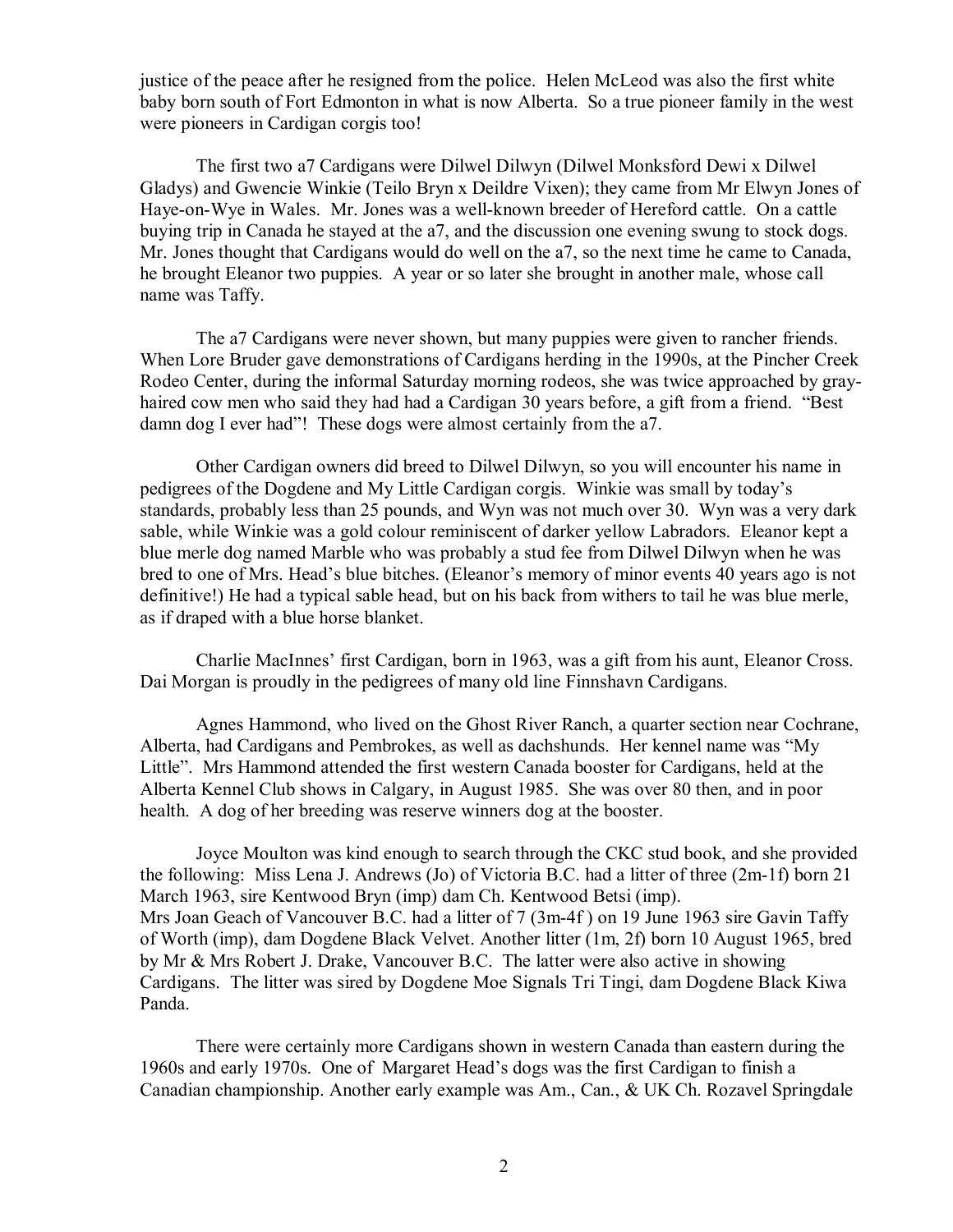Gregory. This dog was bred near Washington, DC, born in 1961. He was exported to the UK in about 1966 or 1967. He appears to have been campaigned in Canada by the Cambria kennel in California. He earned at least two (working) group placements. The only record of his Canadian championship was its listing in his Kennel Club (UK) stud book entry.

- 1962 Ch. Dogdene Blue Suga'N Spice 455392
- 1963 Silverdale- Bundock Smokey B'ar 563672
- 1964 Dogdene Black Velvet 526850
- 1964 Pendragon's Caraid 568954
- 1966 Dogdene Moe Signal Tri-Tingi 622916
- 1966 Garvin Black Pexo 567410
- 1968 My Little Blue Smoke 633472
- 1968 My Little Gopher Girl of Toriac 712942
- 1968 My Little Ponco of Toriac 730847
- 1968 My Little Witch Doctor 730848
- 1968 Pemcar's Kimberlee Merle C.D. 746870

There was a Mrs Lillian Campbell in Toronto Ont. in 1956 who bred Cardis. Gwen Sutherland, whose husband managed the University of Toronto Press, had two Cardigans sometime in the late 1950s, and bred perhaps four litters, most of which were given to friends. We cannot determine the source of these, but perhaps they had been bred locally. One went to Elunnyd (Lyn) MacMillan and her husband Bob. Lyn was an environmental activist. She chaired the Ontario Government's Niagara Escarpment Commission for several years. Her husband Bob was an internationally well-known heart surgeon. Most of their puppies went to their children and grandchildren. Their most recent litter was in about 1994, the dam being a bitch purchased from Fanny Edwards (Markwell).

## Gloria Graham contributed the following:

*"I grew up in Southern California. When I was 13 years old my mother, Marion Graham, decided I needed some recreational pursuit, so she signed me up for obedience classes with the family dog, a six year old English Bulldog named "Sarge". That was quite a challenge,*  in retrospect, but I did get a CD on the dog. It was at the club where we trained that I saw my *first Cardigan, and as the saying goes, "The rest is history".* 

*In 1968 my mother and I were on vacation visiting my uncle in Regina. We told him*  about this rather obscure breed of dog we wanted and he had a look in the classified ads of the local paper at the half dozen or so ads in the pet column. Lo and behold there was an ad for *Cardigan puppies in Moose Jaw! Imagine that. We went to see the litter the next day and there began my lifelong love of this breed.* 

*The puppy we bought that day was a brindle and white female, who became Am. Ch. Pemcar's Myfanwy, Can. & Am. CDX. She was a going concern, full of fire and extremely intelligent. The breeder had a year old blue merle female at the time we bought Myfanwy. A year later they contacted us to ask if we were interested in purchasing her, as they were cutting down on their dogs. Can. & Am. Ch. Pemcar's Kimberlee Merle became my second Cardigan. Kimberlee was an outstanding bitch, but unfortunately not a showy dog in the ring.*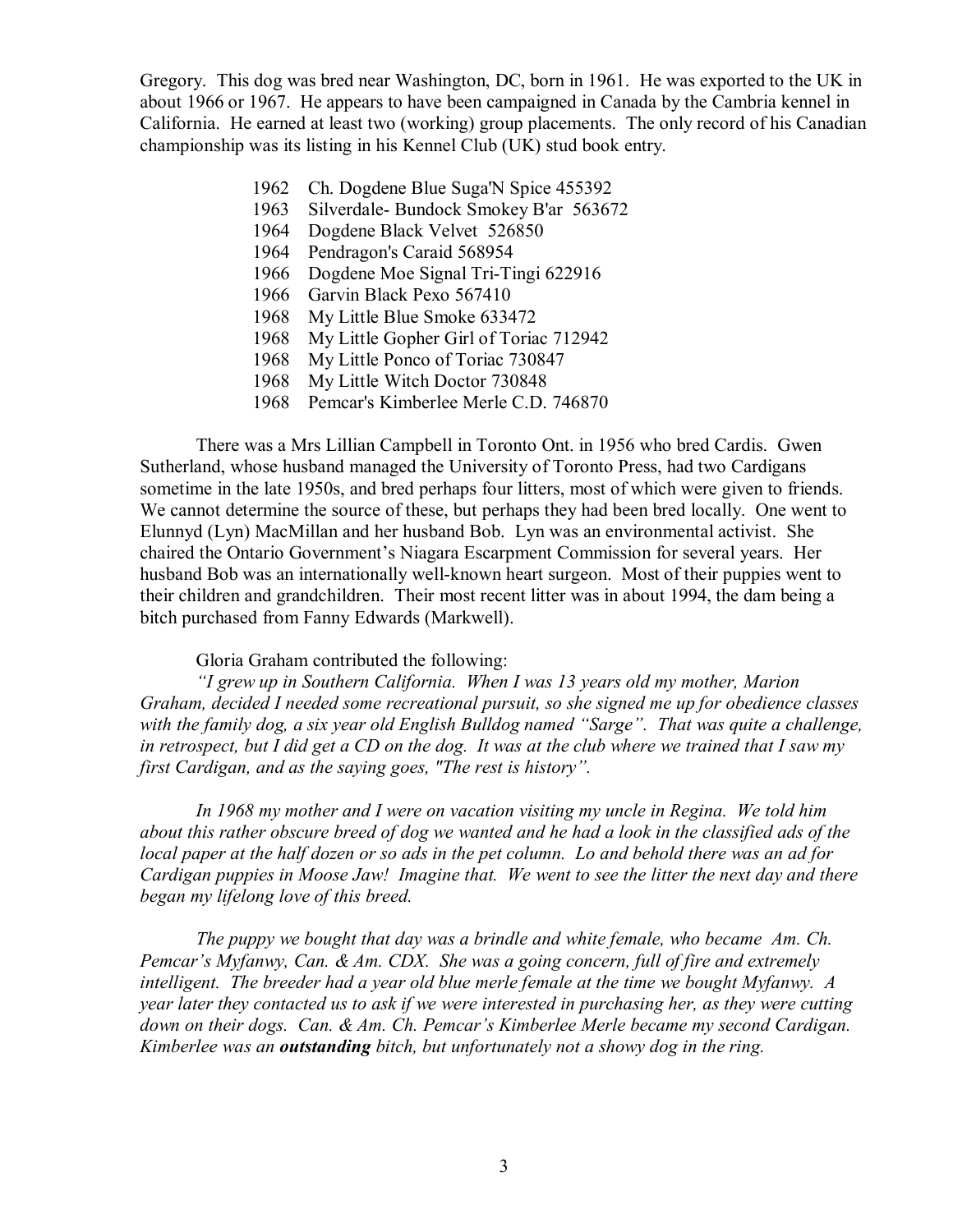*Until I read the beginning of this history I didn't realize that both of my first girls came from one of the first dogs imported to Canada. Myfanwy's breeding was Dogdene Little Bob of Mischief (a Dilwel Dilwyn son) x My Little Big Vixen (a Dilwel Dilwyn granddaughter). Kimberlee's breeding was My Little Chutney x My Little Big Vixen (both Dilwel Dilwyn grandchildren)."*

In fact, the pedigree of the latter bitch ties together a lot of loose ends. It shows that Mrs. Head brought her original two from England, from two major kennels, Kentwood and Rozavel, and it shows that Mrs. Head and Mrs. Hammond bred to Eleanor Cross' male, and Mrs. Hammond bought stock from Mrs. Head.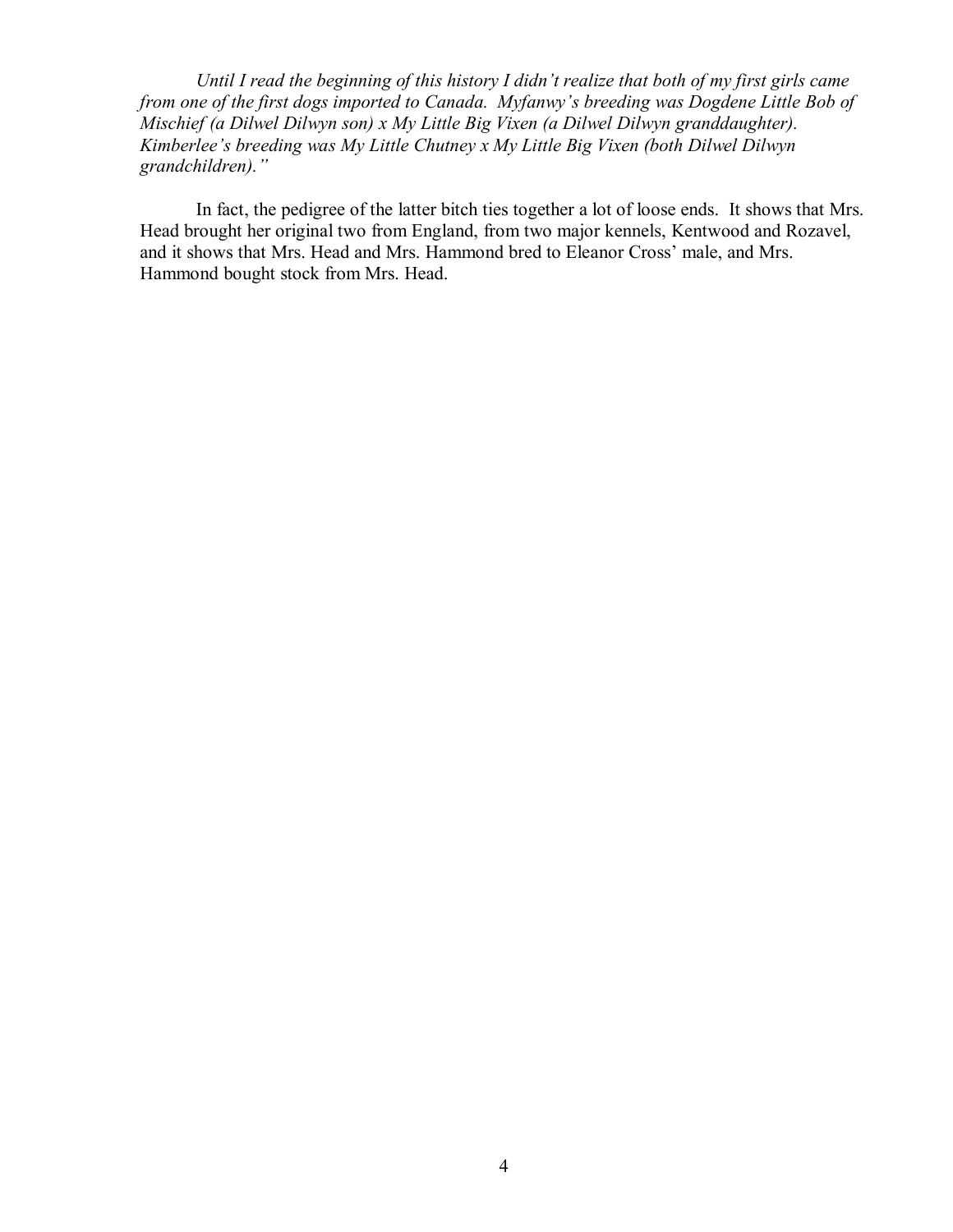NAME: CAN AM CH PEMCAR'S KIMBERLEE MERLE CAN AM CD BREEDER: JENNY RICKARTS (?) OWNER: GLORIA L. GRAHAM WHELPED: 1967 SEX: FEMALE  **15/** DILWEL MONKSFORD DEWI  **7/** DILWEL DILWYN **16/** DILWEL GLADYS **3/** DOGDENE LITTLE BOB OF MISCHIEF **17/** KENTWOOD CLOGWYN **8/** CH DOGDENE BLUE SUGAR 'N SPICE **18/** ROZAVEL BLUE SMOKE  **1/ MY LITTLE CHUTNEY 19/** ENG CH KENTWOOD DEWIN **9/** KENTWOOD CLOGWYN **20/** ENG CH KENTWOOD CURIGWEN **4/** CH DOGDENE BLUE SUGAR 'N SPICE **21/** ROZAVEL BLUE AT LAST **10/** ROZAVEL BLUE SMOKE **22/** ROZAVEL BLUE MIST **CAN. & AM. CH. PEMCAR'S KIMBERLEE MERLE CAN. & AM. CD 23/** DILWEL MONKSFORD DEWI **11/** DILWEL DILWYN **24/** DILWEL GLADYS **5/** DOGDENE LITTLE BOB OF MISCHIEF **25/** KENTWOOD CLOGWYN **12/** CH DOGDENE BLUE SUGAR 'N SPICE  **26/** ROZAVEL BLUE SMOKE **2/ MY LITTLE BIG VIXEN 27/** KENTWOOD CLOGWYN **13/** DOGDENE BLUE BEAR **28/** ROZAVEL BLUE SMOKE **6/** CH DOGDENE SILVER BLUE MUSIC **29/** ROZAVEL BLUE AT LAST **14/** ROZAVEL BLUE SMOKE **30/** ROZAVEL BLUE MIST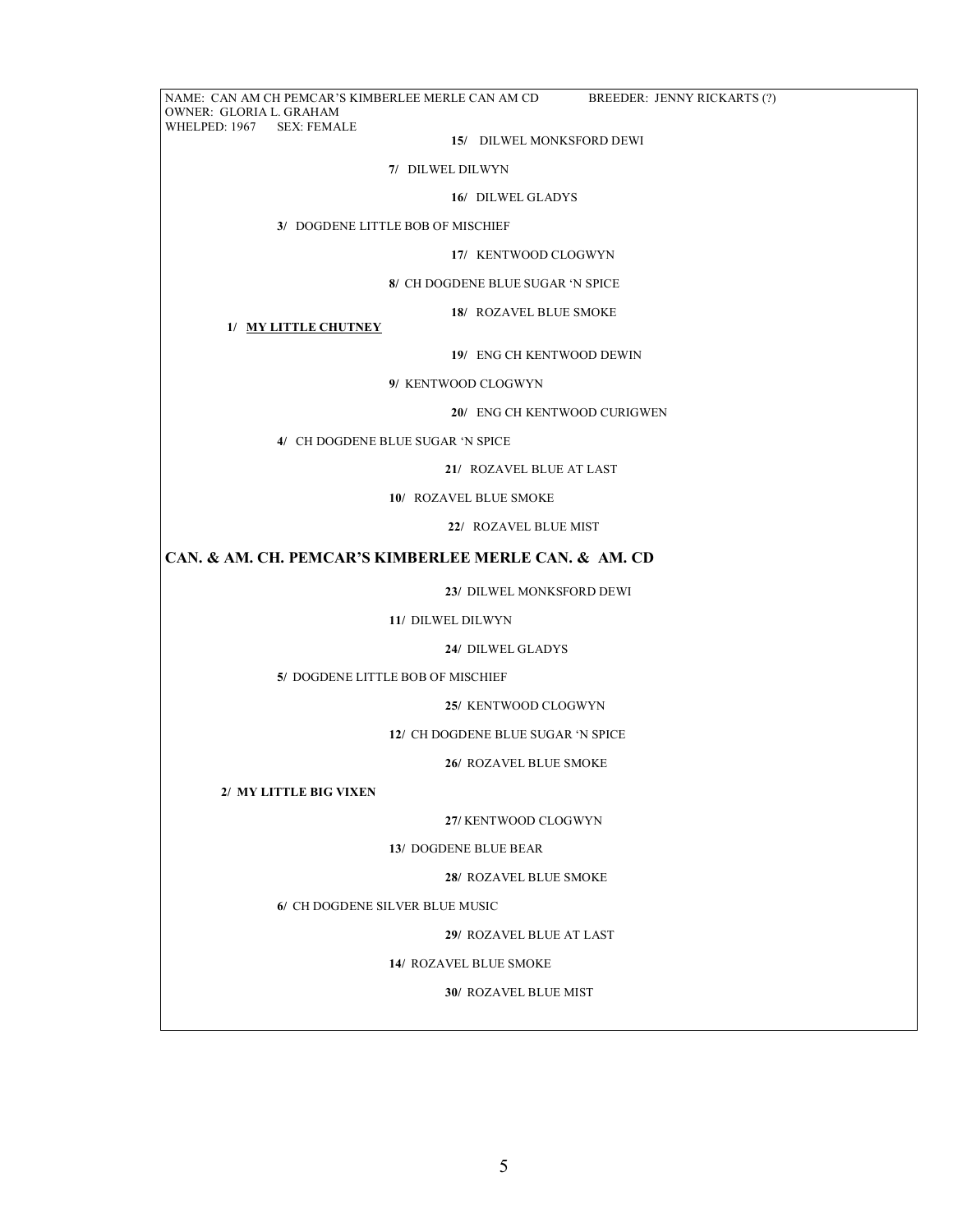Gloria's account continues: "*I bred Myfanwy twice and from those litters my mother, Marion Graham, kept Am. Ch. Denbigh Dandy Dunstan, Am CDX. and Can. Ch. Denbigh Commander Whitehead, Can. & Am. UD. Schweppes, as he was called, had a half white face, but was a beautiful specimen and a happy worker."* Those who knew the advertising campaign as the British soft-drink company Schweppes moved into the North American market will chuckle at this dog's name and ability.

"*My parents moved from California to Victoria BC in 1972, and my mother remained active in the show and obedience world for another 25 years. She is still living in Saanichton, BC (at 82 years old) with her last Cardigan, OT Ch Cardicar Great Grandy (a Schweppes great grandson).* 

*I bred Kimberlee twice as well, and one of her offspring was the dog Can. & Am. Ch. Denbigh Blue Suede Shoes (Elvis). I moved to Regina in 1973 where I bred a couple of litters (my married name was Peck). Due to life's circumstances I was unable to breed any more for quite some time.* 

*Thanks to my mother, her love of obedience and the exposure that generates, the line has continued. She purchased a blue male from Helen Cramer in California, an Elvis son, who became Ch Dorre Don Black and Blue, CDX. Schweppes sired her next dog, Can. & Am. OT Ch. Dood's Final Fling, Am. UD. He was shown at the Cardigan Booster in Calgary in 1985 and was best of breed. I must take a moment to explain Fling's name. Schweppes was getting on in age and had begun to develop prostate problems. As a result he was scheduled for surgery to be neutered the following week when a call came from the owner of Ch Brymore's Virginia. Was Schweppes available? After consulting the vet we decided to put off the surgery, and Mom's puppy became Final Fling!* 

*My next Cardigan was a Fling son, Vixen's Country Squire, who sired two litters with one of Cheryl Reist's girls in Nanaimo, BC. I took a puppy from the first of those litters, Cardicar Bonnie Wee Geordie, CD. Geordie's brother was Cardicar Blackbird Toobee, CDX, owned by Willie Davies of Mill Bay, BC. He sired two litters with a girl belonging to Nancy Rowland in Oregon.* 

*I had just lost my last Cardigan, Geordie, three days before the second litter was born. I*  went to see the litter and chose a brindle and white female with tons of attitude and intelligence. *I wanted another like my first Myfanwy and I picked well. She is Airlie Denbigh Déjà Vu, CD, and is aptly named! She is a working fool and we're now training for our CDX.* 

*I bred her to Cheryl Reist's Am Ch Liveoak Thunder Rolls last fall and on the 20th of January 2004 she had eight lovely puppies. We kept a black and white female, Denbigh Belly Dancer. "Cleo", as we call her, is the seventh generation back to my original Myfanwy."* 

Jenny Rickarts (Pemcar) bred five or six litters of Cardigans in the late 1960s.

Helen Cramer (Pera) from California and Beryl Epling from the Seattle area competed in obedience in western Canada in the early 1970s. I believe Am. Ch. Pera Brigwyn Blue Am. UDT was also shown in conformation.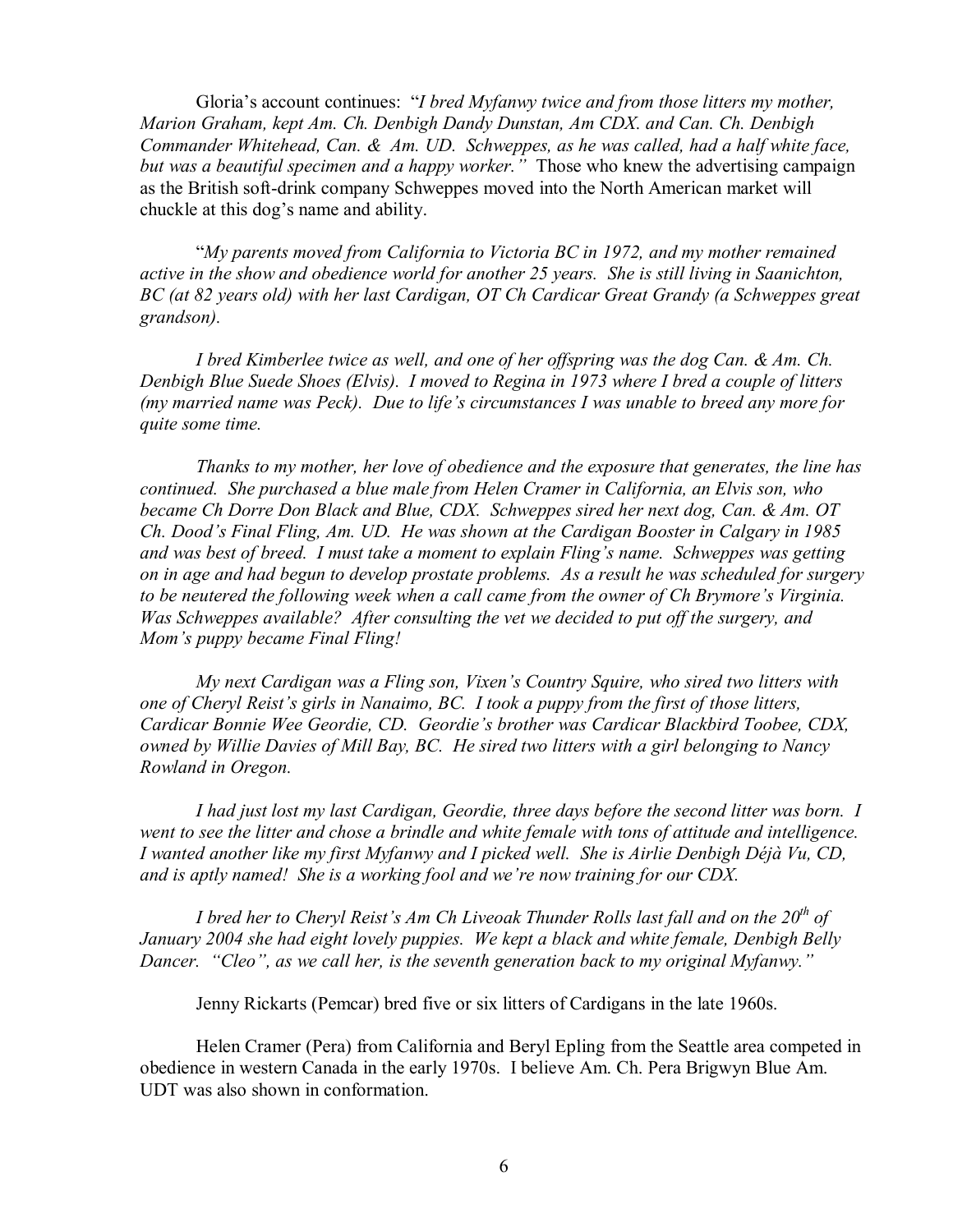Charlie MacInnes received Dai Morgan as a gift in late 1963, as a pet. As Dai, who was a great character, aged, Charlie found that there was no easy source of replacement. On a sabbatic leave in Scotland in 1972, he bought a bitch from Eddie Young of Rhiwelli (located in Pembrokeshire, but literally within sight of the Cardigan boundary), to breed to Dai Morgan. The first litter she bore, in January 1973, had five puppies. Only one, a tri-t had ears that stood up, he became Can. & Am. Ch. Tulemalu Black of Finnshavn, Can. CDX, Am. CD. Of the others, one was a gray dilute with brindle points, who bore a striking resemblance to the picture of old Mon. Another was red, another was very pale red (chinchilla??), and the fifth was a tri-br, who went to the a7.

Rhiwelli Llygad Y Dydd (call name Dwyn, colour – brindle), the bitch Charlie brought back from Rhiwelli was so pretty he decided to show her. This sent him into a strange world at the time. At the first show weekend they went to, Dwyn was the only entry. In fact, on the Saturday, the elderly ring steward told Charlie to leave, because it was against the rules to have a cross-bred dog on show grounds. On Sunday another steward said cheerily that she was glad he had come, because she noticed the Cardigan on the judging schedule, and she had never seen one in the flesh. That lady, Jean Sparks, some 35 years later, was ring steward for the Canadian national specialty in 2008.

As Charlie continued to show Dwyn, he asked people who had been around the shows for a while if they ever saw Cardigans at shows. He wanted to make contact with other owners, possibly to find another mate for Dwyn. He kept getting a strange answer – that there had been a woman from the USA who had showed in southern Ontario several years before. No one could remember her name, but they all knew her as "Irma the Body" (grin, grin). This mystery was solved several years later by Mary Nelms of Brymore. Ms. Goodfellow was a striptease artiste, very well known in Baltimore "where the action was" at the time. Her stage name was Irma the Body. Mary told me that she bought her two Cardigans from Brymore, and very much enjoyed showing them herself. Mary and her husband went to see her strip show once, and were, of course, invited to her dressing room afterwards, where they were subject to a mild dressing down. It seems Irma wished to keep her dog friends separate from the world she worked in. Stripping paid the bills, but she really led a very respectable life off the stage.

When Charlie first showed Dwyn, and then her son Tully, he received a lot of friendly help from Pembroke breeder-owners, notably Earl Crowe and his wife (of Earlina), Dave Eadie (Crossland), and Rosemary Harvey (Polruan). It was Rosalie who told him that there had been two Cardigans from upstate New York at the St. Catherine's show a year earlier. Charlie entered only one day, as he was busy the other. Jean Clifford also entered only the one day, and by some miracle it was the same day. Dwyn won, and by doing so finished her Canadian Championship. Charlie took a liking to Jean's male, Brymore's Tax Refund, and resolved that Dwyn's next litter would be sired by "Taxi". Thereby began a long and constructive friendship. There were two excellent males in that first Taxi x Dwyn litter, Finnshavn's Whiskey Tax and Finnshavn's Brindwyn The Imp. Jean took the pick bitch as stud fee, and Trailwyn's Canadian Dividend was mother and ancestor to many great Trailwyn Cardigans. The breeding was repeated in 1975. Finnshavn Trailwyn Tarif went to Jean, who sold her to Karen Harbert in San Diego. Charlie bought a puppy from Karen when she bred Tarri to Am. & Mex. Ch. Pera Brigwyn Blue Am. UDT, PCE and, starting with Aelwyd Finnshavn Moonshine, there began a long and productive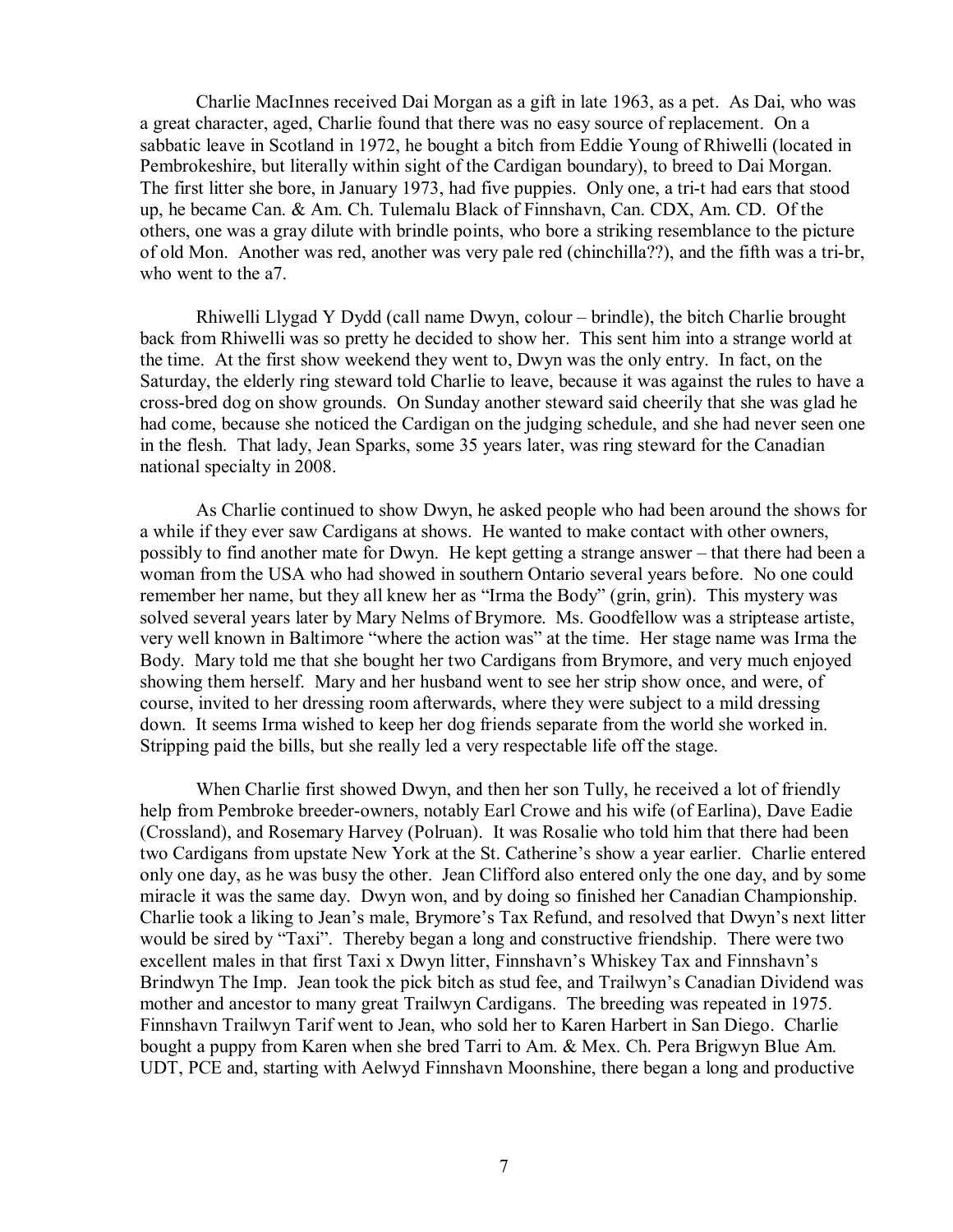cooperation. (Karen chose the name Moonshine because she knew the bitch would be bred to Whiskey!) Moonshine's sire was the first Ch. UDT in the breed in the USA.

Jean had named her first male based on the fact that she bought him with her income tax refund. She kept the tax theme in her dogs' names for many years, and, in honour of "Taxi", there were several Finnshavn dogs with tax theme names. Taxi was also one of the world's keenest frisbee chasers.

In 1974, a friend who lived in New Jersey and had an elkhound Charlie had bred, met, at her vet's, a couple named Slaboda, who showed Cardigans. They told her that there would be a good entry at the Philadelphia shows that fall, so Charlie went down to meet Cardigans and Cardigan people. They said he should come to the CWCCA National Specialty in 1975, as it would be in Akron, Ohio, relatively close to home. When the time came, Charlie had two male puppies who would be 6 months and 2 weeks old on the day of the show. He entered both. Whiskey, in his first show the week before the Specialty, won best of breed over both his parents, his half brother Tully, and two littermates. Charlie drove down to Ohio after work on Friday, with a friend who had Salukis. They arrived at the CWCCA headquarters hotel at about 3:00 am. As Charlie walked the puppies down the hall to his room, a lady stopped, gaped, and asked "Where did you get that lovely puppy?" Next day, Finnshavn's Whiskey Tax won Best in Sweepstakes under Peter Clifton, and then Best of Winners under Sonnica Godden. That infected Charlie with a severe case of the dog show virus! Second place in the sweeps class was won by a dog handled by another future breeder attending her first National, Connie Fitch (then) whose kennel name was Davenitch. Charlie and she began a long friendship in that show ring.

Can., Am., & Bda. Ch. Finnshavn's Whiskey Tax, Can. CDX, Am., & Bda. CD was the first Cardigan that Charlie campaigned as a special. He won the first (working) group placement (a third) for Finnshavn in August 1976. He won best of breed many times, but Charlie never counted them all, because too many were for turning up, as Whiskey was the only Cardigan entry. Whiskey was a dog who loved going to shows, and woo-wooed when he saw the tack box loaded in the car. He had a period of back trouble at 8 years old, but recovered sufficiently that Charlie entered him in shows the weekend of his tenth birthday. Whiskey celebrated by winning third in the Working Group. Was it coincidence that the judge was Dr. Richard Greathouse, who had also awarded Whiskey his first group placement 8½ years earlier?

In about 1978, a distinguished US bred and owned dog was campaigned in the maritimes by Pembroke breeder and professional handler John Heartz. The dog was Am. & Can. Ch. Domino's Checkmate Genius (Am. Ch. Pilgrim's Rhudd x Am. Ch. Springdale Dee) bred by Sherry and Bob Caldwell and owned by Jim Churchill. He earned a Group 1 (working) and finished without ever meeting another Cardigan in the ring. At the end of the year, Finnshavn's Whiskey Tax won top Cardigan in Canada by a slim margin gained from beating other Cardigans in the breed ring. The two had done equally well in the groups, several hundred miles apart.

A bitch out of the second Taxi x Dwyn litter was purchased by Michelle Bautsch, a German Shepherd breeder in Louisiana. Finnshavn Ayers Mouche Noir was on of the first two Cardigan to finish both Canadian and American championships as a puppy. The other was Denbigh Blue Suede Shoes, call name Elvis, bred and owned by Gloria Graham. Since they finished within the same month, Charlie always called them tied!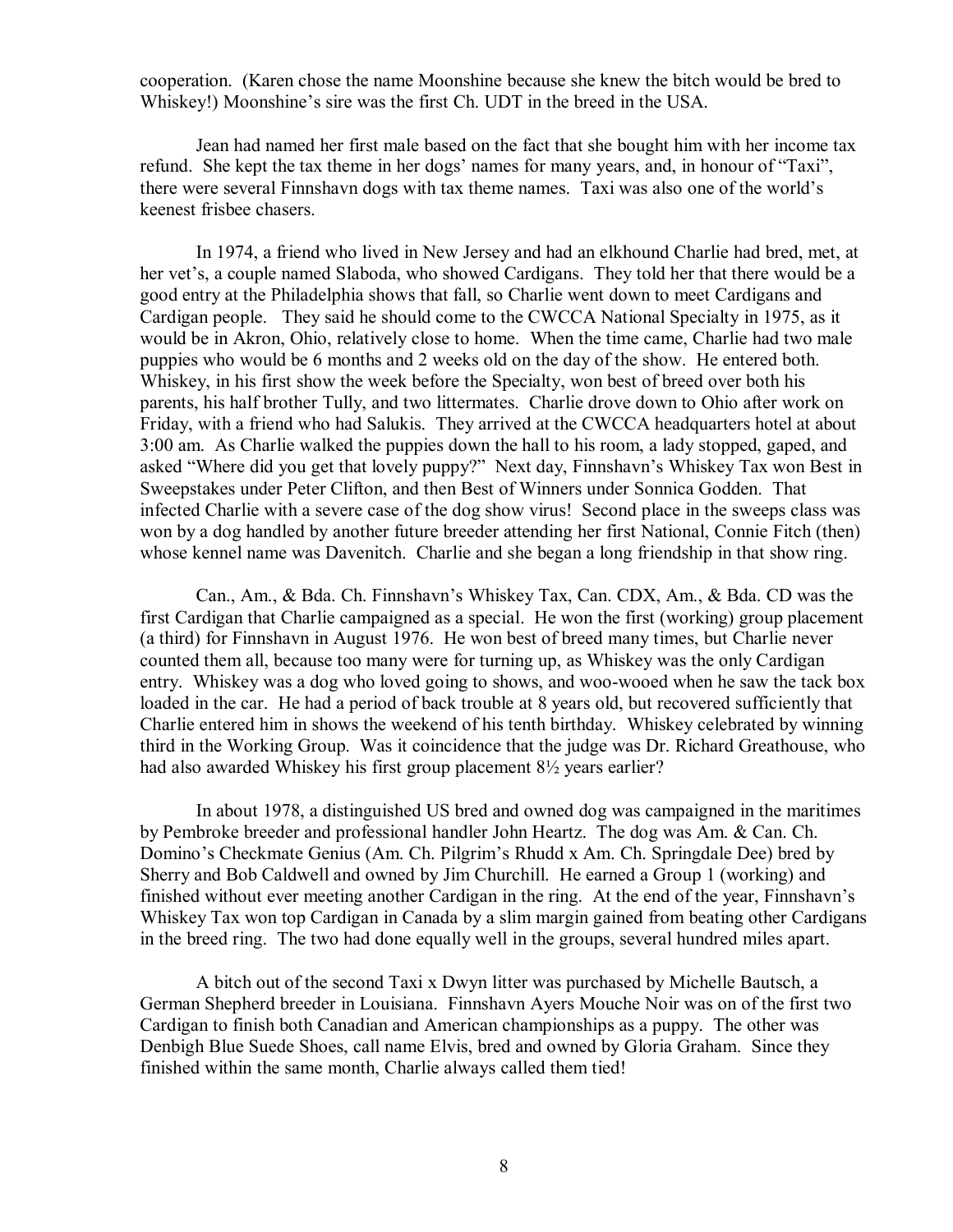In these early years, Mary Kaucic (Topwyn), Paul Morehouse, and Ralph Levi came up to show on the summer circuits. Charlie has a picture of them with several dogs at the Trio Kennel Club show in August 1975.

When Charlie first started showing in eastern Canada in 1973 and '74, the only other Cardigan breeders in eastern Canada were Edna and Jimmy Dean (Llyndean), who lived in Lyn, near Brockville. Edna also bred Pemroke corgis. They had their first Cardigan bitch from the Fibs kennel in the USA. They bred to Charlie's Tully, and sold one of the puppies to a German shepherd breeder who was the chief obedience instructor at the Limestone Kennel Club in Kingston. This was Vera Orr (Vanderro), who was active in the breed for several years. Edna also imported a blue merle half-sister of Dwyn's – Can. Ch. Rhiwelli Carrie Ann Can. CD (call name Lynn). Then Edna was taken ill, so Charlie gave Lynn a home, show and obedience career for a year, in 1976. She earned her championship and CD. A puppy from her Finnshavn litter – Finnshavn Topwyn Farrah Fox, was purchased by Mary Kaucic (Topwyn). Farrah earned both Canadian and US championships. She was so successful in the US show ring as a puppy that her colour was protested. It turned out that the only problem was that Mary had her in a sunny outdoor kennel run, and her coat bleached in the sun, giving it a red cast. When Mary left Cardigans, she sold Farrah to Nancy Buckland, for whom the bitch was an excellent producer.

Charlie met Nancy and Bill Buckland (NaB's) at shows in Michigan and Ontario. Eventually he bred two litters sired by Nancy's Can. & Am. Ch. Topwyn NaB's Jack of Clubs Can. & Am. CD. From the first litter came Can. & Am. Ch. Finnshavn's Sam McGee Can. CD, and Can. Ch Finnshavn's Bill McKie. Sam became a devoted office dog when Whiskey passed on, and was a great ambassador for the breed. Nancy took a blue bitch as her stud fee from the second breeding, Can. & Am. Ch. Finnshavn's Go For The Gold: Peggy was a great pet and producer. Anyone who was at the CWCCA national in Berrien Springs MI will remember Peggy, at almost 13, riding around between Nancy's feet on the electric scooter. Nancy was originally in German Shepherds, but the Cardigans increasingly took over the household. NaB's Cardigans have been influential in both the USA and Canada. Bill is a stalwart at dog shows, always ready to help in the background. However, his real show life involves his rabbits, and he is well known for his excellent Checkered Giant stock.

Between 1975 and 1985 Cardigans evolved from being an obscure and very rare breed in Canada to being frequently seen at shows and trials. Several key people joined the breed, a national club came into being, and Cardigans prospered.

Sherry and Bob Caldwell taught Charlie a lot at the CWCCA 1975 specialty, and they subsequently made several trips to Canadian summer show circuits. From Sherry Charlie obtained a Dilwel Rowland daughter, Can. Ch. Medwyn La Belle Canadienne Can. CD (Bonnie), who was important to the development of Finnshavn show dogs. One of the Caldwell's great dogs, Can. & Am. Ch. Checkmate Bounty Hunter lived at Finnshavn while he finished his Canadian championship. Finnshavn's second CWCCA Best of Winners dog (Can. & Am. Ch. Finnshavn's Dilwel Jones) was the result of breeding Dwyn to their Can. & Am. Ch. Dilwel Rowland.

In 1977, during the summer shows, Charlie became acquainted with a breeder of Malamutes and Siberian Huskies. She was in a body cast, and savagely depressed, all the result of a sledding accident. She was racing huskies the previous winter, and tore all the ligaments in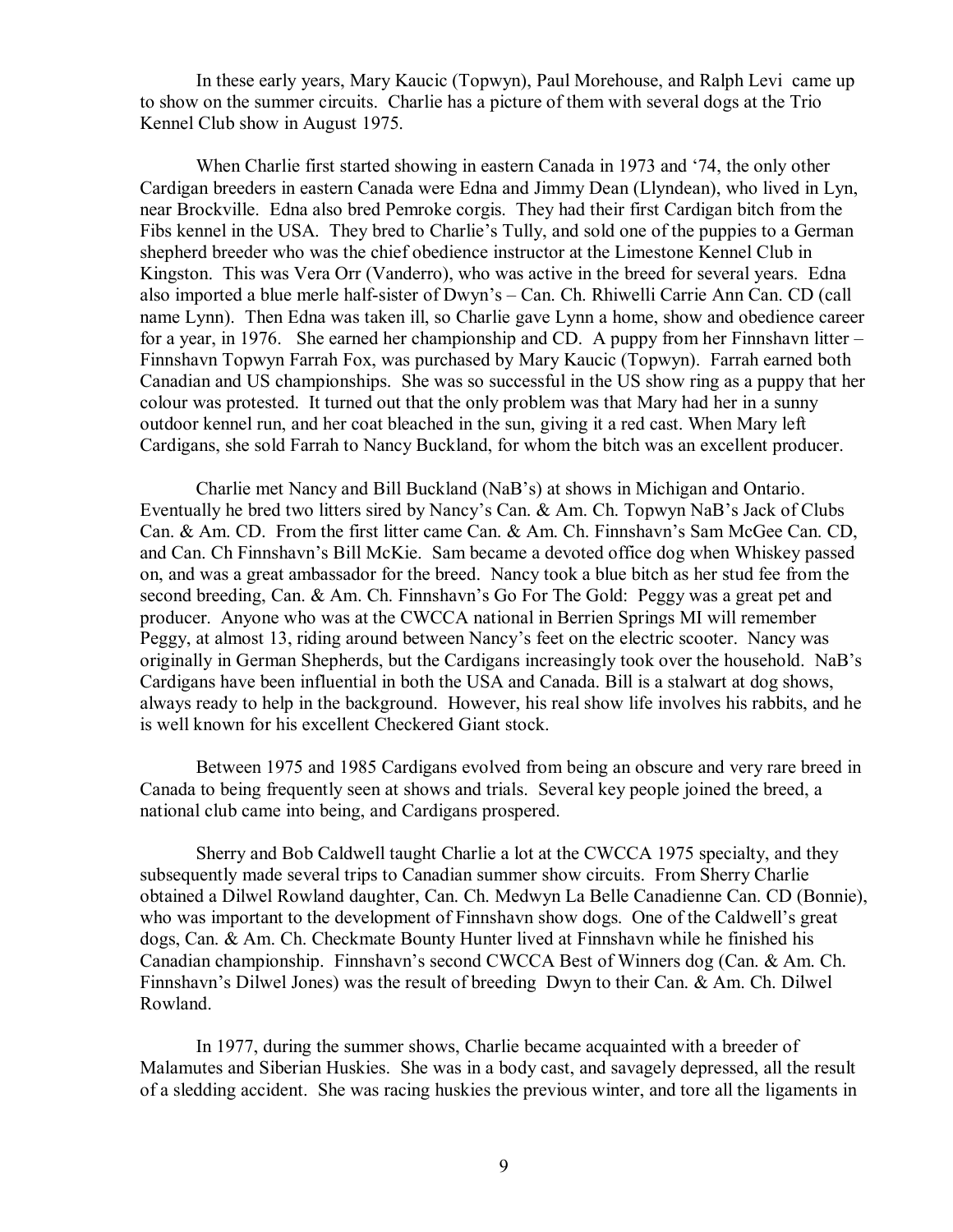her left knee. Doctors told her she would probably never walk normally again, and certainly, sled dog racing, a passion for both her and her husband, was out of the question. No wonder she was depressed! Nevertheless, she limped around the summer shows, and gave Charlie some very good advice that improved his grooming and showing. This was Sue Bain. By the end of summer Charlie promised her a Cardigan puppy when she was ready. She declined at the time, because she and Steve had been living in a rented farmhouse that had no heat. The new year brought a new job for husband Steve, with a heated house, and in 1979 Cleo Finnshavn Eirianwen joined Sue and Steve. Cleo spent her first winter at Cold Creek living out of doors. But, as Gilbert & Sullivan wrote, "It was managed by a job, and a good job too!", as Cleo shared a whiskey barrel with four half grown Siberian puppies. Sue has claimed ever since that Cleo was her inspiration to try to regain her career as a professional handler. Surely she could get around the ring safely with this little short-legged dog. She quickly found that the showing went well, and not only did she get back into showing big time again, she started racing huskies, and had a very successful career there too. All inspired by a lovable pet (and Canadian Champion!) corgi. She has been a true friend for the breed ever since. Her skill at grooming and showing were a large part of the first Best in Show awarded to a Cardigan in a CKC all-breed show. Her continued efforts to show good Cardigans have resulted in judges noticing the breed much more than they used to.

Several of Sue's husky racing friends took such a liking to Cleo that they acquired Cardigans as house dogs, and from this was born an informal organization known as the Siberian mafia – made up of Siberian husky breeders who owned and showed Cardigans. Trevor Ainger, aged about 8, harnessed a three-dog team of Cardigans, and gave demonstrations of the strength of the breed during lunch break at husky races.

In the 1970s Woody's Kennels, a breeding and boarding facility on the outskirts of Guelph, Ontario, purchased two Cardigans from Marcia Lopeman (Kencia). A young veterinarian and his wife bought two puppies from them. The first was shot, mistaken for a fox. The second, Sasha, was bred to Whiskey Tax. The Leepers split up, and Lynn received a bitch puppy from this breeding as part of the settlement. She subsequently bred this bitch to Finnshavn's Dilwel Jones, and kept a puppy she named Winnie the Pooh Bear.

She called Charlie one day that the puppies were wild and driving her nuts, how could she train them? He knew she lived close to the Swansea Dog Obedience Club training site, so suggested she go to classes with his friends there. Lynn "caught the bug", prospered in competitive obedience and worked hard for the Swansea club. Bear had a distinguished career in obedience, and Lynn donated the perpetual trophy for High Score in Obedience for National Specialties in his memory. Bear was also a mascot for Lynn's partner's militia unit, the Queen's York Rangers, First American. He could execute a military salute on command! He would sit upright, at attention, by the hour. Once, when Bear was helping at a Cardigan booth at the Toronto Sportmens' Show, he sat straight up for two hours. In fact Charlie had to open the top of his crate to let him sit to his full height. A tall, fit man with obviously military bearing and moustache stopped by the booth, looked at Bear, and said "That's got to be Lieutenant Bongard's dog!" Bear also finished his show championship, with Lynn as handler. Charlie vividly remembers her coming out of the ring at Aurora with a purple and gold ribbon, holding it out and asking "What does this mean?" Three friends responded in unison "Three points!", and her shriek rocked the building. Bear's final titles made him Can. Ch. Winnie The Pooh Bear, Can. & Am. CDX, Bda. CD. Sadly, Bear's back failed before he finished his UD. After Bear, Lynn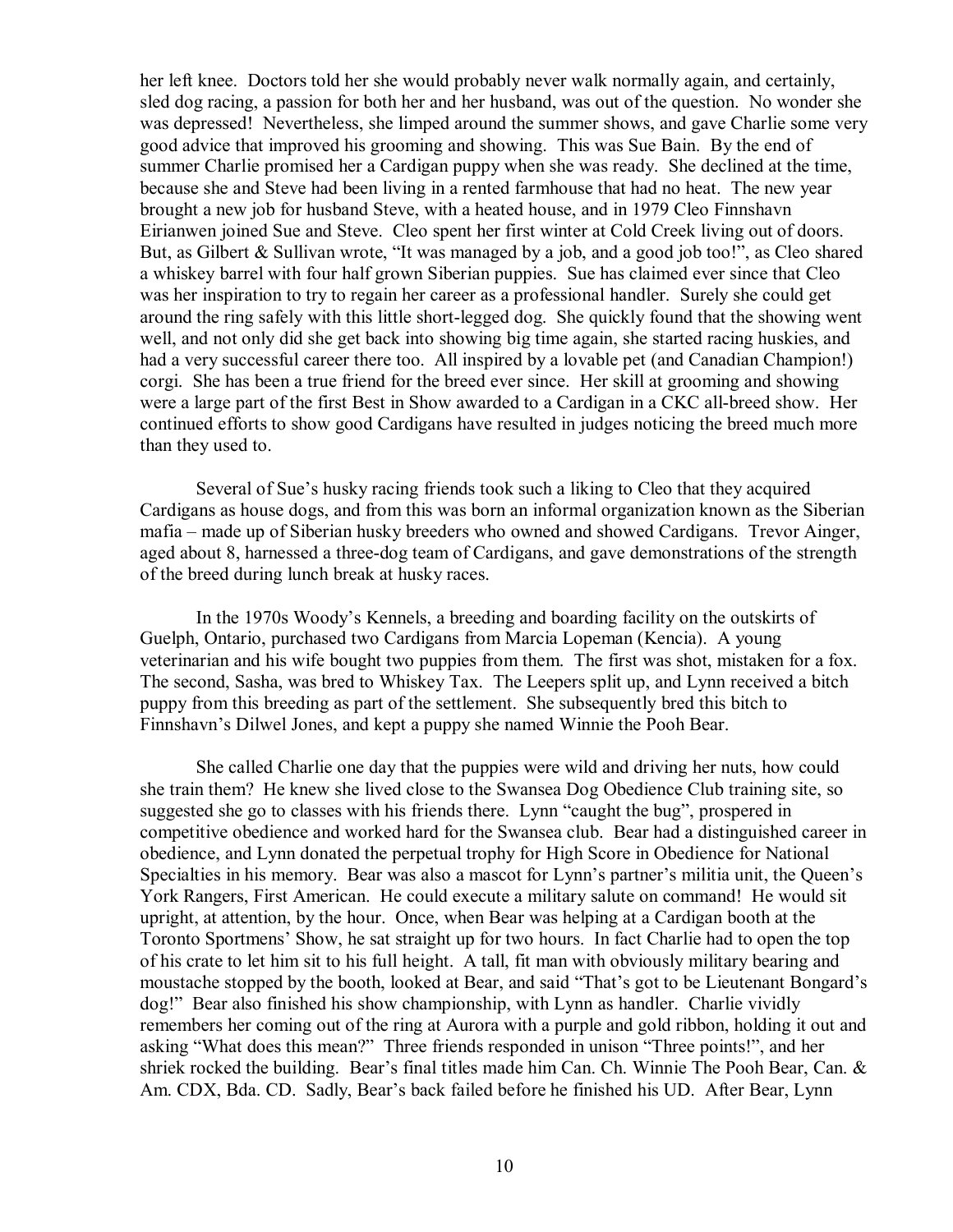purchased the tri-t Ch.Bawyni's Long Shot Liam, C.D., a Tuck x Georgia son from Barb Hoffman as a puppy in early 1982. Liam was the winner of the first Veteran Sweeps held by the CCCC in Woodstock, Ont. Prior to his death, he won Best Veteran In Show at the big Lower Mainland dog show at Tradex, in Abbotsford, B.C.

In the spring of 1977 Ron and Cecelia Ellis finally got hold of Charlie. They had tried several times the previous year, but in those days he did not have an answering machine. They had contacted the House of Puppies to get a Cardigan corgi pup. They were given a delivery date. When they went to pick up their puppy, there had been difficulty with the shipment leaving Britain, so they were given another date. This time they were told that the only difference between a Cardigan and a Pembroke was that the Cardigan had a tail. But, the store said, because the Queen had Pembrokes, the British were cutting the tails off all their corgis, so they could not get a Cardigan. At this point the Ellis family contacted Charlie. They started with a nice male, and Ron showed him, traveling to shows with Charlie. He earned 9 points, and was due to go to a show on a Saturday, where, from the judging schedule, we were sure he would earn his last point. On the Friday night he was hit by a car! They bought a bitch, they bred a litter, they helped to form the CCCC, but then Ron tragically died of cancer.

Starting in 1971, Charlie took the courses on purebred dogs offered by Catherine "Casey" Gardiner. That started at Fanshawe College in London with his friend Dick Smith. When Charlie moved to the Toronto area in 1973, he continued with Casey at Humber College, where he met several interesting dog people, notably Fanny Edwards and Betty McHugh. Fanny bred Labradors, and, as she told it, she was bought by a Cardigan. Every time she sat down in Charlie's living room a brindle puppy put her head in Fanny's lap and used her big brown eyes to great effect. Finnshavn's Julia Jarvis ran joyously with Fanny's two labradors, and finally, went home with Fanny. Charlie had tried to show Fanny's male Labrador in Open obedience. Teddy qualified the first day, but on the second he enjoyed himself clowning for a laughing gallery of spectators, and earned, truly earned, a score of 20 out of 200! When Charlie got back to the campsite, he hurled the dumbbell into the bushes in disgust. Julia, 7 months old, climbed out of a 36" ex pen, dashed into the bushes, grabbed the dumbbell, and took it back to Fanny. That was it, Julia Jarvis had a new home! Fanny and Charlie formed a partnership and bought a house in 1979. Another longtime friendship started in Casey's classes with Dawn Campbell of Ausland German shepherds. Dawn was also a professional trainer, handler and obedience instructor. She eventually bought a Julia Jarvis daughter from Fanny, and that started another thread, which we shall pick up later.

During the summer of 1979, Charlie got a phone call during the height of a severe thunderstorm. (This storm line spawned a tornado which did a lot of damage around Woodstock, ON.) He could not understand much of what the caller said, due to static on the rural phone line. Just as the line was clearing up the caller said "Oops, here comes my boss, got to go!" One day the following week there was a strange van in the driveway when he came home from work. This was the caller, and his uncle from Holland, Mr. G. J. Lankamp. The nephew had been in Canada for more than 15 years, so his Dutch was rusty, and he had not much "dog vocabulary". Mr. Lankamp spoke no English, so it was an interesting conversation. He wanted to buy a corgi puppy, a son of Whiskey. Charlie promised to pick a good one and show it in Canada and the USA before sending him to Holland. The dog who filled this order was Finnshavn The Exciseman (Finnshavn's Whiskey Tax x Medwyn La Belle Canadienne). When he left for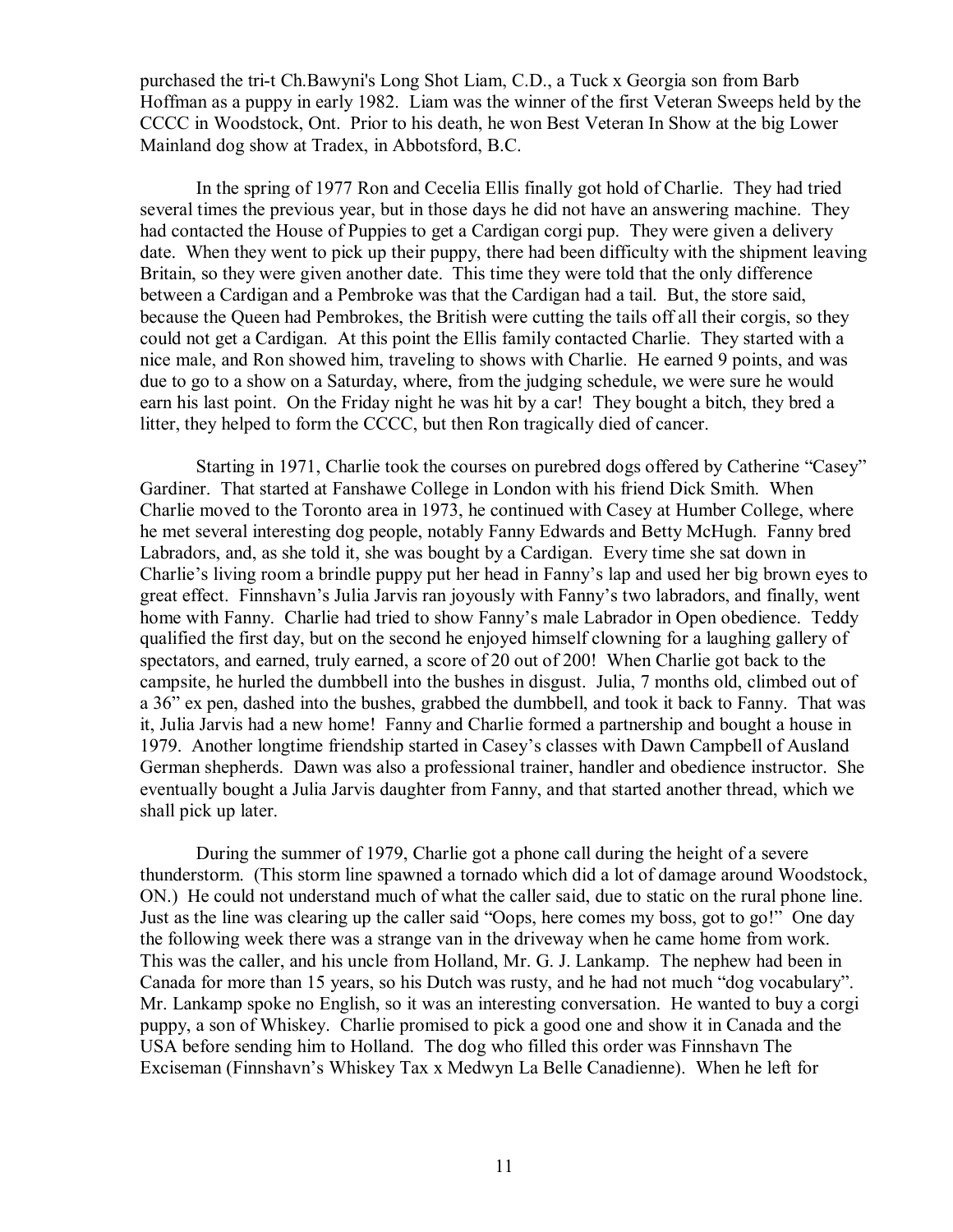Holland at 21 months old, Exi was Champion and CD in both Canada and the USA. He also sired one litter in Canada before he left.

Exi earned his Netherlands championship in short order, and subsequently produced some fine puppies. There is one neat story about his show career. It started in 1975, when Charlie showed Whiskey at the US National. As he came out of the junior puppy sweeps class with Whiskey, he was pounced on by three women whose message was "You have the nicest dog in there, but you don't know s--- about showing. We are here to give you a crash course in handling, but first we have to go to a booth so you can buy a proper show lead". The sweeps judge was Peter Clifton, and he awarded Whiskey Best in Sweeps, so the handling course clearly paid off. Jump forward to Mr. Lankamp showing Exi in Holland. He won the dog CC the first show, but next time he lost. As Mr Lankamp came out of the ring, an Englishman came up to him. Mr Lankamp had a friend, Tjerry Tielrooy, who was fluent in English. Anyway, this Englishman said "You had the nicest dog in there, he should have won. But, he is a North American dog, so you need to show him in the style to which he is accustomed." So Peter Clifton gave Mr. Lankamp handling lessons right there at the show, and Exi resumed his winning ways!

The first official show event for Cardigan corgis in Canada was a booster sponsored by the CWCCA, the American national club, as there was no Canadian club at the time. This was held on the Saturday show of the Barrie Kennel Club, 6 August 1977. The show was notable for the great participation by US Cardigan people. Jean Clifford and son John came, of course. A law student and his wife drove all the way from Oklahoma with their first show Cardigan – Steve and Marieann Gladstone of Aragorn have had great influence on the breed since then. Bob and Sherry Caldwell (Checkmate) came from Virginia – they were already friends from show circuits in the USA. Linda Mather drove in from west of Chicago – she had shown in Canada before, and bred her bitch to my Whiskey, so she brought two of the puppies. The judge was a wellknown Canadian all-rounder from British Columbia – Mr. Leslie Rogers. His choice for Best of Breed was Can. Ch. Tulemalu Black of Finnshavn Can. CDX, who owned and was shown by Charlie's sister Abby. (For registration purposes Tully remained in Charlie's name all his life, but from 10 months until his death at 14 years he lived and worked with Abby.) She was a novice in the show ring at this booster, so when Mr. Rogers waved at the first place marker and said quietly to her "Please go over there", which was the other side of the ring entrance, she thought she and Tully had been excused for some handling error. Mr Rogers called her back and quietly explained that she had just won Best of Breed. What a nice man!

Tully's connection to Charlie's sister spawned a couple of other offshoots in Canadian Cardigan corgi history. One of Abby's beaus, Peter Watson, was with Price Waterhouse. On his way up through the corporate accounting ranks, Peter was posted to Bermuda, where he met and married the daughter of a local businessman, and so stayed on in Bermuda. Peter and Kathy acquired two Cardigans from Charlie, Finnshavn's Tax Surcharge (out of Whiskey Tax's litter) and later Finnshavn's Lady of the Scarf. They kept saying that he must come to the Bermuda shows. Another close friend of this group was Tony D'Ombrian, also in PriceWaterhouse, whose wife Trish acquired Llyndean's Melfyn Star from Edna Dean. Melfyn was an influential sire in the breed, and eventually earned both Canadian and U.S. championships.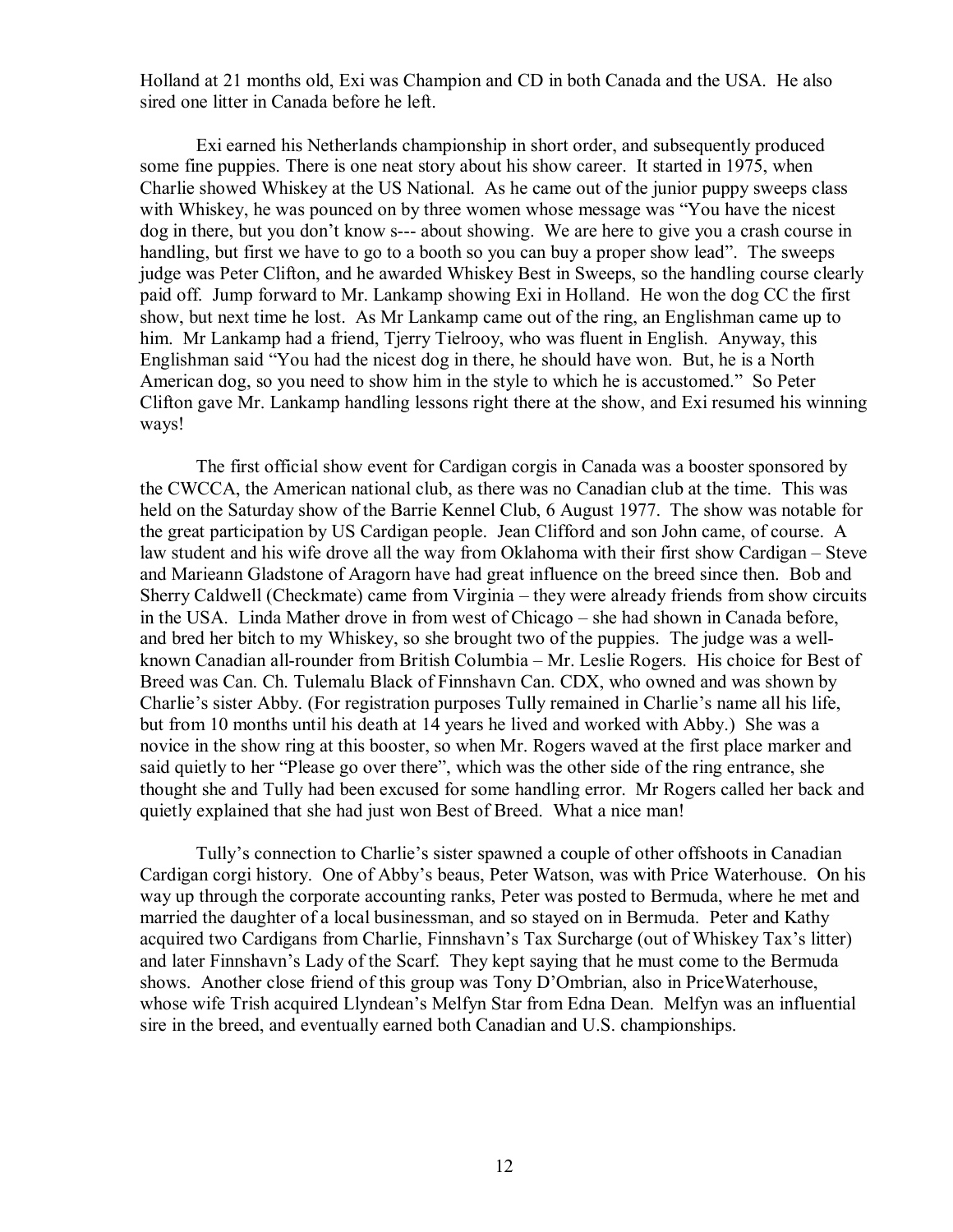A young couple who bred Samoyeds and Malamutes bought a bitch puppy from Vera Orr so that their 5-year-old daughter would have a dog of the right size to show herself. They were Barb Hoffman and Wayne Pitre, with daughter Nicole, hence the kennel name Bawyni.

## Barb continues from there:

 *"My first Cardigan was tri-t Can.Ch.Vanderro's Sweet Georgia Brown bred by Vera Orr, purchased in 1979. She was purchased for my 5 year old daughter to show. I fell in love with the breed and my husband purchased Tuck, (Finnshavn Bawyni Friar Tuck) a red dog, from Charlie MacInnes. In late 1980 Charlie MacInnes sent Aelwyd Finnshavn Moonshine south to be bred to Am. Ch. Quick's Charlemagne: that litter was the source of Tuck. We also bought a bitch from the Exi litter – Finnshavn Bawyni Midnight Toker.* 

*I was profoundly influenced through my association via Samoyeds, with Betty McHugh and my mentor, Islay Aitchison, both proponents of Casey Gardiner's system of measuring bone lengths and angles. Under Islay's tuteledge I routinely measured my Samoyed and Malamute litters and I did the same with my Cardigan litters, measuring at birth and 8 weeks of age, and when possible at maturity, in an attempt to address the problems of short upper arms, long hocks and poor shoulder angulations. Unfortunately, the idea of developing a data base of Cardigan measurements did not find favour with any of the breeders of the time. However, I carried on anyway, and today credit this work with the structural improvements in my dogs*.*"*

When the Barb-Wayne partnership broke up, Toker (call name Joker) went to a couple on the staff of Point Pelee National Park – Jim and Marilyn Boissoneault. Joker was the foundation of their Aberwyvern kennel. Tuck came back to Charlie for a couple of years. Barb eventually got back on her feet, and began a selective breeding program under the kennel name Merrymoon. Tuck went back to her and lived a long happy life. In the early days she bought Finnshavn's Bill McKie from Charlie MacInnes. He and a tri-t bitch that Barb had imported from the Trilogy kennel in California were stolen from her rural house, while she was at home.

While Tuck was back with Charlie MacInnes the Bermuda connection was invoked, and Charlie went twice to the Bermuda shows over the Armistice Day (11 November) weekend. The first time his companion and co-exhibitor was Lynda Mather. They made sure they took enough dogs to make major points, and Whiskey Tax came home a Bermuda Champion. The next time Lynn Ragsdale was company and deputy handler, and three Bermuda champions finished – Moonshine, her son Tuck, and his daughter Molly. Molly was also the first Cardigan to win a Best Puppy in Group in Bermuda. Whiskey and Moonie, as well as Lynn's Bear, all finished their Bermuda CDs. Tully would have finished his, but for execution of a maneuver best described as a Roll on Recall. It was a long time before any other Cardigan people showed in Bermuda, so for several years all four of the world's Bermuda Champion Cardigans lived in Canada at Finnshavn.

Events in Montreal took an unexpected turn, as a teenager went through university and divinity school, and into a Ph.D. program.

Patrick Ormos takes up the narrative:

*"While I got into dogs in the middle to late 1960's, I don't think I ever saw a Cardigan*  until much later than that! I was in GSD's at the time. In fact, I had only seen photos of  $CWC$ *until I went down to Westminster and saw Pookie (Am. Ch. Eastwyn Miss Friendly). I had*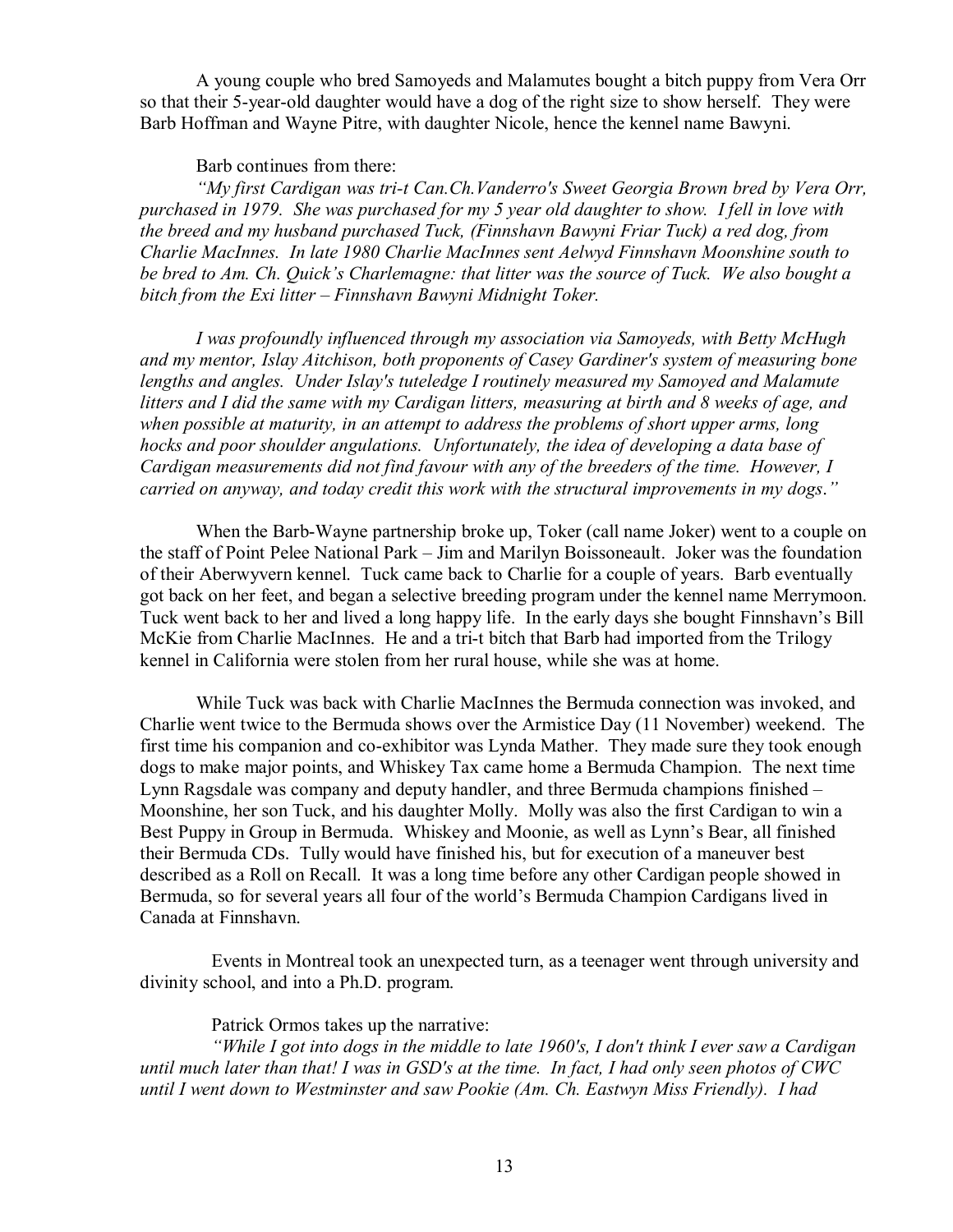*decided that I needed to move to a smaller breed, and was looking at several. I saw Pookie motor around the group ring, and that was it. Anything that could move like that (remember, I was in GSDs) was the dog for me. I talked to Paul and Doris about getting a Pookie daughter (none available), and they sent me to Marge Riccardi (this would have been around 1977-79). I got my first Cardigan from her, and my second from her, too (Am. & Can. Ch. The Duke of Foxfyre). About 1980-82 I was able to talk Paul and Doris into helping me get Honey (Am. & Can.Ch. Twinroc Honey of Demondo). And then a couple of years later, I got Kentwood Lyneth from Sonnica Godden. Honey, through her granddaughter Hillary (Phi's Amazing Grace ap Ronel) and Lyneth were my foundation bitches. It's probably more accurate to say that Hillary and Lyneth were my foundations. It took me a while to get to Hillary.* 

*Bob Caldwell and Helen Jones came up for one of the CCCC specialties and stayed at my house. They were not great fans of Honey (or Pookie), and offered to try and find a better (i.e. more typey) bitch for me. They talked with Cathy Ochs-Cline, and that's how Vestavia's Molly D Mahoney came to live with me in Montreal. As they say, the rest is history."* 

Patrick moved to the US in 1990. He became a U.S. citizen in 2004.

In 1983, Charlie MacInnes and Lynn Ragsdale went to the CWCCA National in Atlanta, GA. Fanny Edward's Markwell's Jane Eyre was part of the expedition, and came into season. Charlie and Lynn drove across to southern North Carolina to breed her to a Quick's Charlemagne son. A few months later, Cindi Bossi called to say that she was moving, and that the red male was available, was Charlie interested? Fanny protested that they had enough dogs, but she arranged with a Labrador breeder friend to take him. Fanny, with new owner Gerry Lescombe picked him up at the airport. When Fanny got home the first thing she said to Charlie was "You didn't tell me he was THAT nice!" The dog was Can. & Am. Ch. Tessaract's Pete of Santana, Can. C.D. Peter was a very influential sire, and earned (working) group placements on both sides of the border, including a Group 1 under Jane Kay, who had handled many Cardigans for Brymore.

During the early 1980s, Mary Hobbs and husband Bill imported Medwyn Molly from the USA and showed her very successfully, earning both Can. & Am. Ch's. Molly had at least one litter, but then Bill became a professional show secretary, and time to pursue the dogs was limited.

Dorothy Shaw and Alice Sprague (Gypsywood Cardigans) of Buffalo NY flitted across the border from time to time. One of their dogs was involved in the fight which introduced Marilyn Boissoneault to Karen Harbert (see below). However, a much more positive contribution came from their interaction with Sue Bain. Sue handled their dogs in Canada, but contact with her rubbed off in an unexpected way, as Sue related:

*Dorothy Shaw and Alice Sprague were a unique pair of ladies who loved their Cardigans, and loved the breed in general. They participated mostly in conformation, but did keep some sheep on a farm so that their dogs could enjoy herding as well. Then they decided to try dog sledding.* 

*They drove up to our home in Ontario, bringing all of their Cardigans for custom fitting of harnesses. Plus we made for them a custom gangline - custom in that sled dogs usually run*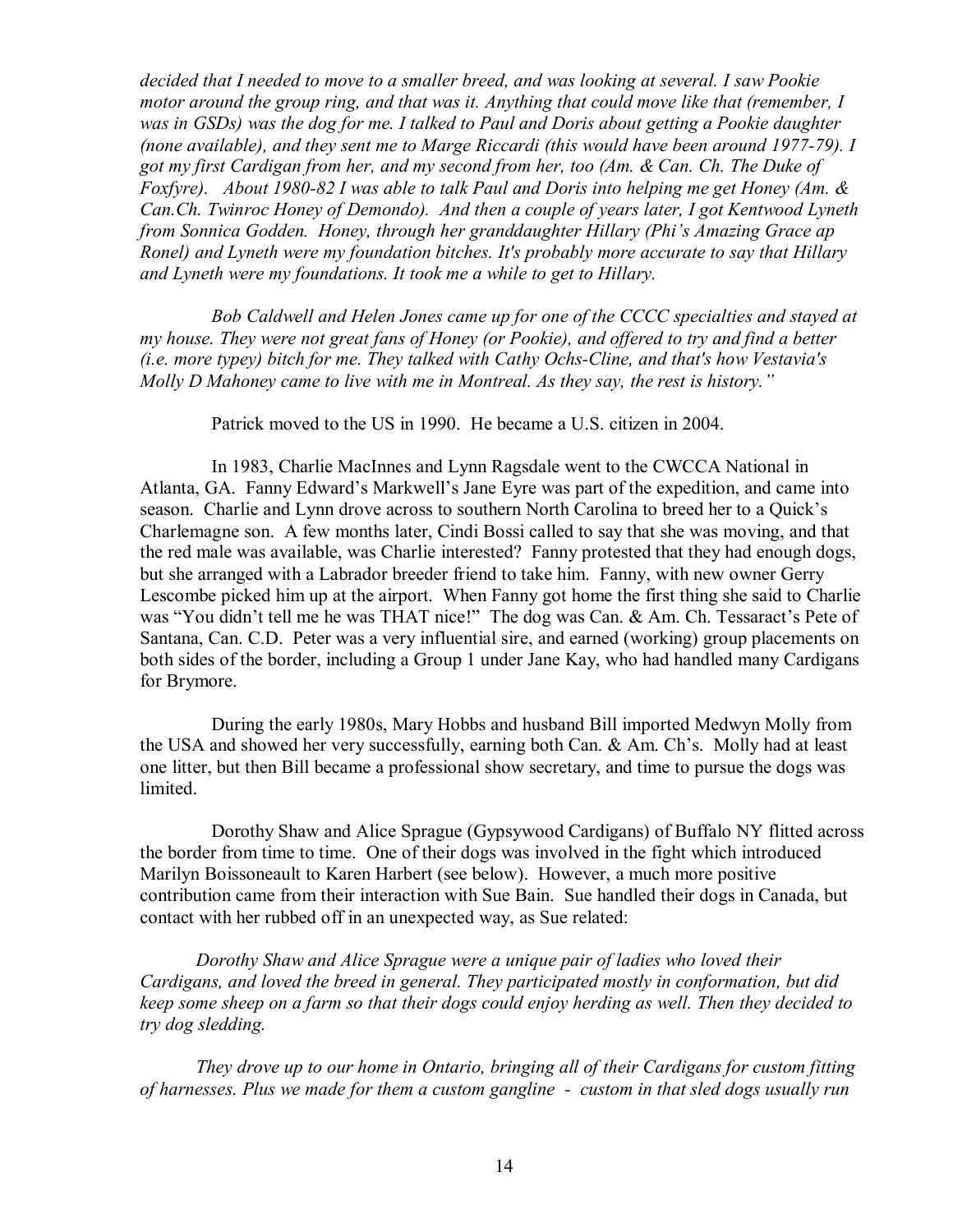*in pairs, but Dorothy and Alice's Cardigans had 'issues' with each other, so the gangline needed to be single string, thus keeping personality conflicts a part.* 

*So they now had harnesses, ganglines, usual gear required plus a dog sled. Full size racing dog sled, up on top of their car, heading back across the border, in July! Quite the sight I'm sure when they crossed the border back into the USA.* 

*First big snowfall in Buffalo, New York found the ladies excited to go sledding with their Cardigans. They bundled up in warm clothes, put harnesses on their dogs. Hooked the gangline to the sled, hooked each dog in position, and with Dorothy being the lead dog, and Alice standing on the runners of the sled, down the road they went. They had a team of sledding Cardigans, happily running down the snowy city sidewalk.* 

*On their travels, they went past a local bar. Patrons couldn't believe their eyes. A team of Cardigan Corgis or way too much beer?? The owner related that he was undecided: some regulars signed the pledge, but new customers came in for a shot because they couldn't believe what they had just seen.* 

*Marilyn Boissoneault contributed a lot of eastern Ontario history: A dog from Woody's Kennels was also the inspiration for our involvement with Cardigans. One of my university professors bought a black and white bitch puppy named Flynn, who became the mascot of the School of Landscape Architecture at the University of Guelph, and later accompanied her owner to the Carl Jung Institute in Switzerland. She eventually ended her days in a villa in Tuscany. Although not a show dog, she was probably the farthest-travelled of any Cardigan bred in Canada! (It wasn't until I read this history that I realized Flynn must be a littermate of Lynn Ragsdale's Sasha, since Woody only bred one litter of Cardigans. He was basically into Golden Retrievers and chickens. Mostly chickens.) Flynn's wonderful personality, which fully demonstrated the adaptability, intelligence and sense of humour of Cardigans eventually led us to acquire Joker (Finnshavn Bawyni Midnite Toker) from Barb Hoffman, although not at first with any intention of breeding. However after a couple of months with her, culminating in a canoe trip in Algonquin Park where Joker herded squirrels and fishermen and met an otter nose to nose, to mutual astonishment, we decided to breed 'just one litter'. The mating of Joker to Ch. Finnshavn's Bill McKie launched Aberwyvern Cardigan Welsh Corgis. That first litter produced two champions (we hadn't intended to show either!), both blue merles. Ch. Aberwyvern Patches, CD, a noted escape artist, finished her championship from the puppy classes at the Peterborough Booster in 1985: my first champion, home-bred and owner-handled. Best of Opposite Sex that day was none other than Tesseract's Pete of Santana! Patches was still winning - and escaping - at the age of 12, when she won Best Opposite Sex in Veterans Sweeps at the 1996 National Specialty and climbed out of a four-foot x-pen in an attempt to join me in the ring. I still remember another exhibitor calling "I just found this blue puppy running loose!", which is pretty good testimony that Cardigans age well. Unfortunately (or perhaps fortunately!) she never produced a live puppy despite three efforts to breed her.* 

*Her champion littermate was Aberwyvern Wagner, CD, owned by Gary and Liz Godding. Wags was bred to the English import Beckrow Black Madonna and one of the puppies was Ch. Caerphilly Blue Mordred, who became an outstanding stud dog for Lore Bruder. Another was Ch. Caerphilly Cedarstone Bluzefyr, foundation bitch for the Solman's involvement in Cardigans*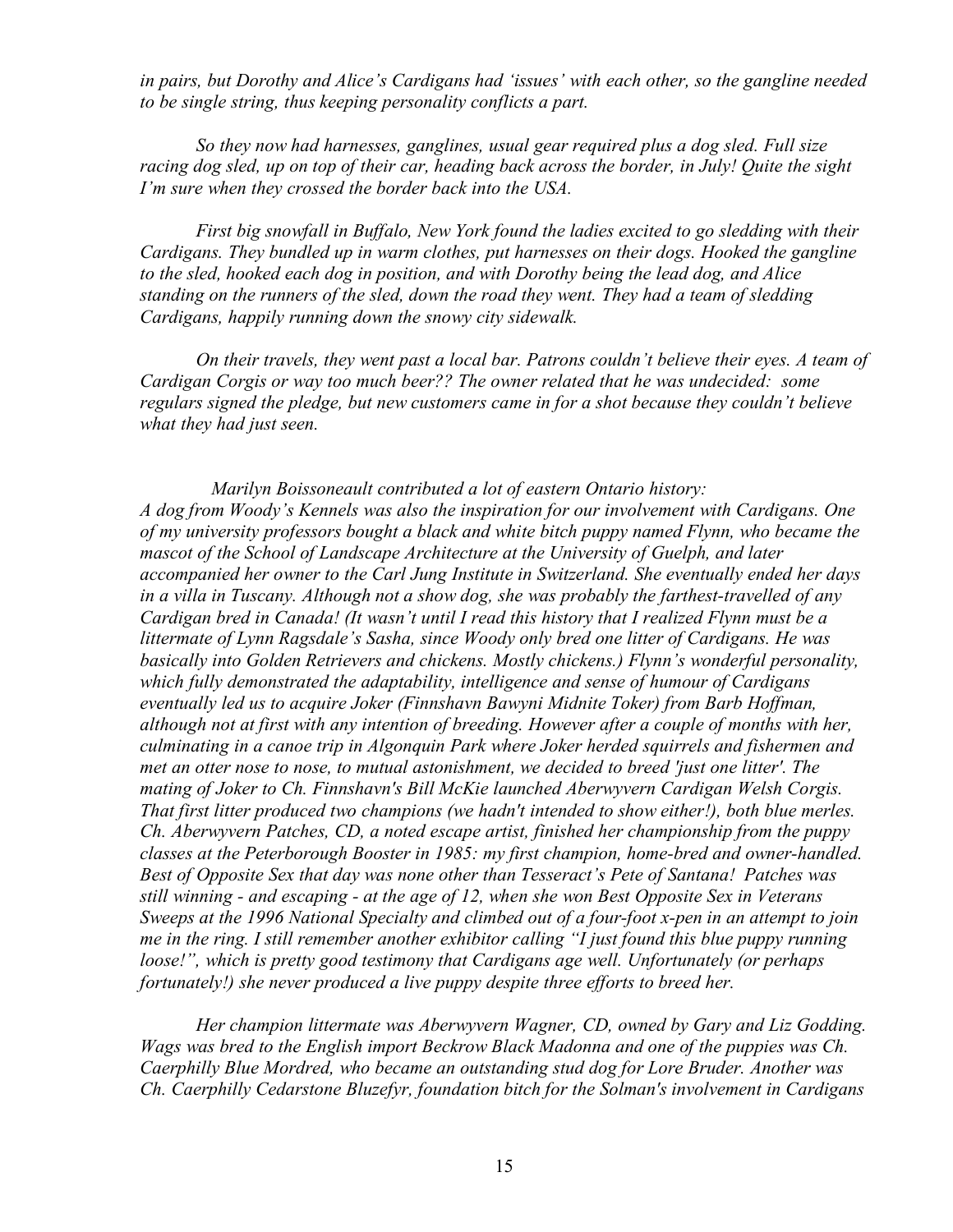*and dam of the 1994 Specialty winner, Ch. Cedarstone's Rolls Royce, with Annie herself taking Best of Opposite Sex.* 

*A third puppy from this litter, an absolutely gorgeous male who was never shown because he was a monorchid, was noteworthy for another reason. Aberwyvern Dylan saved the life of an elderly man with Alzheimer's disease who had fallen into the neighbour's swimming pool.* 

*Joker's second litter, in 1985, was a repeat breeding to Bill McKie. This litter produced only one champion, Aberwyvern Duke of York, CD, although a blue litter sister, Aberwyvern Rose of Lancaster, earned nine quick points before her new owner questioned the utility of dog shows. Duke was the first Cardigan for John Coleman and Kenneth Elliott, who also invited Joker to live with them in retirement. John and Kenneth now have two more Cardigans, Ch. Aberwyvern Silver Spur (Maurice- Ch. Aberwyvern Llanelidon ex. Bluetrix Billie Holiday Blues) and Aelwyd Aberwyvern Bete Noir (Norah - Am. Ch. Aberwyvern Aelwyd Incorrigible ex. Aelwyd Blacklisted).* 

*Joker herself was no show dog, her best achievement in the ring being a Best of Opposite Sex at a Club sanction match in 1985, about two weeks after whelping her second litter!* 

*One of Joker's daughters, Aberwyvern Corwen, was bred to Am/Can Ch. Tesseract Pete of Santana. Fanny Edwards supervised this mating on the owner's behalf because, she said, "they don't know the first thing about dogs – they're horse people!" They certainly were: Mrs. McColl had a framed picture in the bathroom of herself, E.P. Taylor, the late Queen Mum and a racehorse! We acquired a brindle puppy, Islay's Georgina at Aberwyvern. Georgina was bred to the Vickers' Ben (Ch. Markwell's Peer Gynt) and produced Aberwyvern John's Tweed Jacket. Tweed was Best Puppy at the 1991 Chateauguay Specialty.* 

*As with Finnshavn, Aberwyvern has also enjoyed a productive association with Karen Harbert's Aelwyd Kennels. I met Karen at the CWCCA National Specialty in Downingtown, Pennsylvania in 1988. (We actually met at the CCCC's first Specialty in Fort Erie a year earlier. We assume we did, since the group photo shows us seated together in the front row, but unfortunately neither of us remembers this!) I drove down alone from Cornwall with just one dog, Georgina; Karen had flown to Toronto and driven down with Charlie. Late in the day Jean*  Clifford asked me to take her bitch into the ring for Best of Breed. As we entered the ring one of the male dogs slipped his collar and turned on the dog behind him in the lineup. In a flash Doc *had Mumbles on the ground and his intentions weren't honourable. Bill Buckland ran from the sidelines and grabbed Doc's hind legs, to try and pull him off, but Doc wouldn't loosen his grip*  on Mumbles' throat. It occurred to me that if I grabbed Doc's ear and twisted hard he might let *go......it worked like a charm, except that Mumbles (understandably) bit the first thing he could reach before he passed out. That happened to be my right hand. A quick trip to the hospital emergency ward to have my palm stitched, and I was back at the show grounds with my hand swathed in yards of gauze bandages and a bottle of painkillers in my purse. Unfortunately, my*  car was a four-on-the-floor stickshift, and there was no way I could drive it. It looked like I was *stranded in Pennsylvania. Karen and Charlie to the rescue! Karen offered to drive my car to the border, and Charlie took the long route home, via Ivy Lea, to pick her up when we got there.*  Karen and I talked for nine hours - my husband claims we haven't stopped yet - and thus began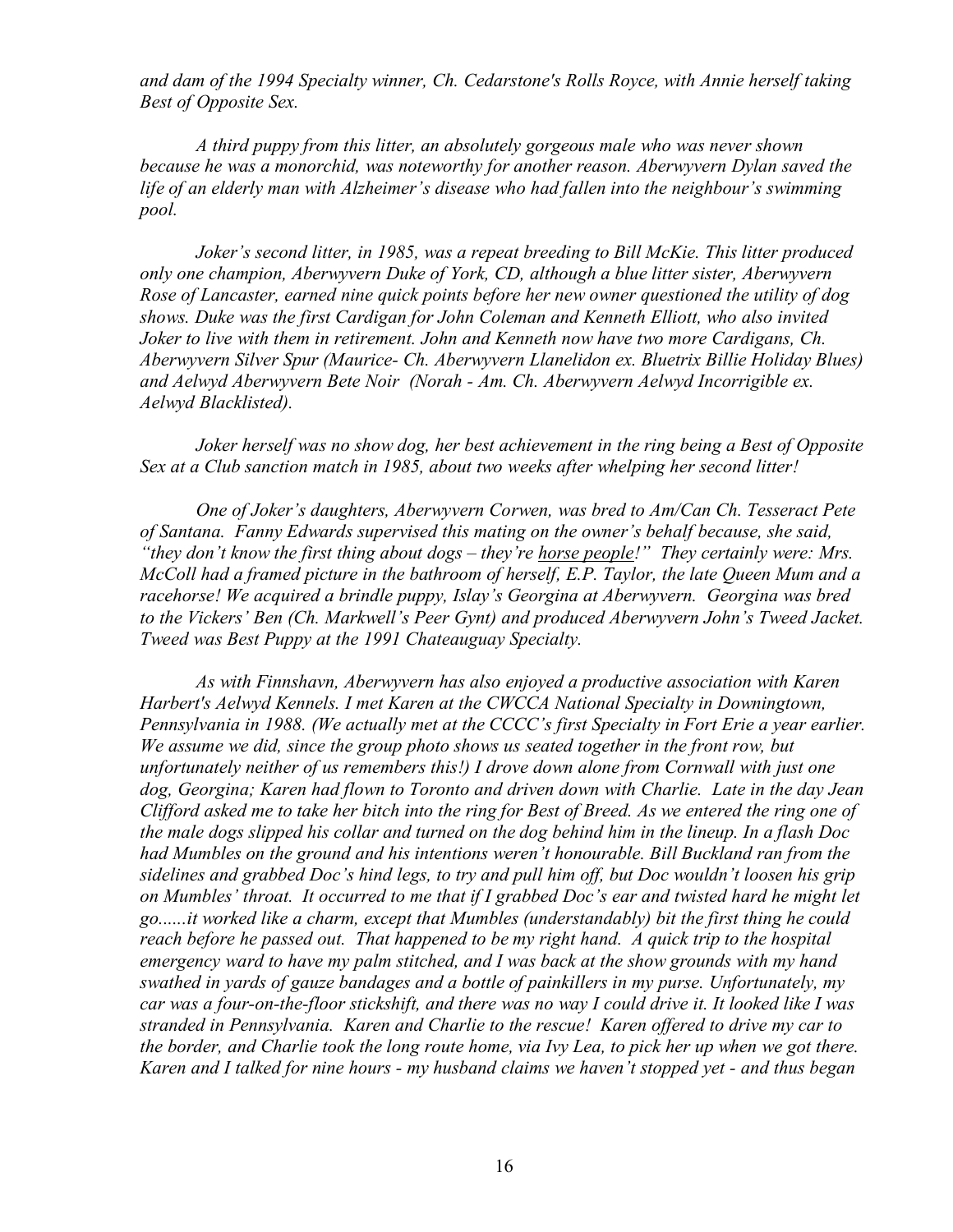a great friendship. As an aside, it was on this first trip that I planted the seeds of an idea that *culminated in Karen's authorship of three mystery novels with a dog show theme!* 

*The first dog I acquired from Karen was a tricolour bitch, Aelwyd Judge Emily Murphy (Am., Can., & Mex. Ch. Aelwyd Hotspur ex. Am. & Can. Ch. Finnshavn's Helen McLeod), bred to Ch. Cedarstone's Rolls Royce produced Eli, our stud dog, officially Ch. Aberwyvern Llanelidon but affectionately known as 'Bonehead'. Eli was Reserve Winner's Dog at Markham*  in 1996, and Best Stud Dog and Award of Merit at the Millennium Specialty in PEI in 2000. Am. *Ch. Aelwyd Aberwyvern Baklava (Becky – Am. & Can. Ch. Aelwyd Pirate Program ex. Redbud's Birthday Cake), another tricolour bitch from Karen, was Winner's Bitch, Best of Winners, Best of Opposite Sex and Best Puppy at the 1997 National Specialty under the late Nigel Aubrey-Jones. An Eli/Becky son, Am. Ch. Aberwyvern Aelwyd Incorrigible, went back south and became the stud dog for Karen Hake's kennel in Boise, Idaho. Eli himself was also the first stud for Bruce McDowell's foundation bitch for his BigEars Kennel in New York State. Bruce's first litter of four puppies produced two American champions.* 

*As of this writing (January 2005) we have just completed 20 years in Cardigans. We have placed puppies in four Canadian provinces and nine American states.* 

The Canadian Cardigan Corgi Club (CCCC) was founded in 1979. The early emphasis was on shows and obedience, although the newsletter tried to gather stories of interest to pet owners. Before the club qualified to hold Specialty shows it held annual boosters at all-breed shows. These were:

| 1979 | Belleville & DKC (ON)      | Judge: Henry Stoecker     | $29$ dogs           |
|------|----------------------------|---------------------------|---------------------|
| 1980 | Belleville & DKC (ON)      | Judge: Skip Stanbridge    | $26 \text{ dogs}$   |
| 1981 | Barrie Kennel Club (ON)    | Judge: Robert Braithwaite | $22 \text{ dogs}$   |
| 1982 | Limestone KC (ON)          | Judge: Richard Guevara    | $28 \text{ dogs}^*$ |
|      | 1983 Oxford County KC (ON) | Judge: Anthony Hodges     | 33 dogs             |
| 1984 | Trio KC (ON)               | Judge: Joyce Moulton      | $32 \text{ dogs}$   |
| 1985 | Kawartha KC (ON)           | Judge: Stan Whitmore      | 38 Dogs             |
|      | 1985 Alberta KC (AB)       | Judge: Stephen Hubbel     | 18 dogs             |
| 1986 | United KC (QC)             | Judge: Ernest Loeb        | $11$ dogs           |

The \* for 1982 recognizes a milestone – this was the first time that Cardigans had the largest entry of any breed in an all-breed show!

And the winners were:

| 1979 | BOB Ch. Finnshavn's Brindwyn The Imp                         | BOS Aragorn's Swansea Galadriel        |
|------|--------------------------------------------------------------|----------------------------------------|
|      | <b>BOW Deans Tywyll Ross</b>                                 | BP Rowell Midnight Gambler             |
| 1980 | BOB Ch. Aragorn's Swansea Galadriel                          | BOS Ch. Finnshavn's Brindwyn The Imp   |
|      | BOW Aragorn's Out Of The Blue                                | BP Finnshavn The Exciseman             |
| 1981 | BOB Ch. Tulemalu Black of Finnshavn CDX BOS Ch. Medwyn Molly |                                        |
|      | BOW Finnshavn Bad Lee-Roi Brown                              | BP Finnshavn's Dandelion Wine          |
| 1982 | BOB Ch. Vanderro's Flora                                     | BOS Ch. Finnshavn's Dilwel Jones CD    |
|      | BOW Kennebec Kate of Rhydowen                                | BP Markwell's Jane Eyre                |
| 1983 | BOB Ch. Finnshavn's Drambuie                                 | <b>BOS Westwyn Blackstone Amethyst</b> |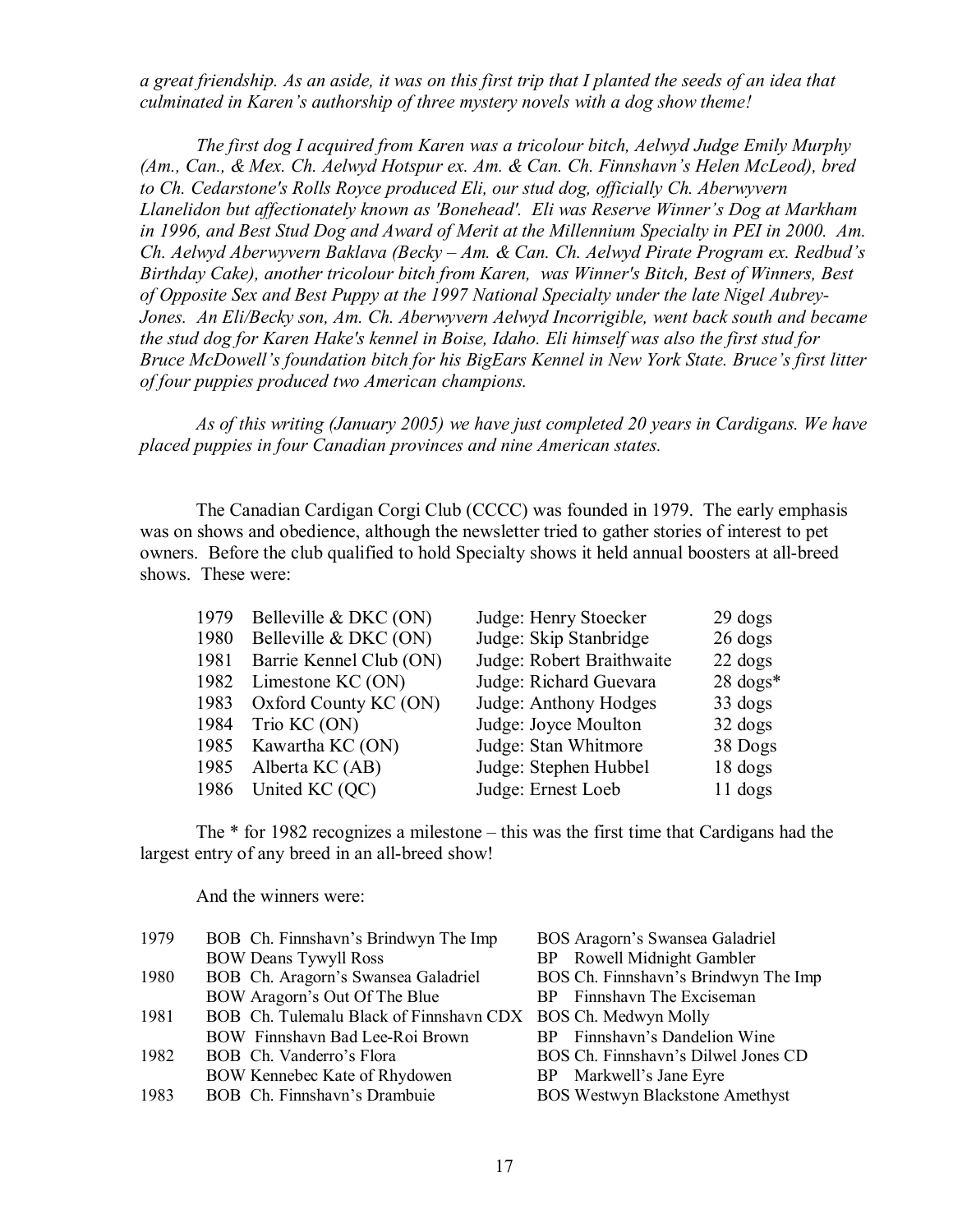|      | <b>BOW Westwyn Blackstone Amethyst</b> | BP Finnshavn's Lady of the Scarf    |
|------|----------------------------------------|-------------------------------------|
| 1984 | BOB Ch. Finnshavn's Whiskey Tax CDX    | BOS Ch. Markwell's Genevieve        |
|      | BOW Ch. Robgwen Gregson                | BP Trailwyn Reddy return            |
|      | 1985(e) BOB Ch. Bawyni's Star Gazer    | BOS Ch. Dorre Don Trailwyn Pandora  |
|      | BOW Ch. Dorre Don Trailwyn Pandora     | BP Max                              |
|      | 1985(w) BOB Ch. Dood's Final Fling     | BOS Ch. Bawyni's Sweet Molly McGee  |
|      | BOW & BP Finnshavn's Zaphod Beeblebrox |                                     |
| 1986 | BOB, BOW Phi's Amazing Grace ap Ronel  | BOS Ch. Tessaract's Pete of Santana |
|      | BP Finnshavn's Aelwyd Dragon Lady      |                                     |

Finally, in 1986, the Club completed the required sanction matches, and qualified to hold shows in both conformation and obedience. So it was that the first National Specialty was held on 1987 in Fort Erie, Ontario. The entry was huge, 100 dogs, because of the support of CWCCA members. The CWCCA National was held in Batavia NY on Saturday, then the CCCC National was on Sunday a mere 70 miles away, so everbody went to both. There were many American Champions in the classes, as they had never been shown in Canada until that day, and the competition was fierce. Best of Breed went to a US-bred, Canadian owned dog, Can. & Am. Ch. Tessaract's Pete of Santana, owned and handled by Fanny Edwards. We have a unique photo of the Best of Breed trophy being presented to the President of the CCCC (Fanny Edwards) by the judge, assisted by the Cahir of the CWCA, Sonnica Godden, and the President of the CWCCA (Gordon Irvine). Best Puppy went to Peter's son, Finnshavn's Alexander Selkirk, of whom we shall hear more.

Locations, entry numbers and full results of CCCC national specialties are to be found at [www.cardigancorgi.ca](http://www.cardigancorgi.ca), and are too lengthy to repeat here. The club held specialties in Ontario or Quebec, where a majority of members lived, during the first few years. Fanny Edwards, Marilyn Boissoneault, Barb Hoffman and Chris Edwards were the dependable stalwarts of the time. Shelley Camm spearheaded the independent specialty in Newmarket ON in 1994. Then, mindful of Canadian Kennel Club requirements, the specialty was moved to other parts of Canada. At first that required a lot of work by a small group of people. Lore Bruder put together the first western specialty, at the Alberta Kennel Club shows in Calgary in 1995. She was helped and encouraged by Fanny Edwards, Charlie MacInnes and others who had staged eastern shows, and by the experienced crew of the Calgary club. That so inspired Lore that in 1999 she put on the third independent specialty the club ever had, in her home town of Pincher Creek, Alberta. This featured, in addition to the conformation show, an obedience trial, and a weekend herding workshop. There was a defining moment in the latter: Ron Stewart and his first Cardigan, Hughie (C-Myste Sir Hugh Evans) were in the arena with five sheep. This was an outdoor rodeo facility, and we were using the holding pens, designed for cattle, fenced with welded pipe panels. A lamb ducked under the low pipe, and took off down the chute. Before anyone could say anything, Hughie ducked under the pipe, passed the lamb, brought him back, and chased him under the fence to the rest of the flock. The effect on Ron was dramatic; he had no idea that his puppy had herding instinct, Hughie had never met sheep before, and here was a powerful built-in response!! Ron was impressed.

Through the 1990s, Barb Hoffman and Ruth Lister worked hard to produce good specialties in eastern Ontario, in 1999, 2003 and 2005.

There has been a very positive reaction to having specialties at show clusters in regions where Cardigans are rarely seen. The local dog show community have taken the chance to learn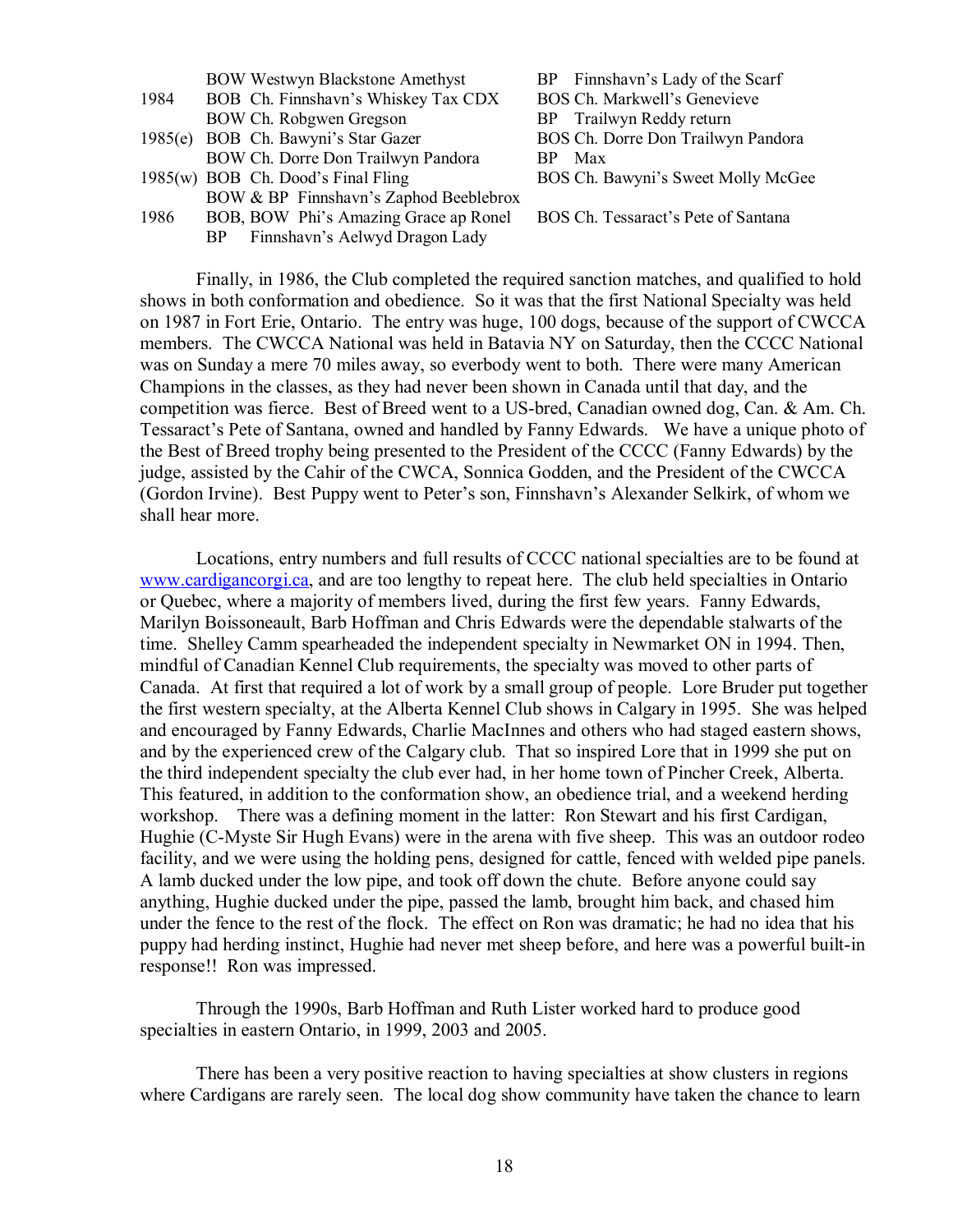about the breed, and eventually these pioneering specialties will result in Cardigans becoming more widespread at Canadian shows.

Charlie MacInnes bred a bitch he bought from Barb Hoffman – Can., Am. & Bda. Ch. Bawyni's Sweet Molly McGee to Can. & Am. Ch. Tessaract's Pete of Santana. The first litter of this breeding produced a promising red dog, Can. Ch. Finnshavn's Zaphod Beeblebrox, who was winner's dog at the Calgary booster in 1985. However, his career was cut short when he drowned in a neighbor's swimming pool when 14 months old. That led to a repeat breeding, from which came a flashy tri-t male, Can. & Am. Ch. Finnshavn's Alexander Selkirk. Selkirk began a spectacular show career as a puppy, winning not only Best Puppy in Group, but placing in the adult group as well. When he turned a year, he had earned 3 of the 6 Best Puppy in Group awarded to Cardigans up to that time. He did so well that Charlie decided to mount a full-blown campaign, and hired Sue Bain to handle him. When he retired four years later, he had earned 56 Group placements, including winning the group 8 times. The high point of his career came on 13 August 1989 at the Trio Kennel Club show in Bradford ON. Alice Davis gave him the first All-Breed Best in Show ever awarded to a Cardigan in Canada. It was an unusual Best in Show ring that day, the largest dog in the ring was the Standard Schnauzer, and the other six group winners were all judged on the table! However, it was especially noteworthy that this first BIS was won by a Canadian bred and owned dog, handled by another Canadian! Sue trained Selkirk to really enjoy the competition at shows. Unfortunately, some handlers, especially a couple of German Shepherd handlers of the time, were wont to allow their dogs to run over the small dogs at the back of the line as they finished their "go around" in the group. At least sometimes this was designed to intimidate potential group placers. Sue trained Selkirk so that he was not intimidated. When one handler allowed his GSD to run over Selkirk on two successive days, Sue warned him that next time, she would let her dog loose. He laughed. But next day, when the shepherd ran over top of him, Selkirk came out fighting, and rolled the shepherd. After that he was respected, and given space. In later years he could not see the point of working in the breed ring, but to the end he firmly believed that there was no GSD in the world who could outmove the great Selkirk (his opinion!). He was top Cardigan in Canada for four years, 1989- 92.

Selkirk sired many fine litters. A very notable pair of dogs were born to Can. & Am. Ch. Ffallian Mor-Arian, bred and owned by Jeanine Jones of Ukiah, CA. Ffallian Smokin Smoky Blue was the first great dog owned by Donna Danials. Smokey earned titles in the show ring, in obedience, in herding, and agility. Charlie MacInnes' stud fee puppy was Can. & Am. Ch. Ffallian Finnshavn Lisbeth, show dog, mother of quality puppies, and office companion.

During a show circuit in California in 1987, Karen Harbert took Charlie MacInnes to see Buster (Can., Am., & Mex. Ch Aelwyd Red Hot Dragon, Can., Am., & Mex. CD), by then over 7 years old. Charlie asked why Karen had stopped showing this wonderful dog. The result of that question was that Buster came to Canada at 81/2 years old, took BOW and High Score in Obedienceat the CCCC specialty in 1988, and generally had a good time. Charlie acquired a daughter, Can. Ch. Aelwyd Finnshavn Dragon Fire (out of Can. & Am. Ch. Finnshavn's Helen McLeod, a litter mate of Selkirk), who produced some very fine puppies for him.

Barb Hoffman's story continues:

*"I began showing and breeding again a couple of years later under the prefix 'Merrymoon'. Hoping to bring some new genes into the country I purchased a brown brindle*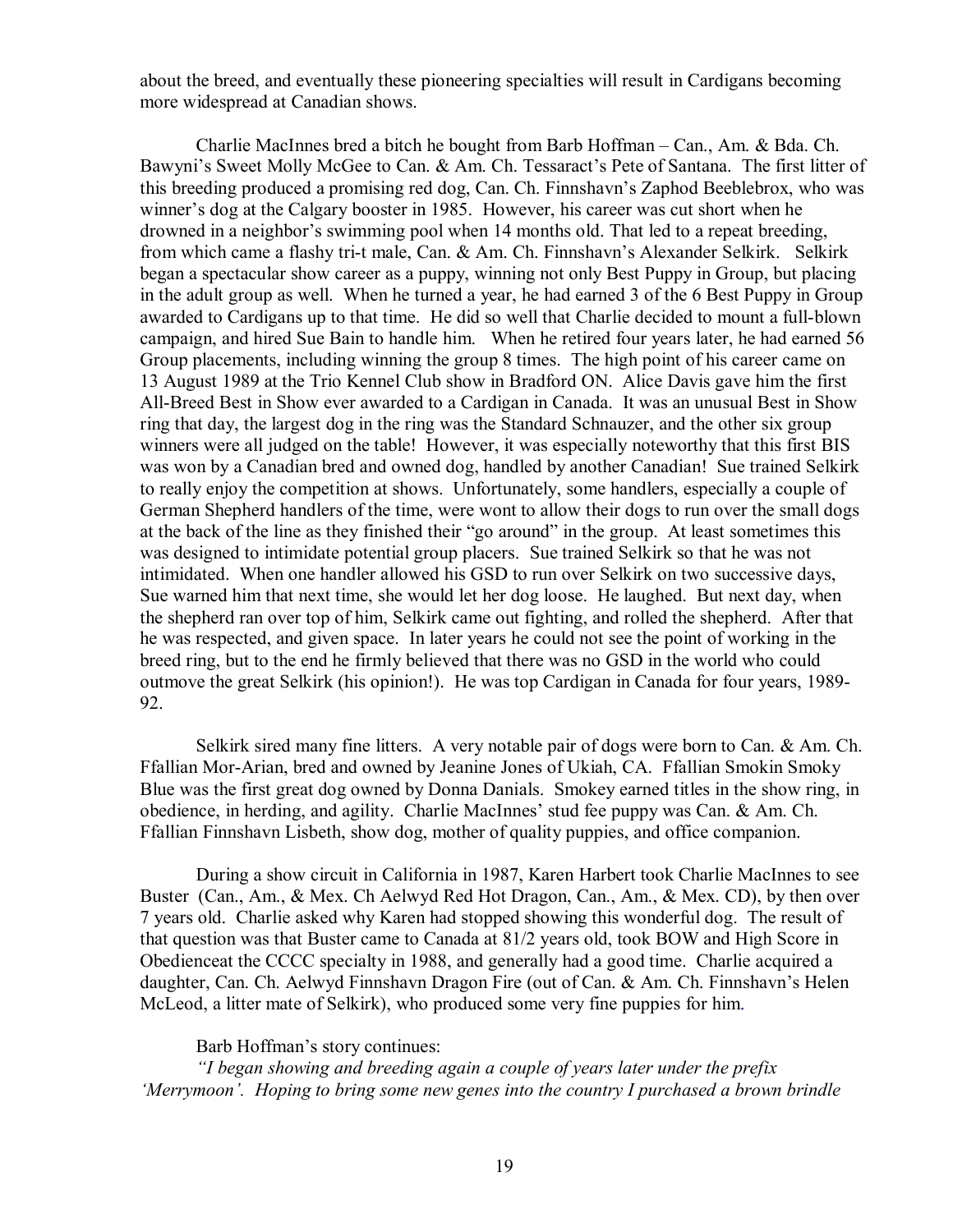*puppy from Patrick Ormos and Kathy Ochs-Cline. He was out of two British imports, the influential bitch, Can. & Am. Ch. Kentwood Lyneth and a lovely red brindle dog Am. Ch. Joseter Geefax. This was Can. & Am.Ch. Phi-Vestavia Pirate's Patch, born in 1989. He was a lovely puppy and a consummate showman. He set a record for Puppy Group wins by a Cardigan and was Best in Sweeps at the CCCC national in Markham, ON. Dylan never had a 'bad' day showing - he adored the ring and never let me down. A regular group placer who went on eventually to win two Canadian National Specialities.* 

*He helped found the new Merrymoon kennel along with a red bitch from Phi-Vestavia, Rosie, Ch.Phi-Vestavia Unforgettable in whose memory the CCCC Brood Bitch Trophy was donated. She was out of the stunning black brindle British import bitch, Can. & Am. Ch. Rikarlo American Phi and Patrick's stud, Can. & Am. Ch. Phi-Vestavia Nautilus.*

*Rosie was a stylish bitch but an unpredictable show dog. When she did things, she did them in a big way. She finished her Canadian Ch. by taking a Group 1 from the classes. Her first time out as a special she also won the group. She produced 4 litters by 3 sires. She was bred twice to Dylan. The first breeding to Can., Am. & Eng. Ch. Phi-Vestavia Evan Evans produced several champions including Merrymoon Dear Heart, Merrymoon Dragon's Gold, Merrymoon Diamond Jim and, Can. & Am. Ch. Merrymoon Devil Woman, aka 'R.J.' RJ was the first Canadian bred Cardigan to win the Megan competition at a CWCCA National, which she accomplished in 2002. She was also awarded an AOM in the Specialty by judge Helen Jones, and BOS in Veteran Sweeps. She had also won an AOM from the classes at the 1998 National under Jon Kimes. She was also WB at that 1998 CWCCA National.* 

*The two breedings of Rosie to Dylan produced Can. & Am. Ch. Merrymoon Firestorm, BOW at the 1998 CWCCA national and RWD at the 1999 CWCCA National in Texas. and Ch. Merrymoon Indomitable, WB, BOS, BP at the CCCC national in Cornwall, Ont.* 

*With Rosie's breeding to Am. Ch. Pluperfect Garvin's Peerless my partnership with Patti Snider of Noblestar Cardigans, in PA became official. That breeding produced a brown brindle bitch, Ch. Merrymoon Noblestar Enterprise, CD. "Roxie" produced the sable bitch, Can. & Am. Ch. Merrymoon Noblestar Hot Ice aka Hannah, so called because she was born by c-section during the great ice storm of 1998 when I had no water, heat or electricity. What an adventure! She finished her U.S. title with 3 5-point majors, all at supported shows, and was also Best Bred By Exhibitor at the CWCCA National in Lancaster, Penn. in 2000 under N.Z. judge Bridget Smeeton.* 

*In the meantime, my friend, handler Lin Mazurkiewicz who had a sable dog out of Dylan and Aelwyd Burning Ember, Ch.Merrymoon Buccaneer Of Mazara, was showing a lovely blue bitch bred and owned by Genie Bishop. Lin and I leased 'Bootes' - Cardach Happy's Blu Bootes from Genie and linebred her to Debbie Richeson's tri-br dog, Am. Ch. Rhydowen I Be Jammin', a Locksleyhall Laird son. That breeding produced a tri-br dog, Mazara Merrymoon Reggae Bob, BOW at the Long Sault CCCC national and Canada's first male Cardigan BPIS. Bob was bred to Hot Ice, "Hannah" who produced an all sable litter of five, including the bitch Can. & Am. Ch. Merrymoon Noblestar My Girl, "Vayda" who became the first Cardigan to win more than one BPIS award. Vayda also won the puppy sweeps at a Yankee Cardigan Club supported show in NH in 2001.*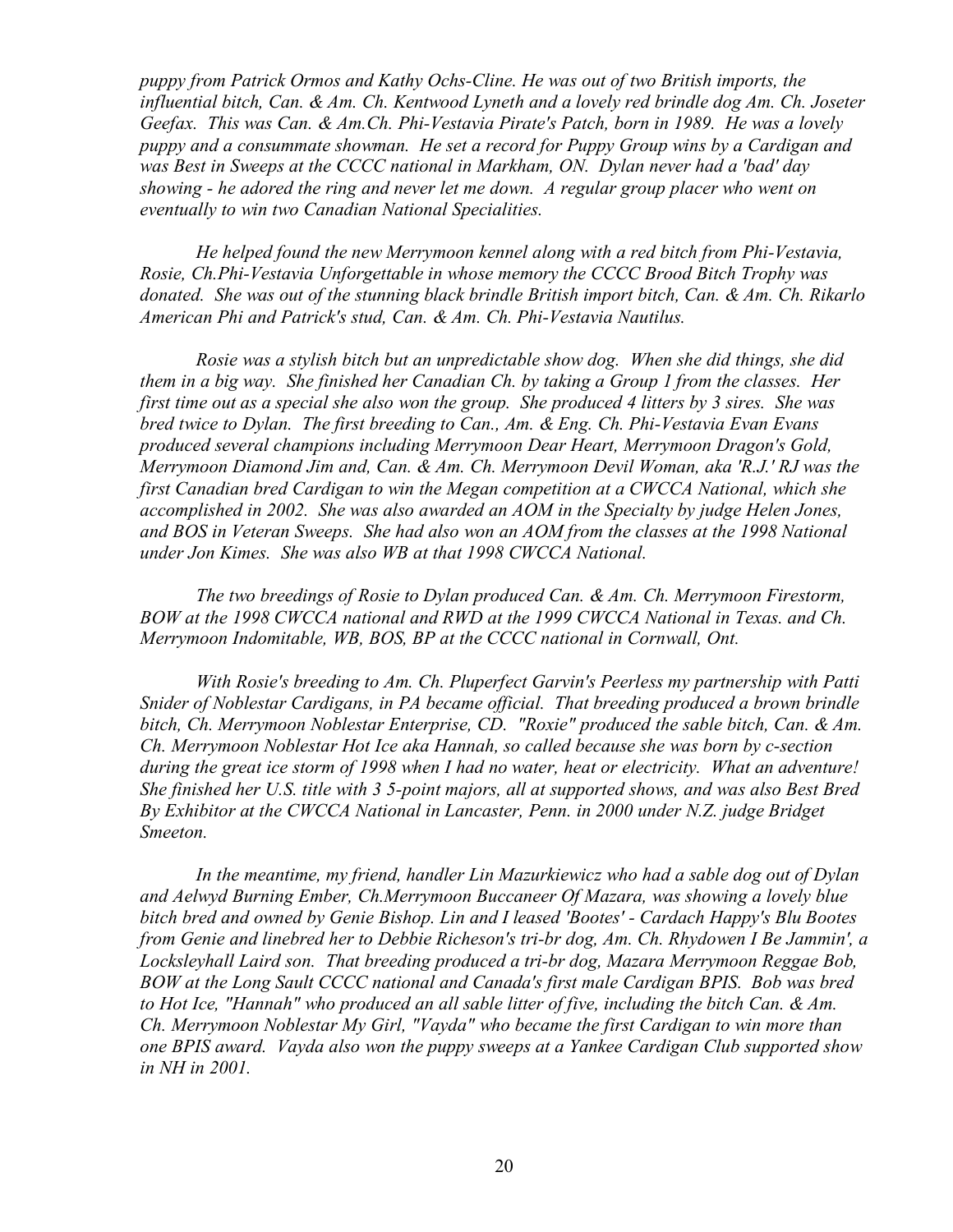*When I bred R.J. to Bob in 1999, a black-masked red dog, Merrymoon Noblestar Jacob, 'Sonny' was born. Jon Kimes of Pluperfect Cardigans in MO had purchased a brindle litter sister of R.J.'s, Ch. Merrymoon Dear Heart and was looking for a mate for her. Sonny was living with Patti at the time and she shipped him to Jon for mating with Heart. That began a fruitful association between Pluperfect, Merrymoon and Noblestar. Bob was also bred to Devil Woman, aka "R.J.", and that breeding produced Merrymoon Jubilation, C.D. a black-masked sable owned by former obedience and tracking judge Dorothy Budge of Quebec; Ch.Merrymoon Jezebel, a red brindle owned by my granddaughter, Sarah Hood of Elgin, Ont. and the stunning black-masked red dog Merrymoon Noblestar Jacob, aka "Sonny", co-owned with Patti Snider and Jon Kimes. Sonny has exerted a powerful influence on the Merrymoon, Merrymoon-Noblestar and Pluperfect and Merrymoon-Pluperfect breedings.* 

*RJ and Vayda are both registered therapy dogs.* 

*Today, most of my dogs are co-bred and co-owned with Patti and Jon. Dogs produced as a result of this partnership have helped establish several new breeders, Sue Burchill of Jazsita Cardigans in Brockville, Ont., and several others in the U.S.A.. Of the Merrymoon dogs who have American titles, all received at least one 5 point major at either national or regional specialties or supported shows. Several finished their U.S. titles with 3, 5 point majors entirely at specialties or supported shows."* 

In 1985, Gary and Elizabeth Godding of Ottawa purchased Aberwyvern Wagner from the Boissoneaults. They met Patrick Ormos at the 1986 booster in Montreal. He convinced them to import a bitch, and they acquired Beckrow Black Madonna (Willowglen Destiny ex Beckrow Blue Orchid, born 1989). This bitch produced a very influential litter in 1991 when bred to Aberwyvern Wagner. Included were Ch. Caerphilly Blue Mordred (Spuddie) who became Lore Bruder's first show dog, and Ch. Caerphilly Cedarstone Bluzefyr (Annie) a special and group placer, owned by Linda Solman of Ottawa. Blue, bred to Can. Ch. Markwell's Peer Gynt, produced Can. Ch. Cedarstone Rolls Royce (born 1993), who was in turn a quality stud. Unfortunately, Liz Godding and one of their children developed serious allergies to the dogs, so the Goddings left the breed. Diane Solman's daughter, Cathy Coyne was getting started as a Cardigan breeder when her children became teenagers and she found herself busier than expected.

Chris Edwards has done a lot with Cardigans, and organized several CCCC events, including the first three herding instinct tests and a National Specialty. She sent the following account:

*Cardigans came into my life because I looked for them. I had dogs in England, poodles, and also when I first came to Canada. I rescued and trained other dogs, but one mixed breed dog set me on the path to finding Cardigan corgis. She was a Pembroke/terrier cross, selfwilled, intelligent, and full of mischief. I decided to find out what a real corgi was like. When I found a breeder of Cardigans I went to see what they were like. I liked the many colours they came in, the temperament that had them stand back and assess you before they came forward, which bespoke intelligence, and I was hooked.* 

*My first Cardigan was NaB's Tad Alwen ab Pencader C.D. (born 1983 – Topwyn NaB's Jack of Clubs x Topwyn Rogue NaB's Solitaire), a pretty blue merle with tan markings. Tad was*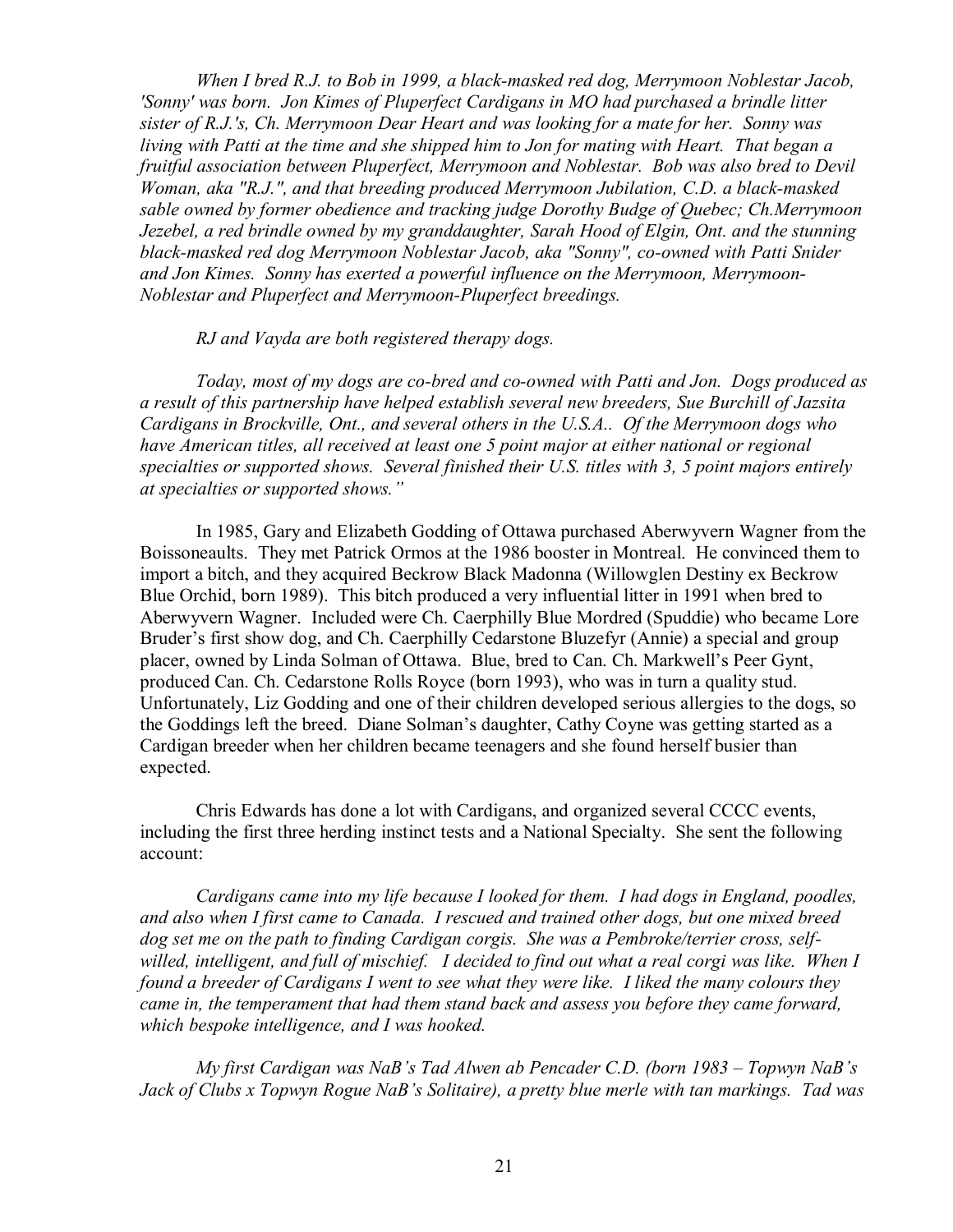*highly intelligent and learned easily. He took his first obedience trial after only eight lessons and passed with a good score, but I found he couldn't stand men, was ultra sensitive to crowds, and he was monorchid. He showed me how early social interaction is imperative in a good show dog or obedience dog. Tad was retired to a doting home after gaining his Novice title in obedience.* 

*My second and third dogs were Ch. Finnshavn's Myrydd ap Pencader C.D. (Finnshavn's Dilwel Jones x Finnshavn's Dandelion Wine), a beautiful tri-t bitch, and Ch. Finnshavn's Peredur nab Pencader Am. & Can. C.D.X. (Topwyn NaB's Jack of Clubs x Finnshavn's Lady Known As Lou), another blue merle with tan points. Myrydd was going to be my foundation bitch, but things did not work out. She never managed to become pregnant, and I later found her a wonderful home as center of attention for a retired couple. I then acquired two litter sisters, NaB's Canlleu ab Pencader (Lou) and Ch. NaB's Tannwen ab Pencader C.D. (NaB's Dealer's Choice at Halin x NaB's ddl'm Again). Tannwen was co-owned with my son and he showed and trained her.* 

*Perry and Myrydd were my entries at the first Canadian Cardigan Corgi Club specialty in 1987, at Fort Erie. That is, along with the life-sized toy Cardigan that I made for the club raffle and who somehow managed to sneak in to the group photo of the show. Perry and Myrydd were glad to see that rascal go to a new home!* 

*My first homebred litter, in 1984, produced Pencader's Bara Bryth, a blue merle bitch (Lou x Can. & Am. Ch. Bawyni's Star Gazer). Sadly this was Houston's only litter, as he injured his back soon after the breeding. My next litter came in 1985 (Tannwen x Geriwyattt's Triobie) produced Ch. Pencader's Ar Ben Y Fford (Ben). He, bred to Bara, produced P.R. Ch. Pencader's Cymar (Kim), who accompanied us on our trip to Puerto Rico on 5 May 1990 as the sole representative from Canada. We returned home and he became the first Canadian bred Cardigan to win an FCI International Championship in North America. Ben also earned the first ¼ towards his Puerto Rican Grand Championship, Ch for South America, and his Can. Ch. As well. Ben was a richly tan-pointed tri (Tri-t).* 

*Perry became my super performer. He enjoyed agility and flyball, and often appeared as a therapy dog extraordinaire. He could jump up on the bed of elderly parents, or sneak up from the foot. He was always a welcome visitor with his constantly wagging tail and happy grin. Perry also began to perform as a team member with the Herb Williams Super Dogs. In 1991 and 1992 we entertained at fairs and summer festivals as part of the drill marching and agility activities. Sadly this hampered his performances in the obedience ring, as he came to expect clapping and participation from the audience. He began to innovate and put his own touches*  into the exercises that did not go down well with judges and we had to forgo Utility trials and *simply concentrate on agility or flyball as team agility in a summer agility tag/tournament. At the CCCC specialty in Leamington in 1989, Perry demonstrated the game of flyball to fellow exhibitors; the game was not yet officially recognized, so this was a first time sight for many spectators.* 

*In the 1980s I helped form a therapy dog group that serviced hospitals, retirement homes and school programs in the London area. A group of ten from our training school put on fund raising events for fund raising all over southwestern Ontario. We became ambassadors to the community before dogs were generally accepted in those institutions. We later merged with the*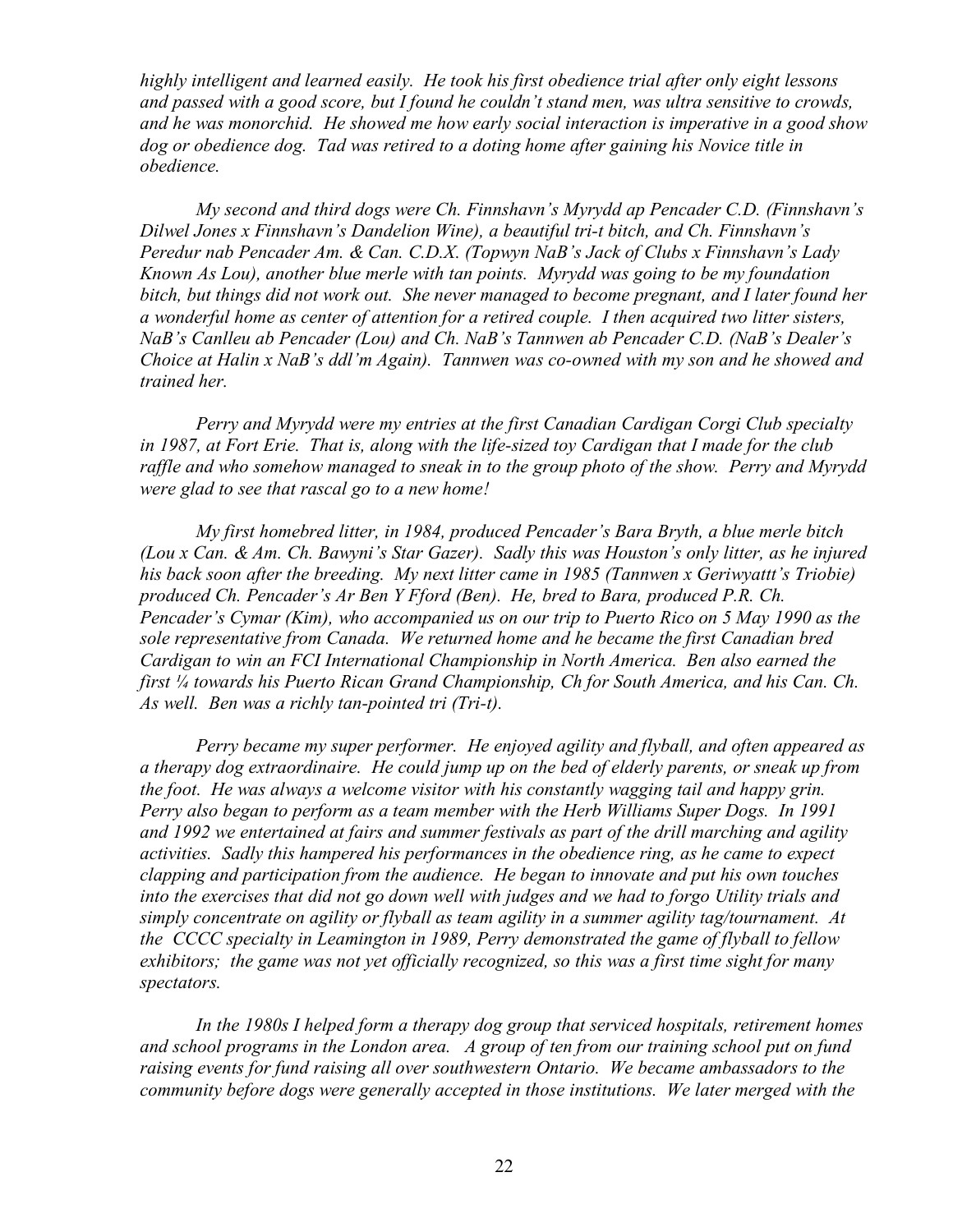*St. Johns Ambulance Therapy Dog Division for southwestern Ontario. I helped run the unit for a few years.* 

*I helped to train and re-educate other dogs that had been mistreated by their first owners. One such was a beautiful rich red boy, Ch. Markwell's Mr. Pickwick (Tessaract's Pete of Santana x Markwell's Jane Eyre), whom we called Teivie.* 

*In 1992 I picked up my first Welsh Springer Spaniel, and found that the breed made great companions for my Cardigans. We went from Indiana to Pennsylvania to attend the CWCCA National that year. A brace of tri-t Cardigans won second place with a father-daughter team Can. Ch. Pencader Y Fenni (NaB's Talking Back of ST's Can. & Am. C.D. x P.R. Ch. Pencader's Cymar) and Can. Ch. Pencader Debut de Noruss C.D. (Ch. Pencader Y Fenni C.D. x Pencader's Delwyn. Fenni was my next obedience dog, and took over from Perry as part of the Super Dogs Team in 1992. Fenni also became the middle generation of three who passed the first CCCC herding instinct test at Woodstock in 1992.* 

*In 1995 I bred my first brindle x tri litter, which had reds, brindles, and tri-t puppies, and expanded my practical knowledge of genetics. It confirmed the inheritance of white-spot (which came from a known ancestor; there were two pups, a red and a brindle, marked in exactly the same manner and location.* 

*My assistance to the CCCC was ongoing. I helped with everything I could, I donated the three Pencader permanent trophies for obedience, Novice, Open and Utility. I worked on shows and events at remote locations when I could. In between shows I always made things for the raffles, and awards designed to encourage owners to train their dogs and show them, and to enjoy these events. I was also a member of the Thames Valley Dog Obedience Club, V.P. of the CWSSC, and a member of the CCCC and the London Canine Association Inc, Canada's oldest dog club. I ran London Canine's obedience trials for a few years, and more than once I coordinated double trials on the same day, running eight rings with all levels of obedience. We had entries almost equal to the biggest USA obedience trials. In one of these London Canine trials there were a high in trial and class high awards for Cardigans. The highest scoring Cardigan, and the only one of three to qualify, was Karen Harberts Can. & Am. Ch. Aelwyd Pirate Program Can. C.D., better known to his friends as Cobol or Pond Scum.* 

*I set up and ran three herding instinct tests for the CCCC, in conjunction with specialties. The first was Woodstock in 1994, where 10 of 24 entries passed. The second was near Tottenham ON in 1994, on Tony Bingham-Wallis' farm the day before the Newmarket specialty (11 of 25 entries passed). The third was at Clarkshome Farm, Blenheim ON, 6 July 1997, in conjunction with the specialty at the Sarnia Kennel Club shows (14 of 25 entries passed). CCCC certificates, the "Award of the Silver Bone", and CCCC Qualifying Herding Instinct ribbons were awarded to all passing entries.* 

*In '92 I sent Pencader Hafgan (female puppy) down to Kentucky. In 1994 I imported two blue merle dogs back from Susan Wolfe and Debbie Richeson, Can. Ch. Su B's Owain Glyndwr Pencader (Am. Ch. Phi-Vestavia Airts Hywel x Pencader Hafgan ap Su B's) was the male, who finished under a year, and his litter sister Ch. Su B's Marged ab Pencader-Sar C.D. who was reserve WB at the western specialty in Calgary in 1995. Su B took to herding like it was a natural thing to do, and bred to Am. Ch. Kennebec Rogue of Red Oak, produced my very special*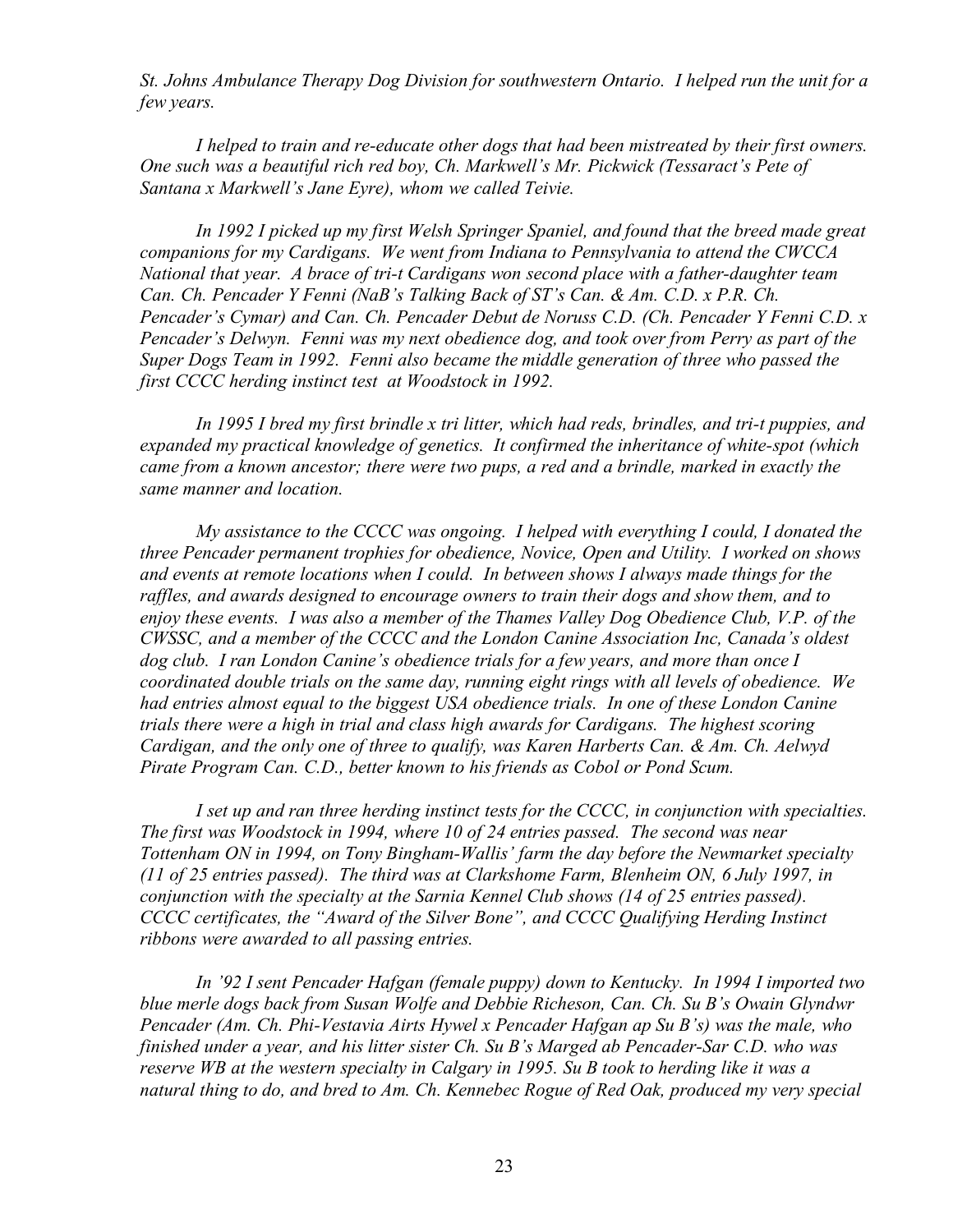*boy Can. & Am. Ch. Pencader O'r Diwedd ap Adair, aka Charlie, in 1998. Charlie became the birthday present for Irenne Bader of Winnipeg (with whom I co-own him). His Canadian title was earned almost entirely from group placements as there were no other entries in the breed from BC to Manitoba when he was being shown. He won BPIS at the Manitoba Canine Assn. Shows in 1999. He finished his American Championship in ten days, in the face of tough competition in 2002, earning him an invitation to the Eukanuba Invitational in California in Dec. 2003, but he was unable to attend. He was shown as a special in Canada in 2003, becoming top Cardigan in Canada with 436 points for the year from group placements and BIS wins.* 

*In 1995 I had my first WSS litter and produced a dog that went on to become the first Canadian bred Welsh Springer Spaniel (1999) in the history of the breed. – Can. & Am. Ch. Pencader Luc at Silverstone CD. Luc was owned by Connie O'Brien. He was top WSS in Canada for several years, until succeeded by his sons.* 

*I have long believed that the size factor was becoming too variable in Cardigans, and so I placed otherwise good dogs if they matured too fast or grew to become oversized. I also don't believe in the granting of championship status when the dogs are under 18 months of age, as so much still can happen to alter their maturation into ideal Cardigans.* 

*I was asked by the CCCC to judge puppy sweeps at the Specialty in Manitoba in 2001, and travelled out to fulfill that assignment. It was a memorable trip and a rewarding experience. The trip gave me a complete circuit of the Great Lakes to get out there and home.* 

*Russell Edwards, my son, was an excellent dog trainer and groomer, and he had a special knack for making friends with both people and animals. He was, at one time, training, handling and breeding: his own Bulldogs, Chinese Crested, all three varieties of Poodles, his Cardigans, his wife's Puli and his own Soft-coated Wheaten and Scottish terriers, in both the show and obedience rings. Russ gave Sue Bain some training tips which helped with a problem dog she was handling.* 

*Russ had his own obedience training school – Pets Plus -, a private grooming business, and he was president of the Thames Valley Dog Obedience Club, in addition to his regular job as a DSW – Occupational Social Worker. He also lectured on occasion for the Ontario Groomers' Association.* 

*Russ co-owned Ch. NaB's Tannwen ab Pencader-Sar CD with me. He bred her to Can. & Am. Ch. Finnshavn's Alexander Selkirk and kept Can. Ch. Sar's Tri Star ab Pencader CD from the litter. She was a well-marked tri-t bitch. Russ showed and trained all his dogs and often handled my Pencader dogs in the ring as well.* 

*Russ helped with Cardigan club events and performed with Star his Cardigan and his Wheaten terrier in the "Superdogs" performance troupe 1990-1992. He helped to organize and set up for the Herding Instinct Test at Woodstock, despite injuries from an auto accident earlier that year. Russ continued on for some years despite severe pain, but became unable to compete*  in dog events by 1998, and had to part with all his dogs in 1999 when he was too sick to look *after them. He was quite unaware of the high regard he generated in the London and region dog fraternity. The size of the crowd who attended his funeral in 1999 surprised even his father.*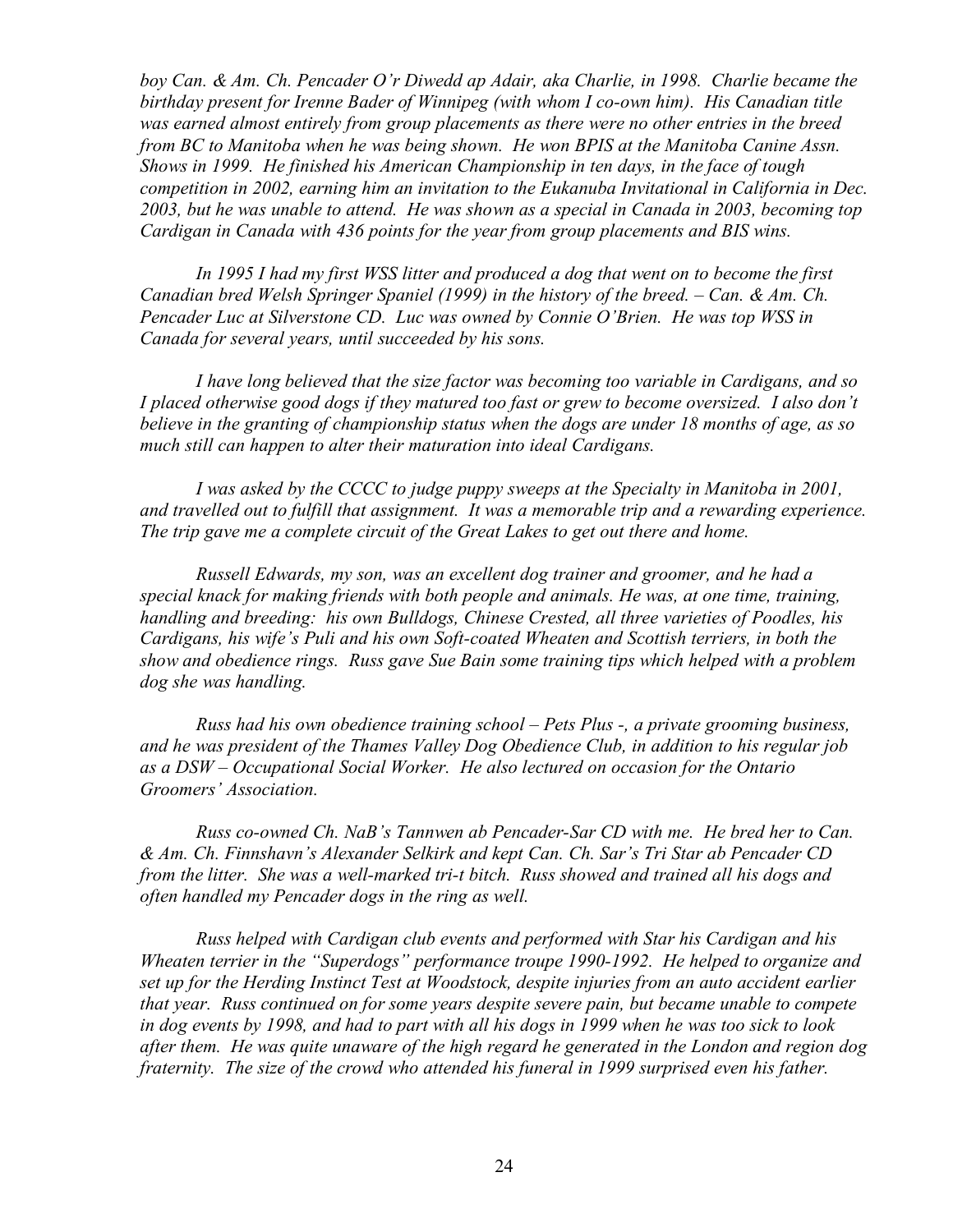*Norman Shearing was a close friend of Russ'. He got his first Cardigan through Russ, Can. Ch. Pencader Gwen Debut De Noruss CD, in 1995. Norman learned to train and show his own dogs. He took great pride in his accomplishments. Gwen took a High in Trial to finish her Novice obedience title – the ribbon was larger than the dog who won it! Norm proudly had it framed for his apartment wall. Norman bred Gwen to Can. Ch. Pencader's Ar Ben Y Ffordd, and produced Can. Ch. Noruss Bishop Jean Val Jean CD in 1994. He trained her and showed her himself. Norman always helped with events involving dogs in the local region, he was active in hospital and therapy visiting, and was always cheerful in his dog work. In 2008, Norm bought another Cardigan.* 

Chris wrote above about the herding instinct tests she organized. One of the stars of the first two was part of a very special story. In the early 1980's, Charlie MacInnes' next door neighbour called. Her best friend's mother-in-law had just lost an elderly poodle, and the family thought that a Cardigan might be a lower-maintenance pet for her. But, as she and her husband were in their 70s, perhaps an adult dog would be more suitable. Charlie had such a dog, a male who was sneaking up to the farm two doors north to round up cattle. So Finnshavn's Big Mac went to live with Dorothy Newmarch. Mrs. Newmarch was a super trainer, and Mac never set a paw wrong. But when he was about seven, he disappeared, either stolen out of the back yard, or someone had left a door open. Mrs Newmarch next got a yearling female, daughter of Mac, from Barb Hoffman. Penny became every bit as good a pet as Mac had been. By the time of the first Herding Instinct Test Penny was a mature female who had lived in the city almost all her life. Mrs Newmarch, by now a widow, and about 80, entered Penny in the Herding Test, and drove herself to Woodstock. As she and Penny walked through the park to the test site, Penny went rigid – she had spotted the sheep, and she wanted them. She did not tighten her leash, but when she reached the holding pen fence she was quivering with excitement. When her turn came, she herded with enthusiasm, she moved the sheep around the pen one way, and then back the other way, but she made no move to bite or worry the sheep. After 8 of the 10 allotted minutes the tester (Jim Clark) said he had seen enough, thank you. Mrs. Newmarch, standing and watching from the center of the pen, called gently "That's enough, Penny dear." Penny immediately broke away from the sheep and came to sit in front of 'mum'. The gentle waves of her tail told everyone that she had enjoyed the herding, but she worshipped her 'mum'. At the second test, Penny was older and a bit stiff. So she moved up alongside the first sheep, and, inches from the ewe's face, growled. The sheep was impressed. So Penny, by heading them off with a growl, controlled the sheep at a slower pace than the last time. Someone at ringside said (not to the dog!) "Get the sheep away from the fence". Penny ducked under the sheep, and came up between them and the fence! When Dorothy Newmarch, still living in her own house, reached 89, Penny passed on. Dorothy said she was too old for another dog. But within the year, Charlie met her son Stan at their mutual family doctor's office. Stan asked if there was any possibility of another dog. His mother was, he said, getting forgetful and disorganized, but refused to move in with any of her family. Charlie provided a five-year-old male, Eddy, whom the family presented to Dorothy for her  $90<sup>th</sup>$  birthday. A year later, Stan and Charlie met again in the doctor's office. The difference in his mother, Stan said, was dramatic. Eddy learned a new trick every month, and mother had a focus for her life again. At the time this was written, Mrs. Newmarch was 93, and still living in her own house, guarded by Eddy the Cardigan. She still drives her own car! Dorothy was the first recipient of the Olivia Trophy. That award was donated to the CCCC by Rick and Lore Bruder, in memoery of a beloved ranch dog who had died tragically. The trophy is awarded to one or more Cardigans who have made a difference,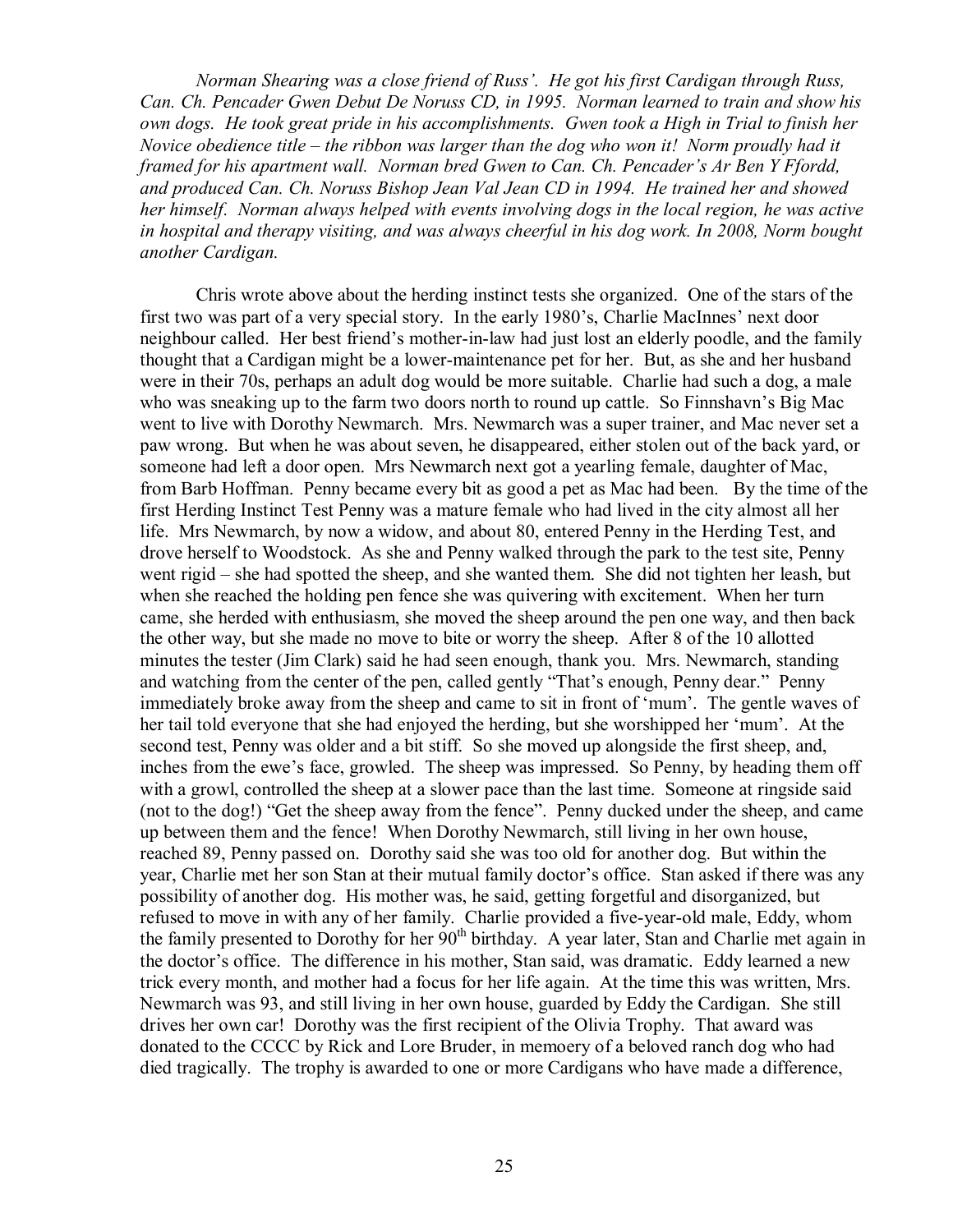and clearly Mac, Penny and Eddy merited a special thanks. Dorothy passed away at 96, and Eddie lives on with Stan and Elva Newmarch

Charlie's own experience at that first herding Instinct Test was less illuminating. He had entered six dogs, and all six failed. Selkirk was the worst example. For ten minutes he was in a 40' diameter pen with 5 sheep, and Charlie. Charlie told him to go get them, etc., but Selkirk's attitude was "Sheep, sheep, I don't see any sheep. You must understand, if I don't see sheep, I don't have to deal with them. I don't see any damned sheep!" Jim Clark told Charlie to go to the other side of the sheep and call the dog. Maybe he would notice the sheep if he came when he was called. Charlie did that, and Selkirk bumped off sheeps' legs as he came to Charlie straight through the flock, all the time radiating "Sheep, sheep, I don't see any sheep!" Charlie's dogs were taught to be respectful of strange animals, but he did not realize how firmly he had ingrained that in all of them. Charlie himself, who had a lot of experience herding flightless geese for banding, worked very hard to stay on the other side of the flock from each dog, without the desired result. The spectators awarded Charlie a Herding Instinct certificate, signed by everyone there!

Fern Hunt of Waiborne sent this personal history:

*In the mid-1980s I rescued a red & white male named Cardi Cavalier Ruff (Rusty). After getting his papers I decided to get back into the breeding and showing of cardis. After many inquiries across Canada, to no avail, I turned back to my ties in New Zealand, as I had bred and shown there for several years before coming to Canada. I was put in touch with Beryl Russell, from whom, in 1988, I got a red brindle & white bitch Tuahine Merri Liana (Betsi), already a N.Z. champion. Betsi finished her Canadian championship in 1990. I bred Betsi to Rusty and a*  litter of 7 males and 2 females was born April  $1^{st}$  1989. From this litter I kept the gold & white *male Waibornes Buds The Choice (Buddy) who became my first homebred champion in 1992.* 

*I then bred Betsi to Am. Ch. Talbot's Life In The Fast Lane (Freeway). Only one pup came from that breeding, he looked just like his sire. Betsi's third breeding was to Am. Ch. Redbuds Face the Fax (Fax) and in August 1992 7 males and 3 females were born by Caesarian section as Betsi's kidneys failed and she died on the table as they were sewing her up. I came home with 9 live puppies, but, unfortunately, over the next week I lost one boy and two of the girls. Help from family and friends enabled me to raise the other six. When grown, all these pups showed strong herding instinct. Three pups from this litter were important, Bryn (Waibourne's Merri Bryn, Charity (Waibourne's Sweet Charity), and Bentley (Waibourne's Butler of Smayuk), all finishing their Canadian championships very easily. Bentley, and his owner Murielle Simpson became very good ambassadors for the breed, earning many group placings in the show ring. Bentley was also the mascot for a sheriiff's pistol team that Murielle was member of, and travelled to the USA to shooting competitions. Bryn took a 5-point masjor on his first show weekend stateside and was well on his way to his American championship when back problems forced his retirement from the show ring. Bryn sired several litters in BC, then retired, except for a brief interlude in 2002, when he sired two more litters. One was with Shadowwalk Kiss'n Tell (Kissi), a Can. & Am. Ch. That I leased from Shadowwalk kennels. For the other I bred him to his granddaughter Waibourne's Kite At Dawn (Kite). Charity was bred and in Nov. 1994 had 4 males and 1 female, sired by Can. Ch. Edward Kimball Carey (KC) owned by Karen and Howard Slutsken. Charity's second litter (4M, 2F) came in Feb. 1996, the sire being Am. Ch. Talbot's Sierra Buckaroo (Bucky). I kept Can. Ch. Waibourne's Buck's Kin Jamie (Jamie), who finished in October 1997. I imported a second bitch from New Zealand –*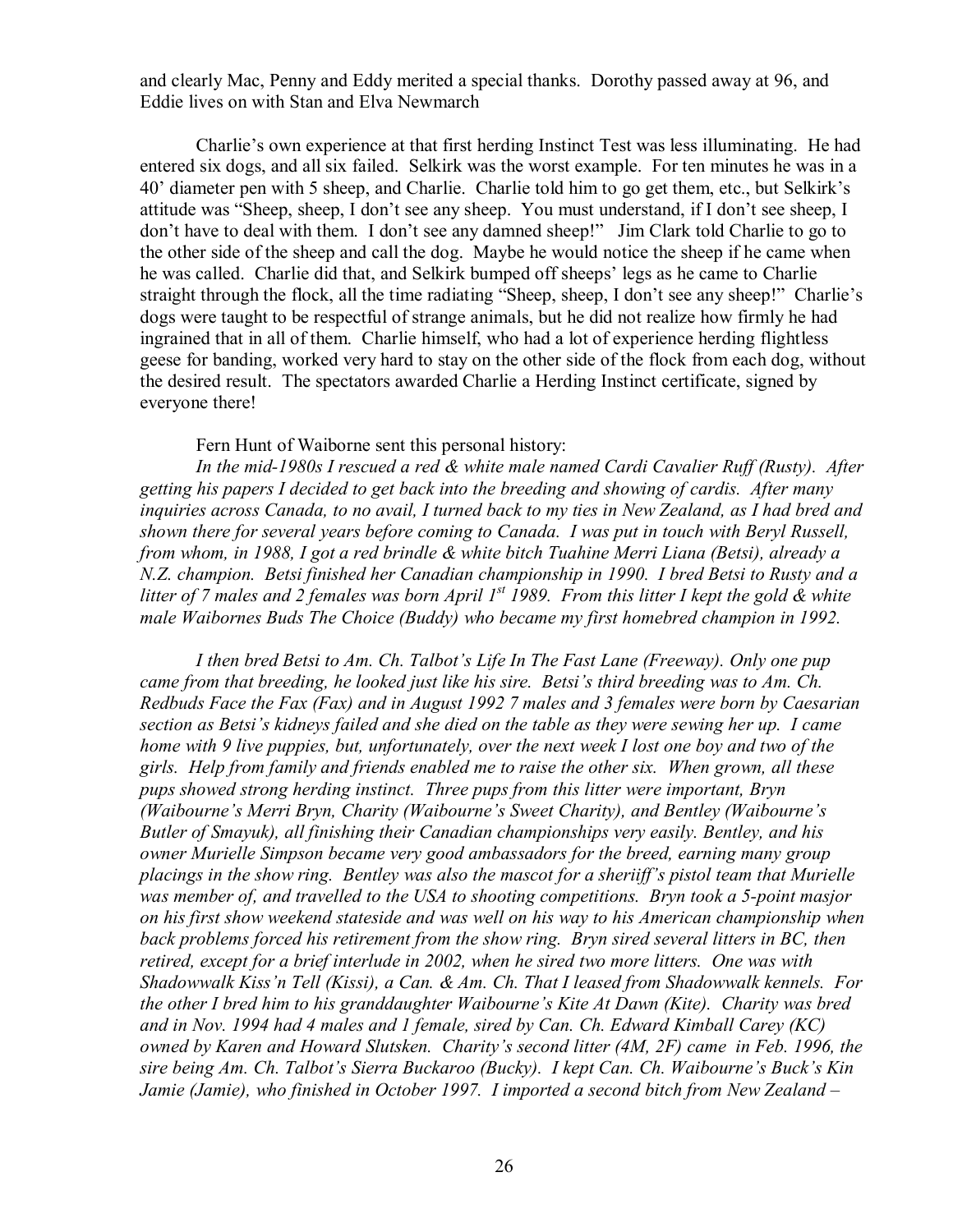*Tuahine Salsa Dawn – from Beryl Russell. Salsa both finished and had her first litter (sired by Bryn) in 1996. Waibourne's Cascade Magic (Magic), from this litter, went to the USA, but unfortunately did not work out with her new owner. She came back to Canada and I placed her as a self-trained helper to a dsabled friend who lives in Toronto: she has become his reason to survive. Salsa had her second litter (2M, 1F), by Jamie, in April 1998. Salsa had her second litter, by Jamie, in April 1998. I kept the female Waibourne's Umber Dawn (Umber), who was a gorgeous bitch for whom I had high hopes. In 1999 I moved to Alberta, and was living on a ranch. Umber ran in front of a pickup, and lost the end of her tail, thus dashing my hopes for showing her. This girl had amind of her own, fences were nothing to her, and she was also precocious. At 15 months she had her first heat, waited one day, and, after I was off to work, she climbed into her future mate's pen and decided not to wait. This was the youngest bitch I vere bred, and she had 11 puppies, all alive and healthy. The sire was a dog of Cheryl Reist's breeding, Cardicar Geronemo's Express (Nemo), born in 1997. I gave my daughter Kite from this litter. As mentioned earlier, I bred Kite to Bryn in 2003. I kept two, a male - Waibourne's Merri Brenan (Brenan) and a female – Waibourne'sKaci Dawn (Kaci). They are my current (2004) show prospects.* 

*In 2002 Beryl Russell and I discussed again about me getting another bitch puppy from her, as she had a very promising litter. Before anything was finalized, she advised me that she had a very promising male, too. I contacted my friends Cheryl Reist and Lore Bruder, with the end result that both pups became Canadians. The bitch – Tuahine Ebony Faerie (Ebony) went to Cheryl, and Lore and I co-owned Tuahine Blue Minstrel (Laser). Laser sired a litter in late 2004, out of Kathryn Osborne's Can. Ch. Finnshavn's Michaels L'Il Minuet (Minuet - Michael x Spankey).* 

*At our club's specialty in 2001, Charlie MacInnes allowed his top winning Can. & Am. Ch. Finnshavn's Michael Oarsman (Michael) to retire with me. But there was a condition – I took Can. Ch. Finnshavn's L'Il Rascal (Spankey) west with me, and bred her to Michael. I kept a male, Can. Ch. Finnshavn's Michhael's L'Il Mascot, Kathryn bought Minuet, and Charlie kept Can. Ch. Finnshavn Samantha Tillerman. Mascot has a future in my breeding program, too. Corgi Rescue has been an ongoing part of my life since coming to Alberta, but fortunately very few Cardigans have been involved.* 

Charlie reports that Samantha has produced wonderful puppies. Two deserve special mention. Can. & Am. Ch. Finnshavn Eleanor Black (call name Brie), and her full sister Ch. Finnshavn Bubble Gum Moxie. Moxie you will learn more about below. Brie won BOB at the CCCC National Specialty in 2008. Kathryn Osborne bred Minuet to Laser, and Charlie got pick puppy, Sterling, who is, in 2008, Ch. Dressnup Sterling Blu Minstrel HT, Can. & Am. CD, Am. RN, CGN, CGC, TDI.

At the CWCCA specialty in California in 1989, Charlie MacInnes asked Connie Whan to sell him a future stud dog. He gave her full choice over the breeding. A year later, at the National in Atlanta, he asked how the project was coming. Connie said she was running on a dog for him, but was not yet sure he was just right. Charlie was on safari at the time. Karen Harbert flew from San Diego to Toronto in order to ride with Charlie, pulling the Trillium trailer better known as a Varikennel P-800 on wheels. After Atlanta he was headed for the Norwegian Elkhound National in Portland OR (Karen flew home from Salt Lke City), but the route home from Portland took him past Connie's farm, so he stopped in for a visit. Now, Connie and he had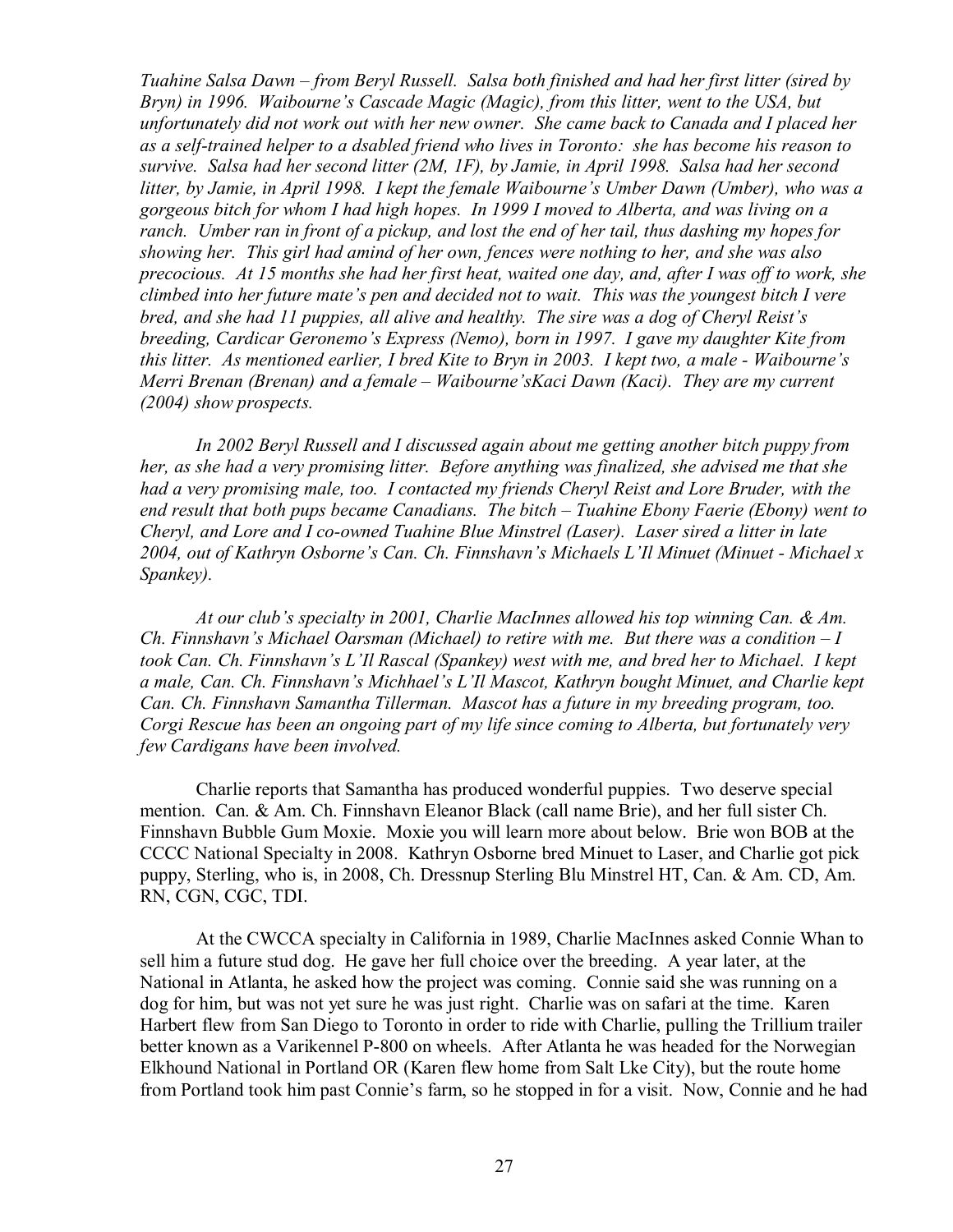discussed over the years how difficult it was to breed a good sable Cardigan. Charlie had a special liking for the colour, because his first Cardigan, Dai Morgan (as well as his sire) were well-marked sables. Connie took Charlie back to the kennel to show off the dog she had saved for him. The first words out of his mouth were "You didn't tell me he was sable!" This was Jasper, known officially as Can., Am., Mex., & Int. Ch. Davenitch English Toffee. Jasper had been mostly in the kennel, so he was quite shy on the way back to Finnshavn. However, he soon gained confidence, and became one of the most beloved dogs at Finnshavn. His puppies were very successful in Canadian and US shows during the 1990's. He was eventually co-owned with Karen Harbert so that he and his son could be shown as a brace. They were stunning – matched sables! The son, Cobol, aka Pond Scum (Am. & Can. Ch. Aelwyd Pirate Program Can. CD – Jasper x Am. & Can. Ch. Finnshavn's Myfanwy), won a puppy group in Canada, and then the 1995 CCCC Specialty in Calgary.

On one of the early Walk-A-Dog-Athons to raise money for the school training guide dogs for the blind, Charlie MacInnes and Fanny Edwards were joined by a lady walking an Akita. Shelley Camm eventually bought Can. Ch. Finnshavn Disglaircr Ceinoig (Can. Ch. Markwell's Silas Marner x Can., Am., & Bda. Ch. Bawyni's Sweet Molly McGee) in 1989. Penny grew up herding a litter of Irish Wolfhound puppies, which produced on her a rear of epic musculature. Shelley has bred on and off, under the kennel name Yasashiikuma, which came from her Akita days. Shelley enjoyed some early success, then, as with too many dog people, her life took a downturn and she did not return to active showing and breeding until the late 1990s. She purchased Can. & Am. Ch. Merrymoon Firestorm, aka Hunter (Can. & Am. Phi-Vestavia's Pirate's Patch x Can. Ch. Phi-Vestivia Unforgettable) from Barb Hoffman in 1996, and got back on her feet.

## Shelley Camm contributed this:

*My interest in purebred dogs actually started with a Japanese Akita which is where the kennel name Yasashiikuma (Gentle Bear) came from. My dog was shown by Sue Bain which is how I was introduced to my second Cardigan, the first being a blue dog I competed against in obedience.* 

*The first Cardigan in my home was Penny (Ch. Finnshavn Disglaircopr Ceinoig) a girl who truly exemplified the versatility of the Cardigan. Penny not only competed in Conformation but also did Obedience, Therapy Work, Flyball and had an acting career at the same time. Penny, as with future generations of Yasashiikuma Cardigans, grew up surrounded by Wolfhounds, and enjoyed employing her natural instinct to try and herd her giant friends.* 

*Penny was bred to Can. & Am. Ch. Tesseracts Pete of Santana and produced my Valentine's litter which included Rudolph Valentino and Heart of Gold (Candy) who won best Brace at the 1993 National Specialty in Cornwall.* 

*Candy was bred to another Peter son Can. & Am. Ch. Ch Markwell's Matthew Cuthbert and this litter produced three champions – Ch. Yasashiikuma Cinnamon Heart (Abbey), Ch. Yasashiikuma Peg O'My Heart (Peggy) and Ch. Yasashiikuma Heartbreak Kid (Brandy) who was Best of Opposite in Puppy Sweeps at the 1996 National in Markham.* 

*In 1996 Hunter (Can. & Am. Ch. Merrymoon Firestorm) joined my household and he was later bred to Abbey twice – the first litter producing Ch. Yasashiikuma Briardon Yehudit (Judith) who*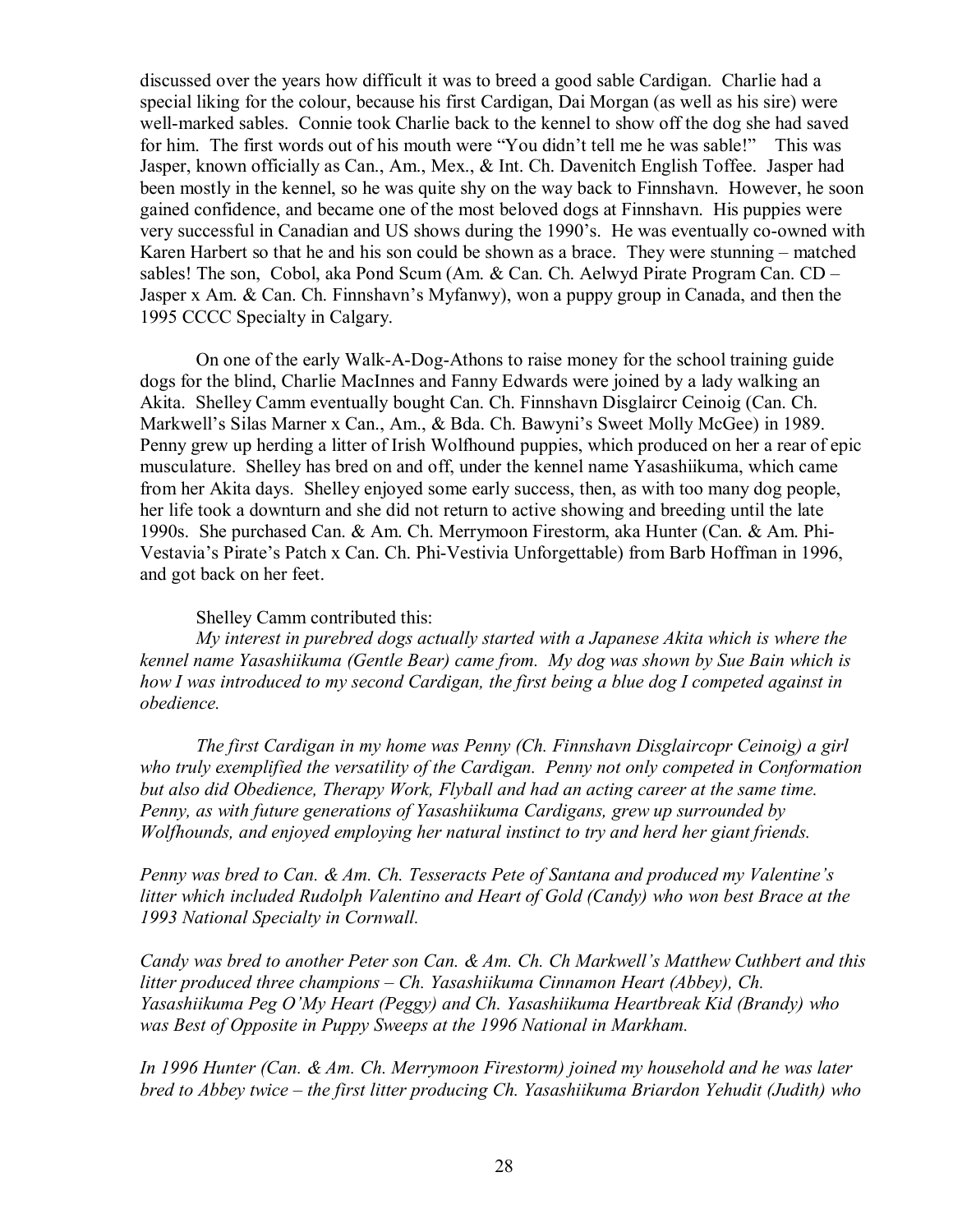*won all her points at club boosters. The second litter produced Ch. Yasashiikuma Spiced Rum (Megan).* 

*Hunter was also bred to the Am National Specialty winner Am. Ch. Phi Vestavia Good Gracious (Gloria) and from that breeding Gale (Phi-Vestavia Storm of Yasashiikuma) joined my household.* 

*Gale was bred to Brandy and from this litter came Ch. Yasashiikuma Obsidian (Lacey) and Ch. Yasashiikuma Weetartan Sedalia (Ruby).* 

*Megan and Gale were both bred to Can. & Am. Ch. Phi-Vestavia Uriel of Caerleon (Toby) and these litters produced Ch. Yasashiikuma Sabra and Ch. Yasashiikuma Scirocco (Rocky) who was Reserve Winners Bitch and Best Puppy at the 2004 National.* 

*The next year Megan was bred to Can & Am. Ch. McLea's Admiral by a frozen semen breeding, producing Ch. Yasashiikuma Fire and Ice (Cinder).* 

*Unfortunately health issues caused me to take a hiatus from breeding and showing for a couple of years, but in 2006 I now have a litter sired by Am/Cdn Ch. Kingsbury's I'm Harry P and hope to re-enter the show ring later this year. Unfortunately 2006 has brought me full circle and the*  wonderful old lady who started it all had to be put to sleep just shy of 17 years, as her great *great great grandchildren reached the age of 5 weeks.* 

Lore Bruder of Pincher Creek, Alberta, (Bluetrix) contributed the following:

*"My first introduction to the breed was a Cardigan x Border collie cross on a ranch 25 miles west of Stavely, not that far from the Cross (a7) ranch. He was such a delight. Ed and Ottilie Nelson had 8 children, so the house was never quiet. The dog (whose name I cannot remember) would let us kids dress him up, put him in the doll carriage, paint his nails, and*  generally every thing a young girl would do to a doll. Then Ed would call him and off came the clothes and out to the corral to do a day's work! As I got older and became useful around the corral I truly learned the value of a good thinking dog. I would have been from 7 to 15 in those *times. I subsequently owned a few interesting cross breeds, the best being a Rough collie x Doberman cross who lasted 15 years. Then one day I found I had no dog, and enough funds for the pure bred Cardigan corgi that I had been dreaming about since the early 60s. It was 1990.* 

*Several phone calls later I was off to Ontario, the first of many journeys that would be based on Cardigan corgis, the stealers of hearts! The first stop was at Charlie and Fanny's house – as those of you who have been there will know, I was overwhelmed, but alas, there were no puppies that were ready to fit my needs. Remember, at this point I really did not give a hoot about colour or size, I wanted a farm dog. Robin Bruton had a litter ready and the dam had been used in their business of raising purebred bulls. Contee's A Tiny T (Tia, Just Call Me Wrangler CDX x Finnshavn's Flying Nun) came back to the west with me. A short time later Finnshavn's Crotalus Atrox (Rattler – Finnshavn's Alexander Selkirk x Trailwyn Handy Mandy in Oz) came, and Charlie talked me into going to a show. Someone was to meet me in Red Deer and show me the ropes, but they never appeared. The entries were paid, new clothes purchased, dogs brushed, so in we went. The new clothes were matching green jeans and we thought we looked great –WRONG! The dogs were well brushed, not bathed, long nails, thick leather collars*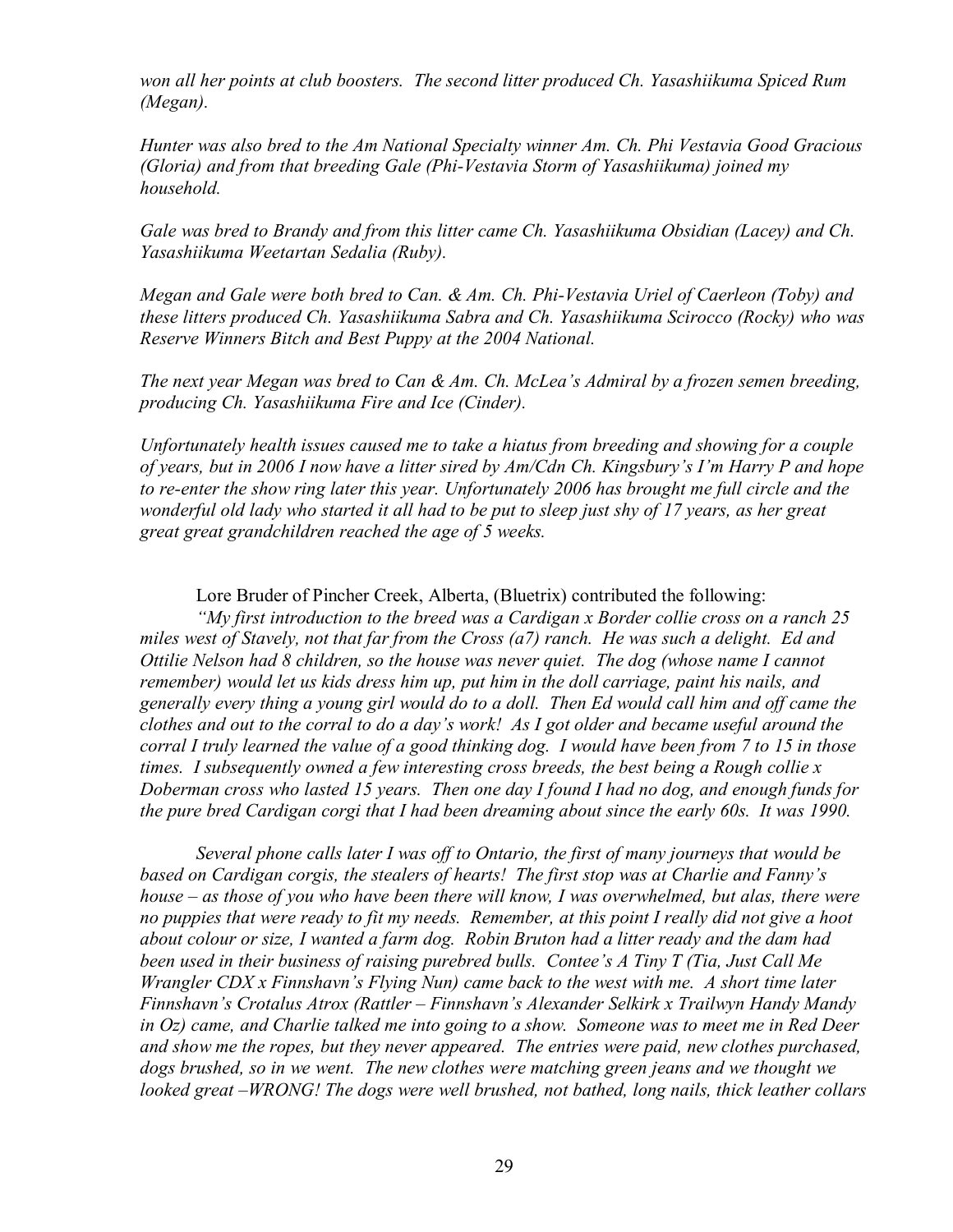*and leather leads, hey, they looked great for ranch country! The ring steward on the first day*  was either a saint or a masochist as she and then later the judge (I did not think to get their *names) spent a lot of time (and Rick's money) getting us organized. No matter what people say about dog showing I have found that most of those involved are more than helpful if approached kindly! The corgis have been spending my money and taking all my free time ever since.* 

*Rattler met with an early demise trying to herd the neighbors' kids away from a large gravel truck, reinforcing to me their bravery beyond reason. By then I wanted to raise some pups. Caerphilly Blue Mordred (aka Spuddie, Ch. Aberwyvern Wagner x Beckrow Black*  Madonna) came to me by chance. I wanted a boy for Tia, and Spuddie needed a home fast as the *new baby in his family was allergic. Now Spuddie never was a great cow dog, he played vocal*  back up for the girls, but what a show dog! One day at the Lethbridge shows, in group, the judge *(fast Eddy) pointed to me, then the entrance, so with head held high and proud of my dogs showing I went to leave. I was stopped and put in second place – after that it was a blur. That weekend we got a 2nd and two 4ths in Group, I was hooked, and trust me, the dog did it on his*  own as I still had not been to the Sue Bain school of grooming and handling. (Spuddie was still *a puppy that weekend.) He started his showing by winning a puppy sweeps and ended it by winning veteran sweeps. He was a joy to have known and it was an honour to have him be part of my life and my breeding program.* 

*Charlie MacInnes sent me a slip of a pup called Finnshavn's Patch of Trouble (Patches – Can., Am., Mex. & Int. Ch. Davenitch English Toffee x Ch. Finnshavn Here Is Trouble). She was no show dog, but a bossy, curly-wiry-coated crank! Charlie sent her to me because, at five weeks, she would herd her litter mates into a corner of the puppy pen, and stand in the middle of the pen grinning and wagging. He thought she had what it takes for a ranch dog. Patch has*  saved my life a few times and to me she is what I remember the old corgi cross being. Able to *think on her own, braver than a Roman legionnaire and loyal beyond words. She and Spuddie made several wonderful show dogs, loving pets, and some great cow dogs. She has great mothering traits, which she showed to all her pups and everybody else's' pups. But the day she*  tried to mother a day old lamb was when I realized she would mother a rock if it needed her. *Being from a ranching community, mother ability is foremost in our minds.* 

*After more years than I care to mention, Cardigans still amaze me in their ability to observe the situation and figure out who it is that needs them most. Fearless in defending their own, kind to those who are down, and thinking at all times. When a bovine backs into some bush*  and refuses to come out it can be a real trick to get it out to where the humans can deal with it. *The Cardigan has this figured out "No Problem". Just run figure eights and leap to nip the*  cow's nose on the way by and sooner or later they get pissed off and will run to get the dog! *That's when the rider can get in behind and start moving the animal in the desired direction.*  The first time I saw this was with Patches and a Saler Cross bull that was on the fight. There was no way I was getting off my horse and the bull had to come in before winter. Patches ran *eight's, and bit his face until the blood was flowing. Eventually he charged out of the bush after her, and suddenly she was on his heels, biting again! I think the figure eight pattern instead of*  just a dive and run is intended to keep up momentum and to confuse the cow, as they are not sure where the dog is coming from next. I have always said that a dog not willing to go to a head will *never turn a cow. Cows are not sheep, they are bigger, faster, meaner, smarter and a hell of a lot more dangerous. Trust me, 2,000 pounds for a bull and 1,300 for an average cow, you do not want to play pushey-pulley with cattle . . . you will lose!*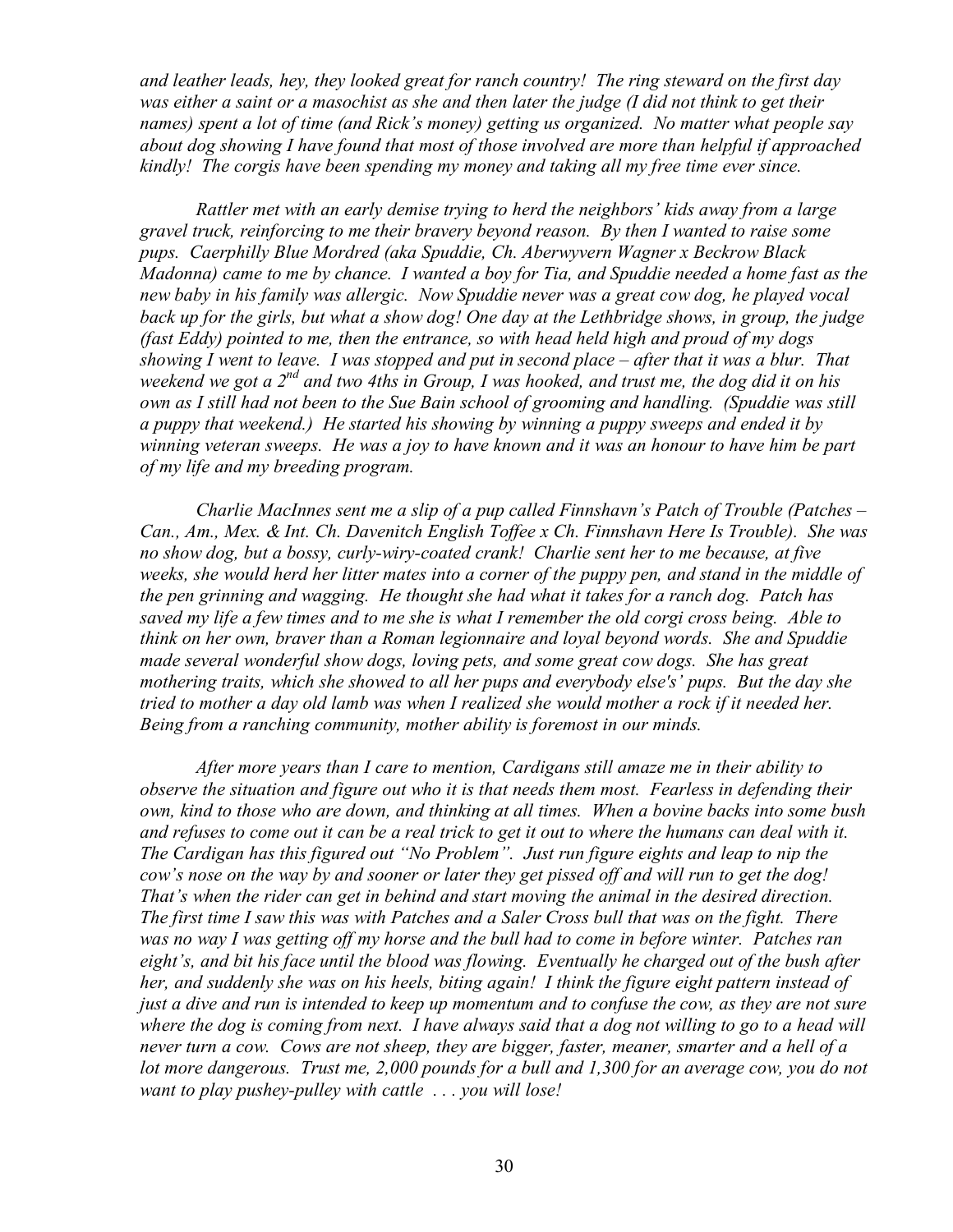*Druid is truly my hero. (Ch. Bluetrix Druids Dream – Ch. Caerphilly Blue Mordred x Finnshavn's Patch of Trouble) Besides being stunning to look at, she is fearless when the chips are down. In the corral late one evening, with Rick gone to work for night shift, a quiet cow that we had brought in because of a prolapse had dropped her calf, and the calf landed with its head underneath. That is a sure-fire death sentence. Seeing that it was a quiet cow, I just went in to*  give the newborn a little tug to get the head upside.  $WHAM$  – into the corral boards I went. *Down the boards in the corner, with the cow's head in the arch of my back and rubbing (remember – 1,300 pounds!). "Don't let go of the corral - if she gets you down – you are toast!" is running through my mind. It hurts. Next thing I know there is Druid hanging off the cow's cheek with this crazy cow shaking for all she was worth. Druid looked like a rag, while I*  leapt up and over. Called my dog, and we both lay on the dirt (outside the corral) for a while. I *was smarting from my rubbing, and Druid was missing a tooth. (Note – the scissors bite is very important!!). It only takes once that a dog literally saves your life and you will love that dog forever no matter how much hair she leaves on your truck seat.* 

*Keeper (Ch. Bluetrix Son of Spuddie Wind - Ch. Caerphilly Blue Mordred x Finnshavn's*  Patch of Trouble) went east to work the show circuit when he was two. Sue Bain said she had to take some muscle off his rear (by restricting exercise) before he would gait like a good show dog. *In his two years at the shows he earned xx Group Placements. He came home looking great but*  a little soft. The big problem was that he did not want to get dirty  $-$  it took me six months to convince him to roar through the mud and dung to do his cow-dog job. It was a sight to see this *dog going nicely behind the cows until they went through the mud and this pretty blue dog would*  go around! Now that he is over that he has taken to doing the running leap, roll in mid-air, slide through the fresh manure so the green stripe can go from tip to tail starting on the right and *ending on the left. His father Spuddie actually stood under a cow's rear and let her dump nice fresh green grass manure on him. Spuddie was so proud he wore that like a coat of armour till*  we got back to the house and I took the hose to him. I do not care how long the pedigree, a good roll in dead or manure is Chanel #5. Back to Keeper the cow dog. Not only did it take him six *months to get over the "stay clean, you @#%%" of his show dog days, it took about that long to get him back in working condition. I help on some of the larger ranches, and he has to follow a herd sometimes for 8 hours. Not only does this mean being hard as rock, he had to learn to take*  it easy. Once the cows are rousted out of the bush, they should be driven at a walk, not a mad *run. Not only is that better for the cows, it means that the dog can build up energy for the next hard work. Keeper at six is a useful drover, but not as fiery as his mother!"* 

Through the 1990s, Charlie MacInnes and Sue Bain campaigned Can. & Am. Ch. Finnshavn's Michael Oarsman (Can. & Am. Ch. Markwell's Matthew Cuthbert x Can. Ch. Thistledown Red Russet), and Lore Bruder's Can. Ch. Bluetrix Son of Spuddie Wind (Can. Ch. Caerphilly Blue Mordred x Finnshavn's Patch of Trouble). Both were moderately successful.

In 1994, Al and Lynn Alcock came to Finnshavn looking for breeding stock. Al picks up the narrative:

"*For 20 years prior to being involved with Cardigans we raised and bred Beagles until*  the last of our at homers left in 94. We had been involved with a Cardigan while we were in *Germany in the early 70's. He came from Wales, but unfortunately I can't remember his breeder*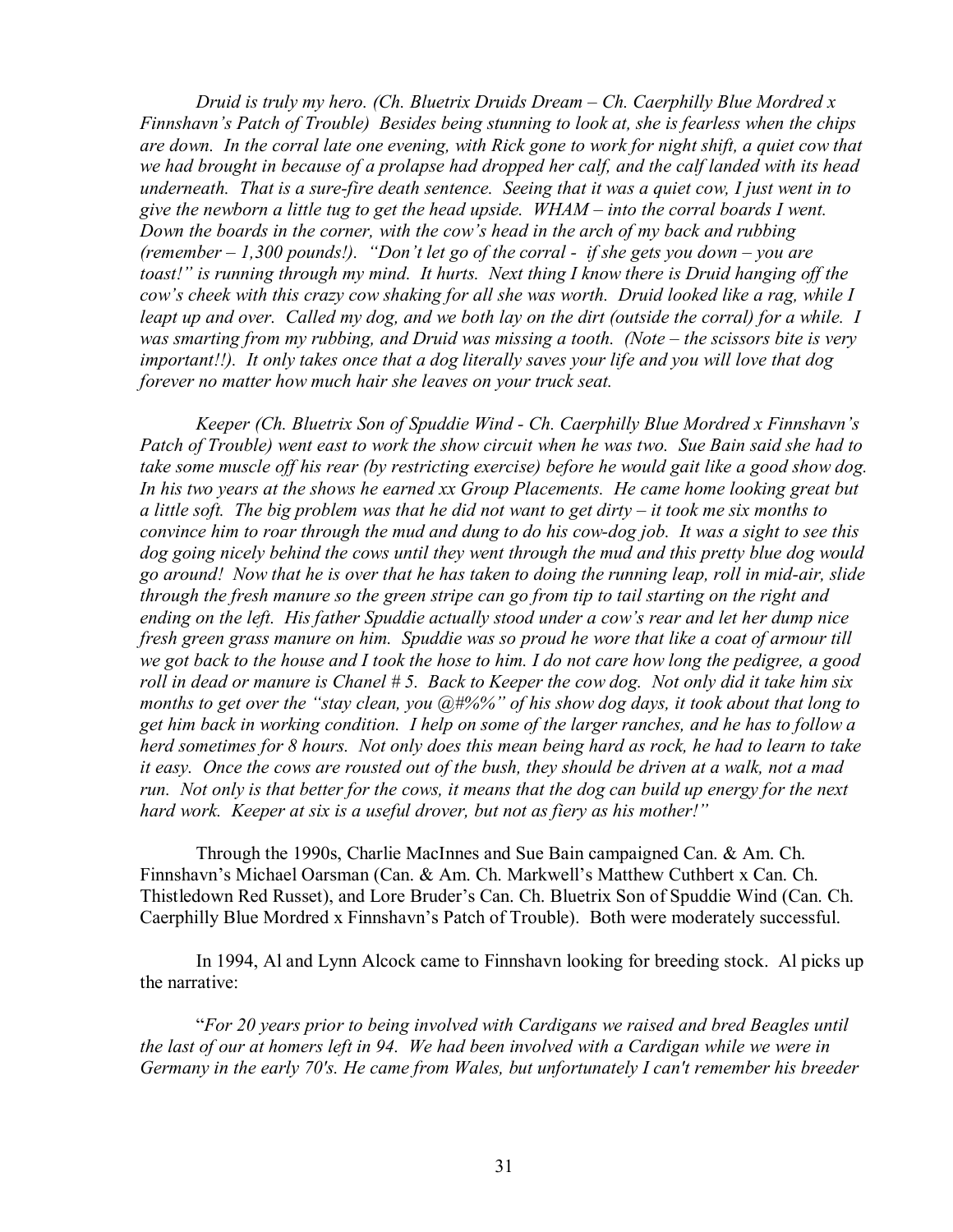*or pedigree name. He did not belong to us but we often cared for him when his owners were away. His name was Jocko.* 

*As you know Lynn and I got our start from Finnshavn ten years ago with Ch. Finnshavns Alynns Ruby Red TD (Bubbles) (from Ch. Markwell's Peer Gynt x CH Finnshavn Life on the Center); and, Finnshavn Alynn's Black Diamond TD (from CH Finnshavn's Michael Oarsman x Ffallian Finnshavn Lisbeth). Bubbles became our foundation bitch whelping two litters from Ch. Robinhood's Dusty Diamond - Byron (whom we got in 96, from Can. & Am. Ch. Markwell's Matthew Cuthbert x Finnshavn Goodness Gracious Me). Ch. Brymist Flaming Garnet (Maggie) was brought into the picture in 97 (bred by Jane Barfoot, from Ch. Finnshavn's Selkirk Junior x Finnshavn Spot of Luck). From there all our litters have carried the Welgem name (meaning Wel = Welsh; gem = for gemstone). Byron sired five litters before he injured his back and was retired at the age of five. One particular breeding between Byron and Ch. Welgem's Fiery Opal - Rosie produced Welgem's Red Moonstone (Charlie) who at the age of 7 months won a BPIS. Both Bubbles and Squeaky achieved their tracking titles here in the Yukon at 3 years of age the same weekend. In fact Bubbles carries the honour of being the first dog in the Yukon to earn a tracking title. To date we have whelped 8 litters and of course we are far from establishing our own line. We have nevertheless produced some excellent specimens to the standard. We recently added two new pups to the kennel (now totalling ten dogs), Ch. Finnshavn Yukon d'Or Brandy (Brandy, from Ch. Ritchi-Bubble-Gum de la Caverne des Anges x Ch. Finnshavn Red*  Hot Chili Pepper). While the tally on Brandy is not final yet for 2003 she likely will finish in the *top 3 for Cardigans in Canada with 7 group placements and 16 BOB in the same number of shows. The last addition is Aelwyd Welgem Apache Tears - Katie from Am. Ch. Aelwyd Golygus Kokopelli x Am. Ch. Su-Ets Aelwyd Madam Mim. At the moment our main stud dog is Ch. Welgem's Ruby's Son Shine from Bubbles and Byron. He has sired four litters, producing strong and muscular offspring, especially in the males.* 

*Anyway our two cents worth, other than noting that our whelps have found their way from Anchorage, Alaska - through the panhandle, BC all the way down to California and as far east as PEI, NS and NB.* 

At the CWCCA National in Kansas City MO (1996), Charlie MacInnes acquired Redbud's Mr. Goodbar (Hershey - Am. Ch.. Sisterwood Challenge O' Heart x Redbud's Birthday Cake) from Jane Walser. Hershey had, to 2004, sired only one litter, but one dog from that – Finnshavn Prince Owen – sold to John & Beatrix Krug, has done well. He finished his Canadian Championship in 5 shows, including a fourth in group. He sired a litter from Can. Ch. Finnshavn Chelsea Trouble, and four puppies from that seemed destined for great things. Can. Ch. Finnshavn Euphrasia (Bright) won 12 points in 3 days in Calgary in 2004. John Krug's daughter Maja received the stud fee – Finnshavn Manitoulin Monti as a gift fro her parents, and she and Monti joined the show and obedience worlds, including flying to Whitehorse for the 2004 specialty.

Two Cardigans won all-breed Bests in Show in the 1990s. First was Am. & Can. Ch. Kingsbury's Carbon Copy (Am. Ch. Chimera Vestavia Cub Run x Am. Ch. Redbuds Facsimile, bred and owned by Jacque Schatz of Muskogee, Oklahoma, shown by Don Glenn), who won 5 BIS in Thompson and Winnipeg MB in 1997(?) She holds the world-wide record for BIS by one Cardigan, and earned more BIS awards than all other Cardigans added together (up to that time) in both the USA and Canada. The second BIS winner was Am. & Can. Ch. McLea's Admiral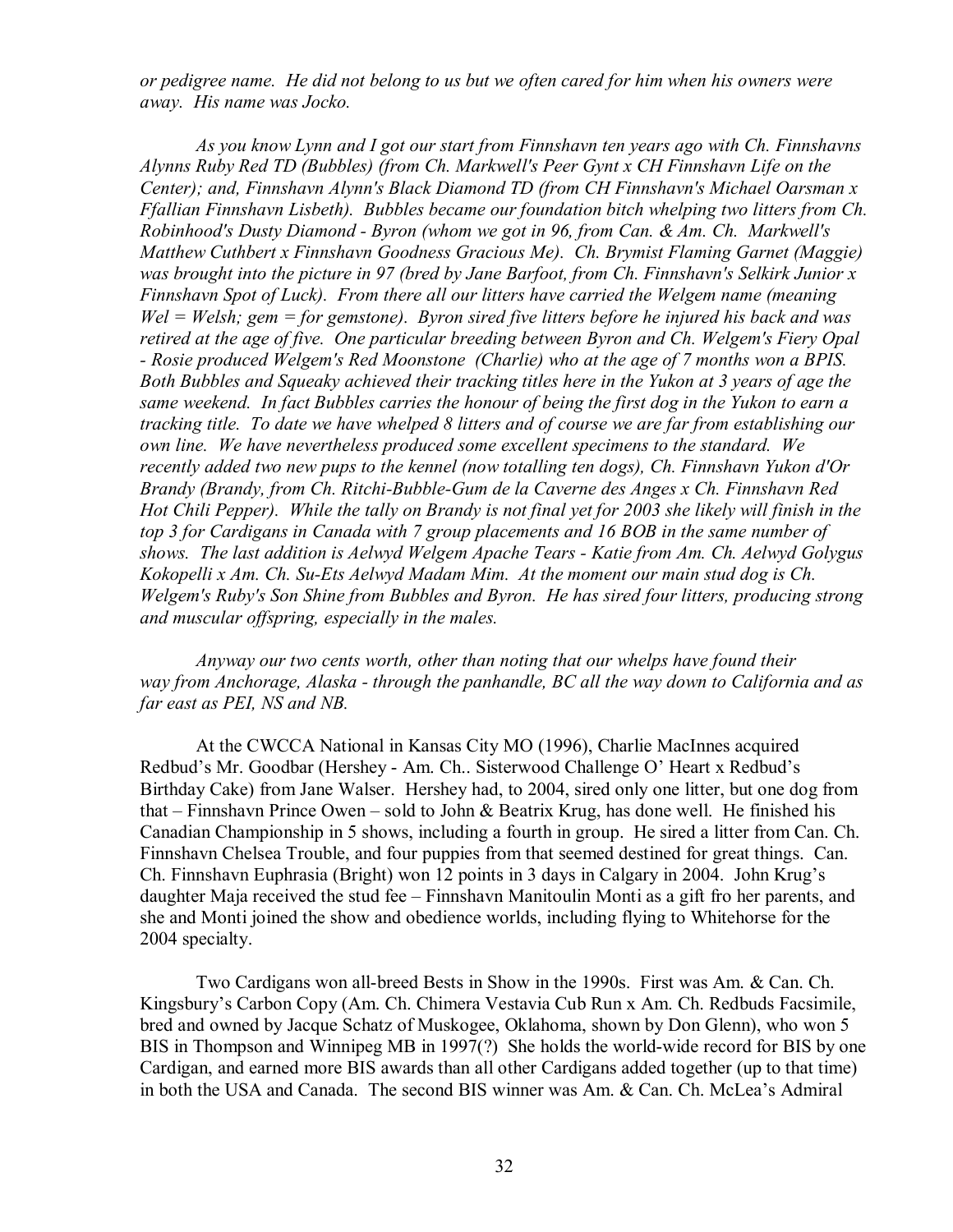(Am. & Can. Ch. Phi-Vestavia Nautilus x Am. Ch. McLea's Allie), bred owned and showed by Leah James), who won on 6 July1997, at the Sarnia Kennel Club show, the day after he won the CCCC National. He had also earned a Best in Show in the USA.

When the CWCCA National was in Andover Mass in 1998, Charlie MacInnes met Mair Jones-Rees, whose Gwenlais dogs were well known in Britain for at least three decades. Charlie invited Mair to visit Canada on her next visit to North America. The opportunity came when the CWCCA show was in Lancaster PA in 2000. Mair asked on ShowCardi-L what the nearest international airport was for Lancaster, and how one would get from there to Lancaster. Charlie replied that she should fly in to Toronto, and risde with him. He wanted company on the road as he pulled his trailer to Lancaster. Mair spent two weeks in Canada as well as the week in the USA. She became addicted to Tim Horton's coffee. She showed dogs at the Victoria County Kennel Club, including finishing a Swedish vallhund puppy bred and owned by Ulla Gamberg. Now, Charlie knew that Mair bred some of the best marked sable Cardigans in Britain, so he asked for a good one. The trouble, said Mair, was that she was not planning a sable breeding for at least two years. Then she said that she had sold a nice sable bitch to a breeder in France. Late that fall she e-mailed Charlie to put in a bid on a pup called Ritchi ASAP, as there was interest in him from four European countries. So Charlie contacted Jocelyne Thomas, and in February 2001 Ritchi-Bubble-Gum de la Caverne des Anges arrived in Canada. Ritchi finished his championship as a puppy, and was specialled for two seasons. His real success, however, is as a sire. His influence will be felt for many years to come.

The next independent specialty set the tone for a new millennium. It occurred in the summer of 2000 on the ball diamonds in Cardigan, Prince Edward Island. The really notable feature of this show was the participation of the Island dog show community. The superintendent and show secretary were islanders; the Community Council of Cardigan, led by Noel Wilson, did all they could to help; and judges from all over the maritime provinces drove over to watch the show. Our judge was Cheryl Myers-Egerton, who was the CKC director for the region at the time. We borrowed a truck from the Cardigan Fire Department as backdrop for the show photographs, and we had the after-show dinner at the Cardigan Lobster Supper. Where straw bales held up the ring boundary ropes in Pincher Creek, on the Island the posts were lobster pots. Exhibitors to both these shows came from all over the continent, from California, Texas and Florida, and from all over Canada, including the Yukon. We offer an informal prize for the exhibitor who has travelled farthest to get to the show. In PEI we had entries from San Diego, From Austin, Texas, and from southern Florida. Who won the most-travelled trophy – Al Alcock from Whitehorse, by over 1000 km!!

The weekend following the PEI specialty, at the New Brunswick Kennel Club shows, CCCC staged a judges education session on Cardigans. From the discussion generated, this was a very worthwhile effort.

On 4 and 6 July 2003, in Portage La Prairie MB, Cardigans contributed to a small piece of Canadian dog show history. On 4 July, under Mr. Leslie Rogers, the placings in the herding group were – First – the Pembroke Corgi, second the Swedish Vallhund, and third, the Cardigan corgi (Can. & Am. Ch. Pencader O'r Diwedd ap Adair – Charlie, Bred by Chris & Russ Edwards, owned by Irenne Bader and Chris Edwards, shown by Geri Taylor). Best puppy in Group, and Best Puppy in Show went to a baby, just a week over 6 months old, Finnshavn Solstice Dungaree (Can. Ch. Ritchi-Bubble-Gum de la Caverne des Anges x Can. Ch.